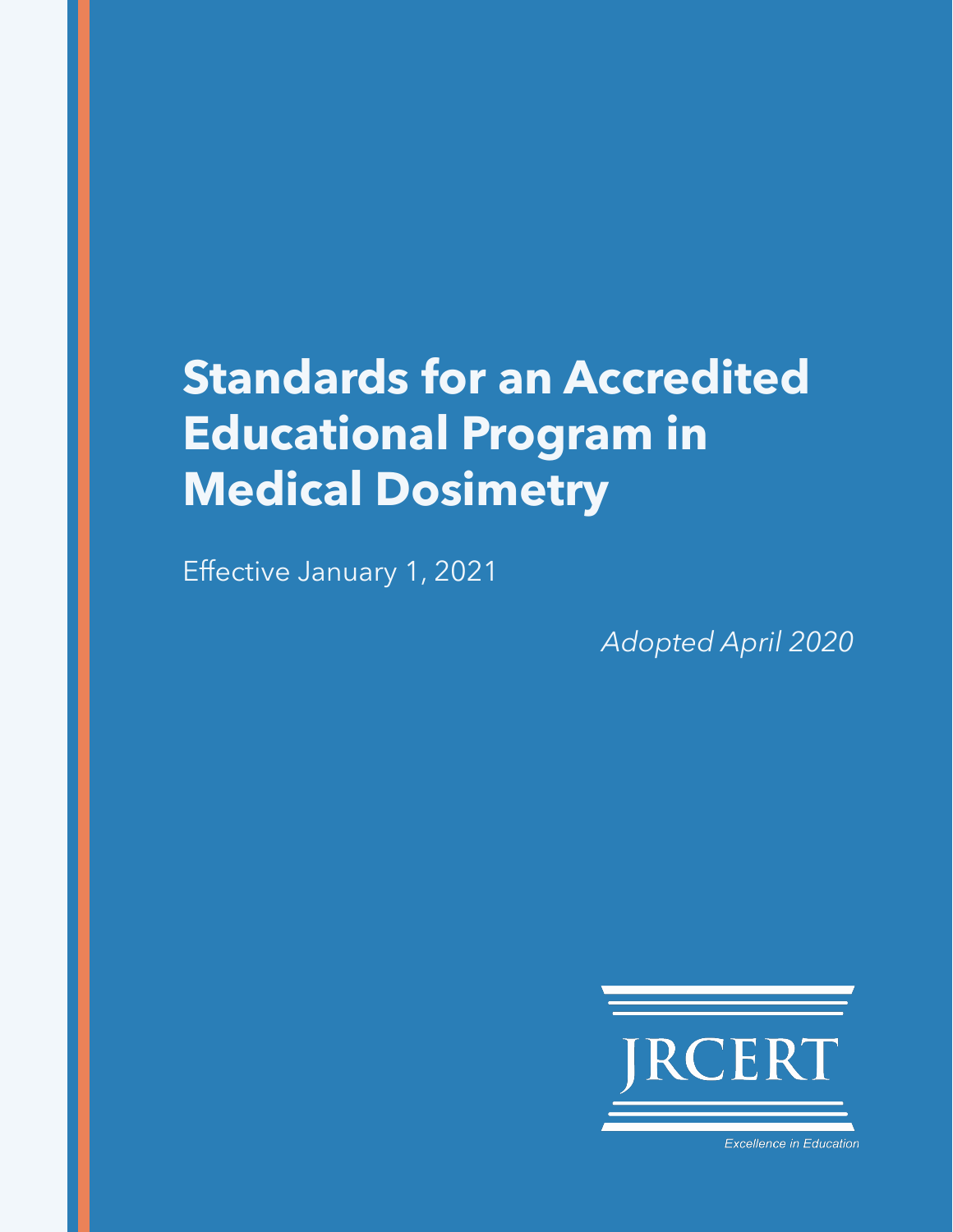#### **Introductory Statement**

The Joint Review Committee on Education in Radiologic Technology (JRCERT) **Standards for an Accredited Educational Program in Medical Dosimetry** are designed to promote academic excellence, patient safety, and quality healthcare. The **Standards** require a program to articulate its purposes; to demonstrate that it has adequate human, physical, and financial resources effectively organized for the accomplishment of its purposes; to document its effectiveness in accomplishing these purposes; and to provide assurance that it can continue to meet accreditation standards.

The JRCERT is recognized by both the United States Department of Education (USDE) and the Council for Higher Education Accreditation (CHEA). The JRCERT **Standards** incorporate many of the regulations required by the USDE for accrediting organizations to assure the quality of education offered by higher education programs. Accountability for performance and transparency are also reflected in the **Standards** as they are key factors for CHEA recognition.

The JRCERT accreditation process offers a means of providing assurance to the public that a program meets specific quality standards. The process not only helps to maintain program quality but stimulates program improvement through outcomes assessment.

There are six (6) standards. Each standard is titled and includes a narrative statement supported by specific objectives. Each objective, in turn, includes the following clarifying elements:

- **Explanation** provides clarification on the intent and key details of the objective.
- **Required Program Response**  requires the program to provide a brief narrative and/or documentation that demonstrates compliance with the objective.
- **Possible Site Visitor Evaluation Methods** identifies additional materials that may be examined and personnel who may be interviewed by the site visitors at the time of the on-site evaluation in determining compliance with the particular objective. Review of supplemental materials and/or interviews is at the discretion of the site visit team.

Regarding each standard, the program must:

- Identify strengths related to each standard
- Identify opportunities for improvement related to each standard
- Describe the program's plan for addressing each opportunity for improvement
- Describe any progress already achieved in addressing each opportunity for improvement
- Provide any additional comments in relation to each standard

**The self-study report, as well as the results of the on-site evaluation conducted by the site visit team, will determine the program's compliance with the Standards by the JRCERT Board of Directors.**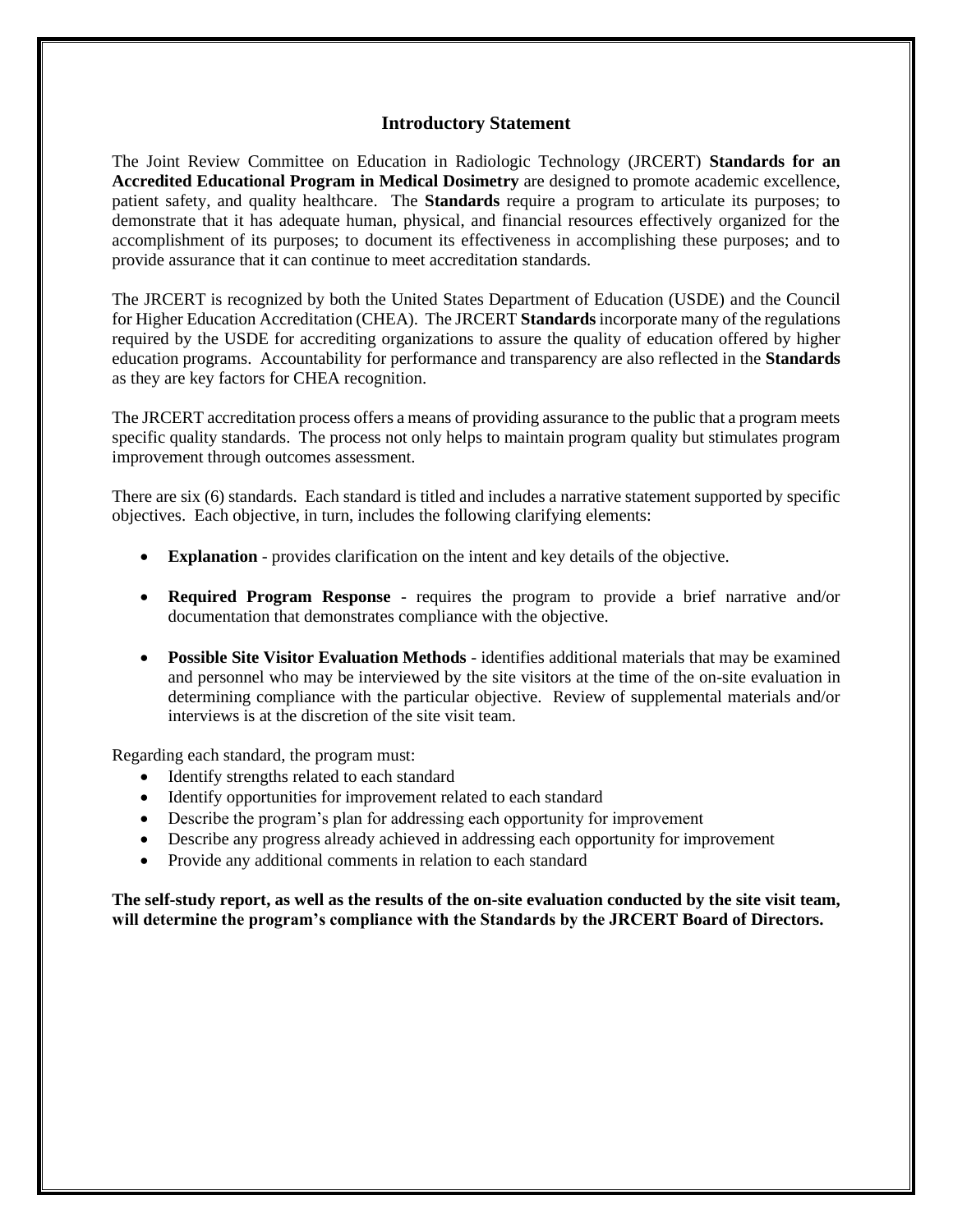# **Standards for an Accredited Educational Program in Medical Dosimetry**

# **Table of Contents**

| The sponsoring institution and program promote accountability and fair practices in relation to students,<br>faculty, and the public. Policies and procedures of the sponsoring institution and program must support<br>the rights of students and faculty, be well-defined, written, and readily available.                                                                            |
|-----------------------------------------------------------------------------------------------------------------------------------------------------------------------------------------------------------------------------------------------------------------------------------------------------------------------------------------------------------------------------------------|
| The sponsoring institution demonstrates a sound financial commitment to the program by assuring<br>sufficient academic, fiscal, personnel, and physical resources to achieve the program's mission.                                                                                                                                                                                     |
| The sponsoring institution provides the program adequate and qualified faculty that enable the program to<br>meet its mission and promote student learning.                                                                                                                                                                                                                             |
| The program's curriculum and academic practices prepare students for professional practice.                                                                                                                                                                                                                                                                                             |
| The sponsoring institution and program have policies and procedures that promote the health, safety, and<br>optimal use of radiation for students, patients, and the public.                                                                                                                                                                                                            |
| <b>Standard Six: Programmatic Effectiveness and Assessment: Using Data for Sustained</b><br>The extent of a program's effectiveness is linked to the ability to meet its mission, goals, and student<br>learning outcomes. A systematic, ongoing assessment process provides credible evidence that enables<br>analysis and critical discussions to foster ongoing program improvement. |
|                                                                                                                                                                                                                                                                                                                                                                                         |
|                                                                                                                                                                                                                                                                                                                                                                                         |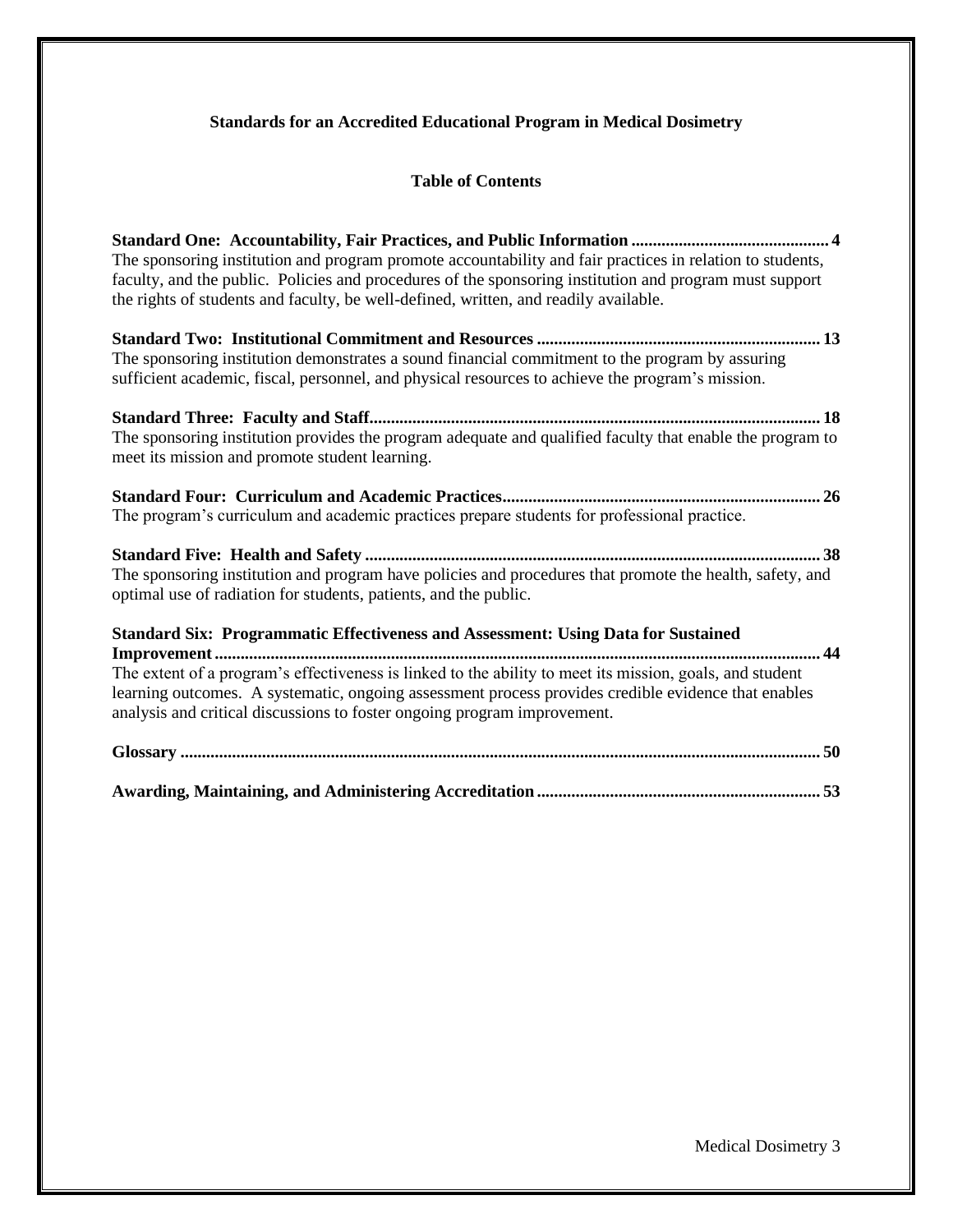#### **Standard One: Accountability, Fair Practices, and Public Information**

**The sponsoring institution and program promote accountability and fair practices in relation to students, faculty, and the public. Policies and procedures of the sponsoring institution and program must support the rights of students and faculty, be well-defined, written, and readily available.** 

## **Objectives:**

- 1.1 The sponsoring institution and program provide students, faculty, and the public with policies, procedures, and relevant information. Policies and procedures must be fair, equitably applied, and readily available.
- 1.2 The sponsoring institution and program have faculty recruitment and employment practices that are nondiscriminatory.
- 1.3 The sponsoring institution and program have student recruitment and admission practices that are nondiscriminatory and consistent with published policies.
- 1.4 The program assures the confidentiality of student educational records.
- 1.5 The program assures that students and faculty are made aware of the JRCERT **Standards for an Accredited Educational Program in Medical Dosimetry** and the avenue to pursue allegations of noncompliance with the **Standards**.
- 1.6 The program publishes program effectiveness data (credentialing examination pass rate, job placement rate, and program completion rate) on an annual basis.
- 1.7 The sponsoring institution and program comply with the requirements to achieve and maintain JRCERT accreditation.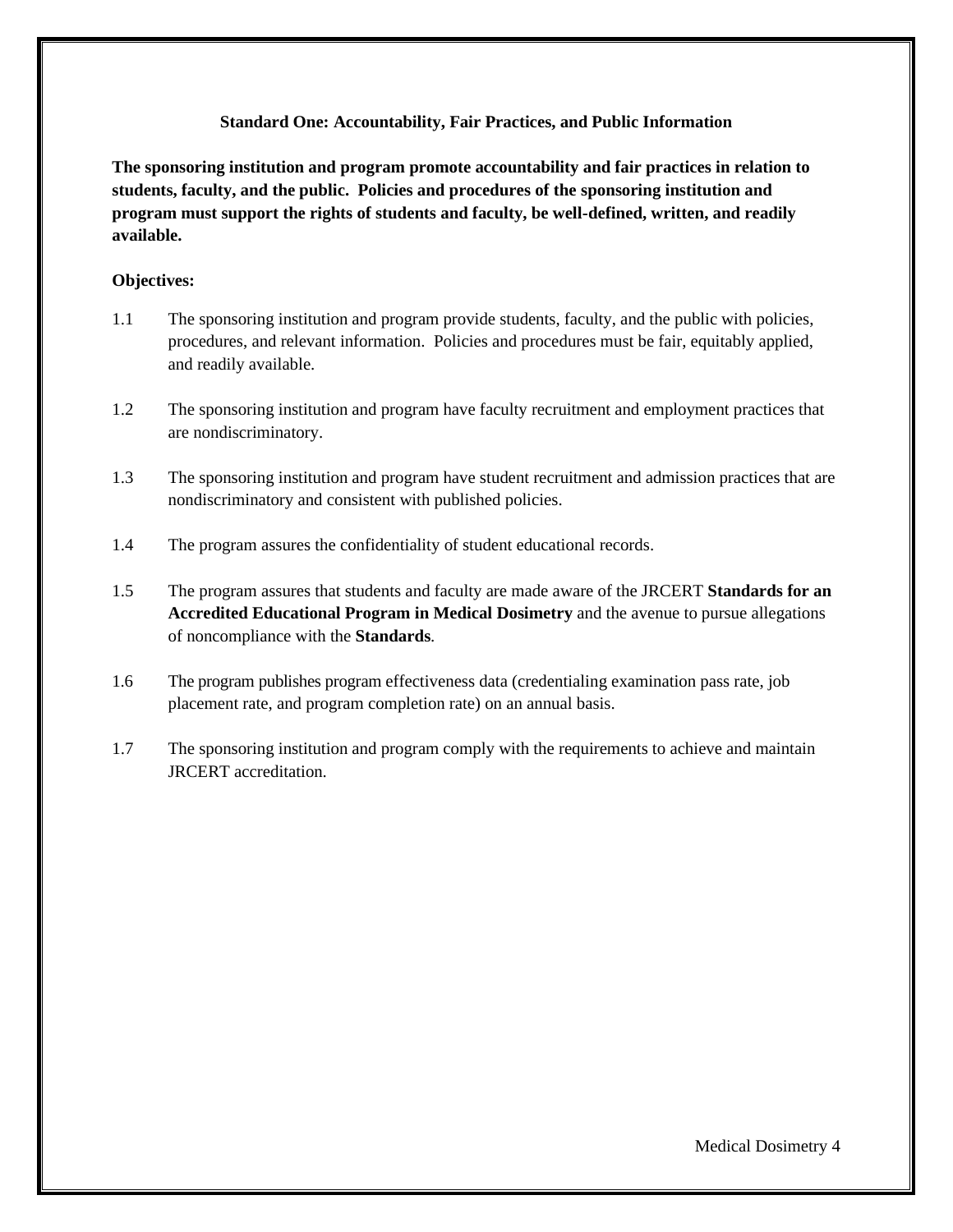**1.1 The sponsoring institution and program provide students, faculty, and the public with policies, procedures, and relevant information. Policies and procedures must be fair, equitably applied, and readily available.** 

# *Explanation:*

Institutional and program policies and procedures must be fair, equitably applied, and promote professionalism. Policies, procedures, and relevant information must be current, accurate, published, and made readily available to students, faculty, staff, and the public on the institution's or program's website to assure transparency and accountability of the educational program. For example, requiring the public to contact the institution or program to request program information is not fully transparent. Policy changes must be made known to students, faculty, and the public in a timely fashion. It is recommended that revision dates be identified on program publications.

At a minimum, the sponsoring institution and/or program must publish policies, procedures, and/or relevant information related to the following:

- $\Box$  admission and transfer of credit policies;
- $\Box$  tuition, fees, and refunds;
- $\Box$  graduation requirements;
- $\Box$  grading system;
- $\Box$  program mission statement, goals, and student learning outcomes;
- □ accreditation status;
- $\Box$  articulation agreement(s);
- □ academic calendar;
- $\Box$  clinical obligations;
- $\Box$  grievance policy and/or procedures.

Any policy changes to the above must be made known to students, faculty, and the public in a timely fashion.

In addition, programs must develop a contingency plan that addresses any type of catastrophic event that could affect student learning and program operations. Although the contingency plan does not need to be made readily available to the public, program faculty must be made aware of the contingency plan.

# *Required Program Response:*

- Describe how institutional and program policies, procedures, and relevant information are made known to students, faculty, staff, and the public.
- Describe how policies and procedures are fair, equitably applied, and promote professionalism.
- Describe the nature of any formal grievance(s) and/or complaints(s) and their resolution.
- Provide publications that include the aforementioned policies, procedures, and relevant information, including the hyperlink for each.
- Provide a copy of the resolution of any formal grievance(s).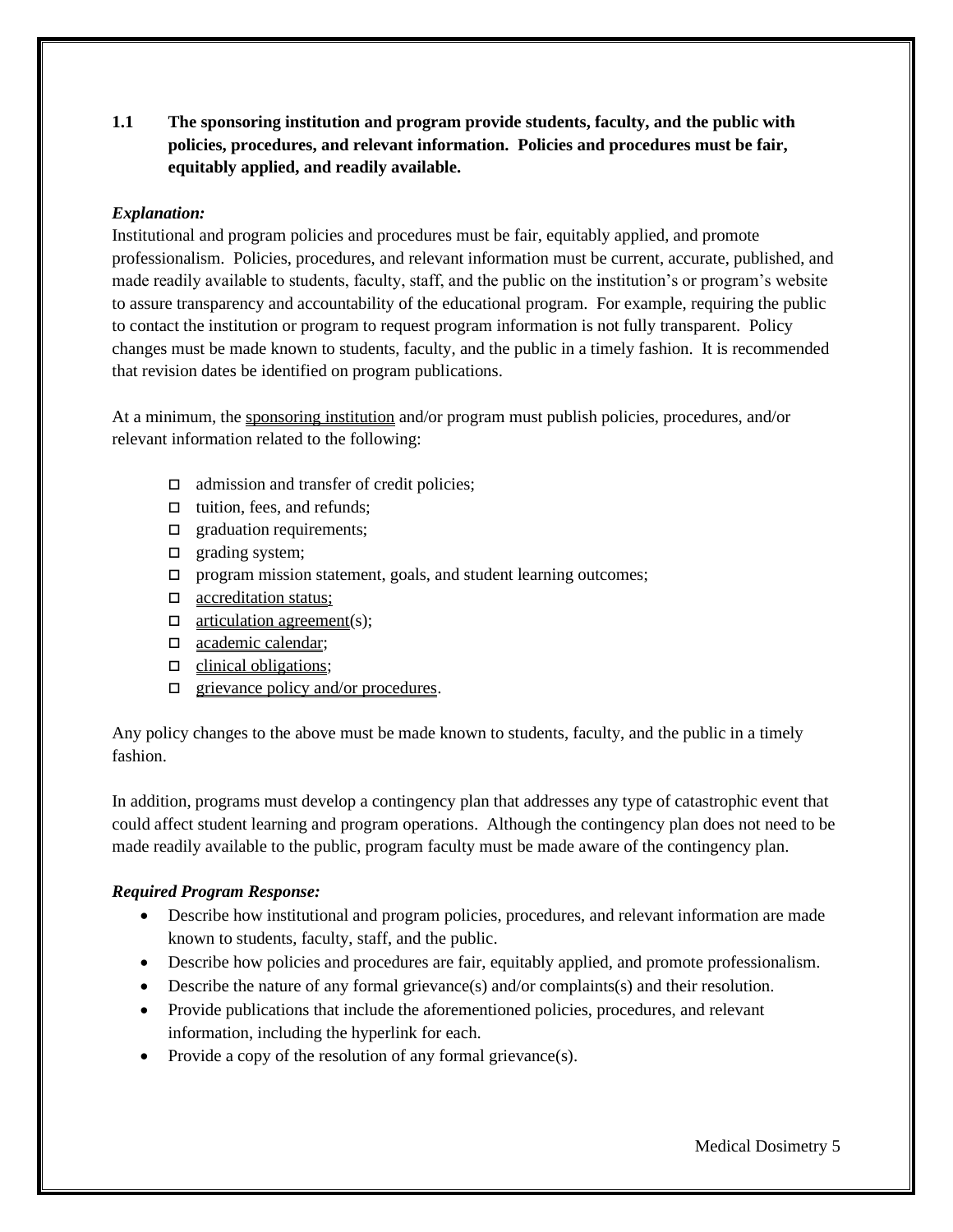## *Possible Site Visitor Evaluation Methods:*

- Review of institutional and program website
- Review of institutional and program materials
- Review of student handbook
- Review of student records
- Review of formal grievance(s) record(s), if applicable
- Interviews with institutional administration
- Interviews with faculty
- Interviews with staff
- Interviews with students

Medical Dosimetry 6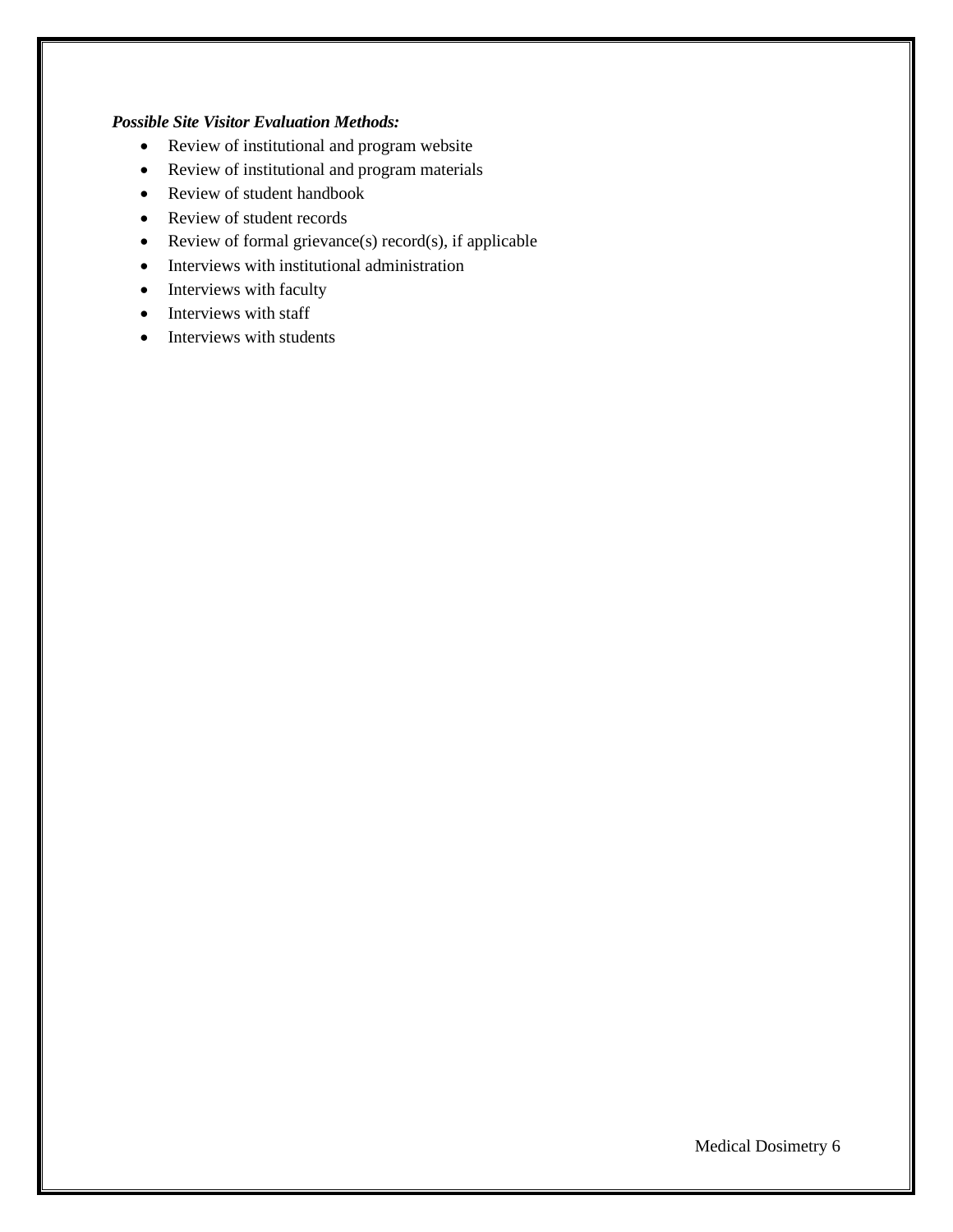# **1.2 The sponsoring institution and program have faculty recruitment and employment practices that are nondiscriminatory.**

## *Explanation:*

Nondiscriminatory recruitment and employment practices assure fairness and integrity. Equal opportunity for employment must be offered to each applicant with respect to any legally protected status such as race, color, gender, age, disability, national origin, or any other protected class. Employment practices must be equitably applied.

# *Required Program Response:*

- Describe how nondiscriminatory recruitment and employment practices are assured.
- Provide copies of employment policies and procedures that assure nondiscriminatory practices.

- Review of employee/faculty handbook
- Review of employee/faculty application form
- Review of institutional catalog
- Interviews with faculty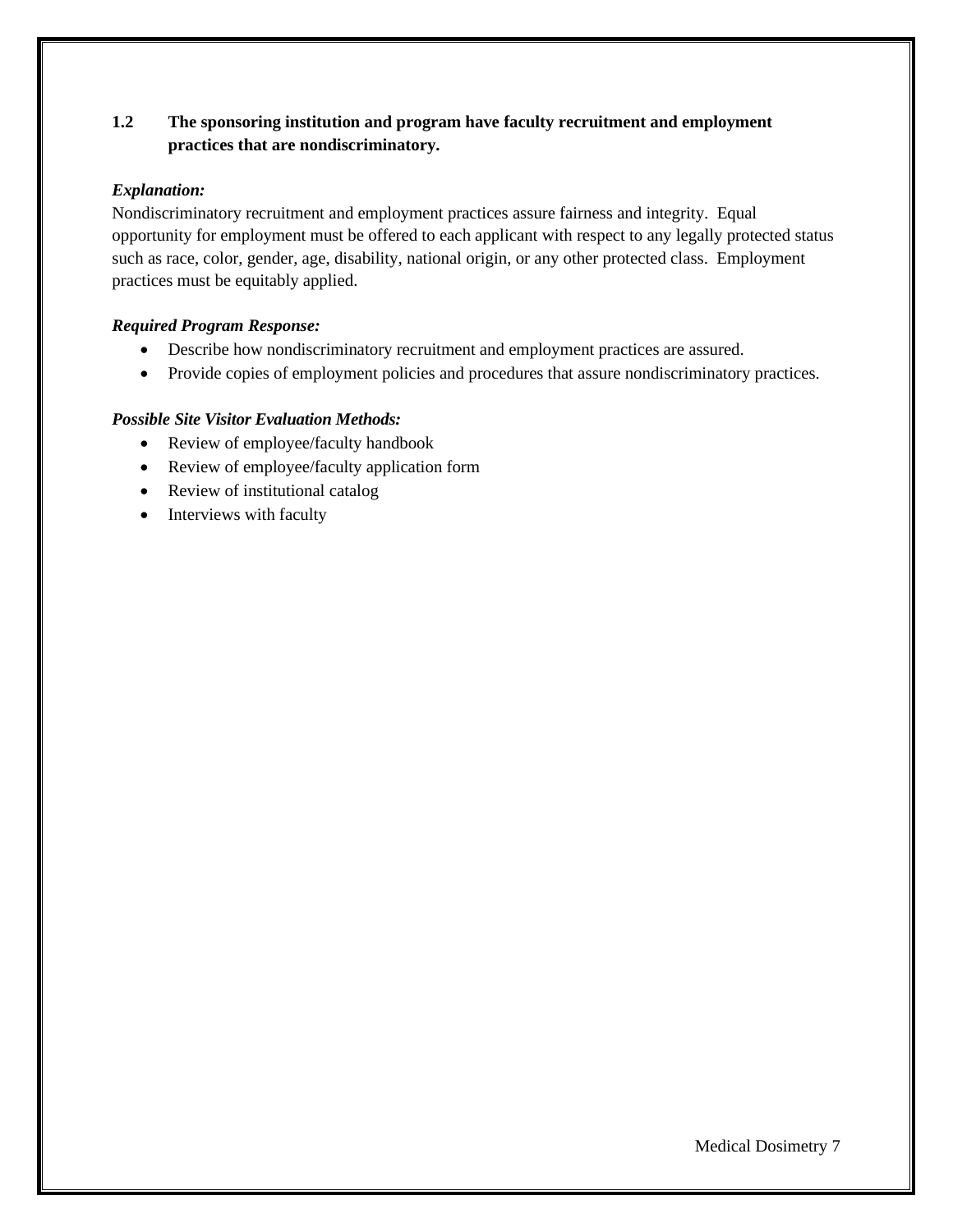# **1.3 The sponsoring institution and program have student recruitment and admission practices that are nondiscriminatory and consistent with published policies.**

## *Explanation:*

Nondiscriminatory recruitment practices assure applicants have equal opportunity for admission. Defined admission practices facilitate objective student selection. In considering applicants for admission, the program must follow published policies and procedures. Statistical information such as race, color, religion, gender, age, disability, national origin, or any other protected class may be collected; however, the student must voluntarily provide this information. Use of this information in the student selection process is discriminatory.

#### *Required Program Response:*

- Describe how institutional and program admission policies are implemented.
- Describe how admission practices are nondiscriminatory.
- Provide institutional and program admission policies.

- Review of published program materials
- Review of student records
- Interviews with faculty
- Interviews with admissions personnel, as appropriate
- Interviews with students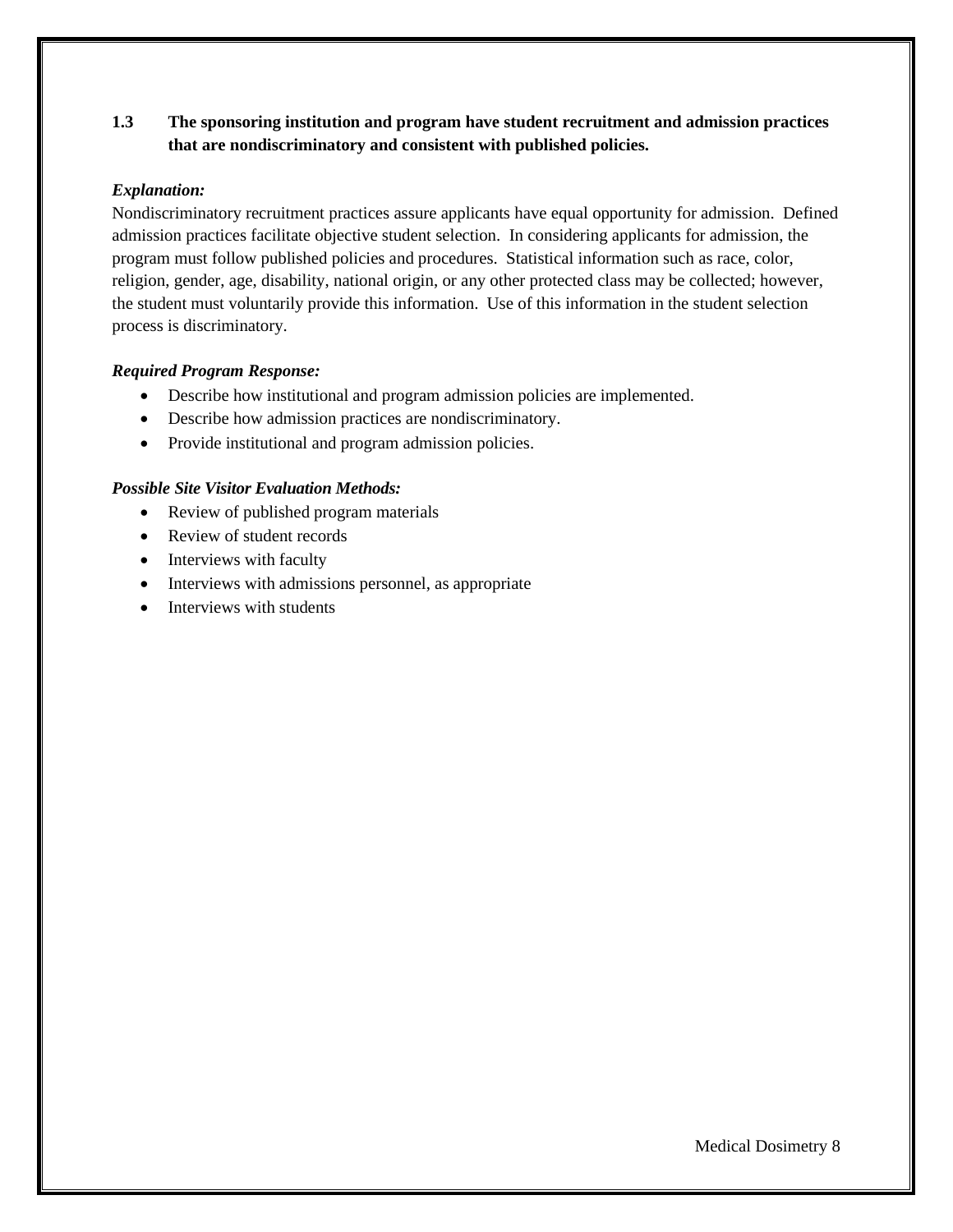## **1.4 The program assures the confidentiality of student educational records.**

## *Explanation:*

Maintaining the confidentiality of educational records protects students' right to privacy. Educational records must be maintained in accordance with the Family Educational Rights and Privacy Act (FERPA). If educational records contain students' social security numbers, this information must be maintained in a secure and confidential manner. Space should be made available for the secure storage of files and records.

## *Required Program Response:*

Describe how the program maintains the confidentiality of students' educational records.

- Review of institution's/program's published policies/procedures
- Review of student academic and clinical records, including radiation monitoring reports
- Tour of program offices
- Tour of clinical setting(s)
- Interviews with faculty
- Interviews with clerical staff, if applicable
- Interviews with clinical preceptor(s)
- Interviews with clinical staff
- Interviews with students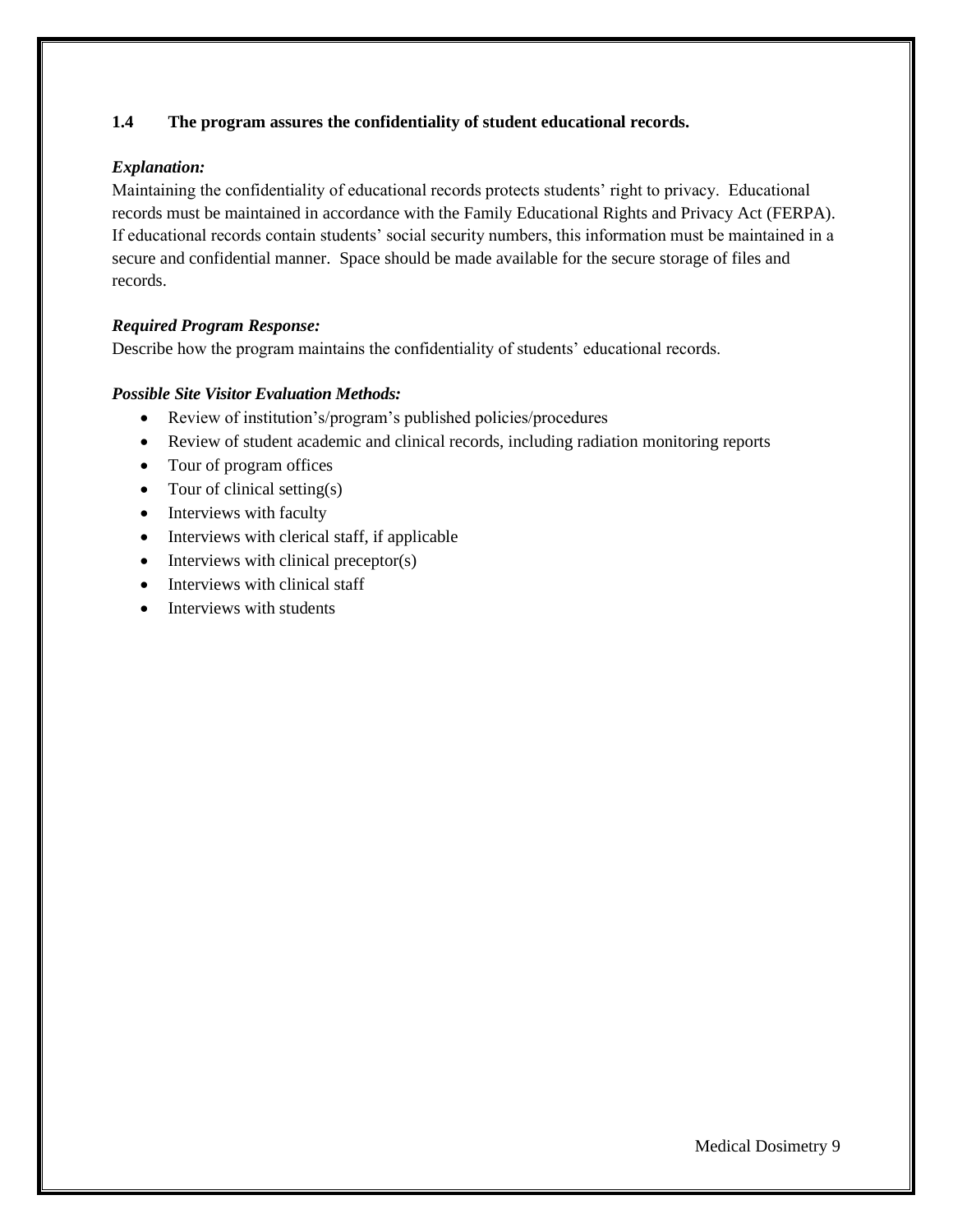**1.5** The program assures that students and faculty are made aware of the JRCERT **Standards for an Accredited Educational Program in Medical Dosimetry** and the avenue to pursue allegations of noncompliance with the **Standards**.

## *Explanation:*

The program must assure students and faculty are cognizant of the **Standards** and must provide contact information for the JRCERT.

Any individual associated with the program has the right to submit allegations against a JRCERTaccredited program if there is reason to believe that the program has acted contrary to JRCERT accreditation standards and/or JRCERT policies. Additionally, an individual has the right to submit allegations against the program if the student believes that conditions at the program appear to jeopardize the quality of instruction or the general welfare of its students.

Contacting the JRCERT must not be a step in the formal institutional or program grievance policy/procedure. The individual must first attempt to resolve the complaint directly with institutional/program officials by following the grievance policy/procedures provided by the institution/program. If the individual is unable to resolve the complaint with institutional/program officials or believes that the concerns have not been properly addressed, the individual may submit allegations of noncompliance directly to the JRCERT.

## *Required Program Response:*

- Describe how students and faculty are made aware of the **Standards**.
- Provide documentation that the **Standards** and JRCERT contact information are made known to students and faculty.

- Review of program publications
- Review of program website
- Interviews with faculty
- Interviews with students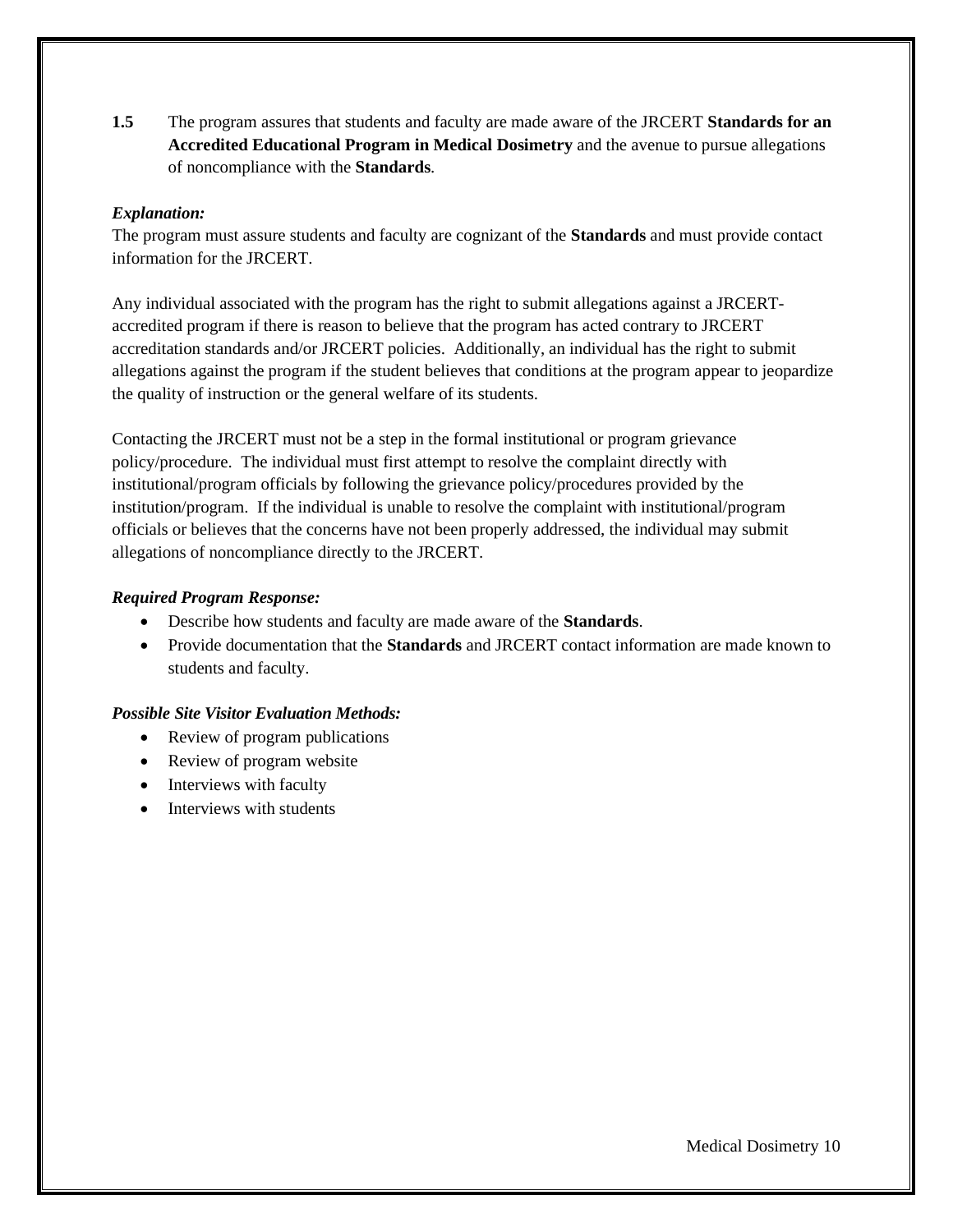# **1.6 The program publishes program effectiveness data (credentialing examination pass rate, job placement rate, and program completion rate) on an annual basis.**

## *Explanation:*

Program accountability is enhanced, in part, by making its program effectiveness data available to the program's communities of interest, including the public. In an effort to increase accountability and transparency, the program must publish, at a minimum, its most recent five-year average credentialing examination pass rate data, five-year average job placement rate data, and annual program completion rate data on its website to allow the public access to this information. If the program cannot document five years of program effectiveness data, it must publish its available effectiveness data.

The program effectiveness data must clearly identify the sample size associated with each measure (i.e., number of first-time test takers, number of graduates actively seeking employment, and number of graduates).

Program effectiveness data is published on the JRCERT website. Programs must publish a hyperlink to the JRCERT website to allow students and the public access to this information.

## *Required Program Response:*

- Provide the hyperlink for the program's effectiveness data webpage.
- Provide samples of publications that document the availability of program effectiveness data via the JRCERT URL address from the program's website.

- Review of program website
- Review of program publications
- Interviews with faculty
- Interviews with students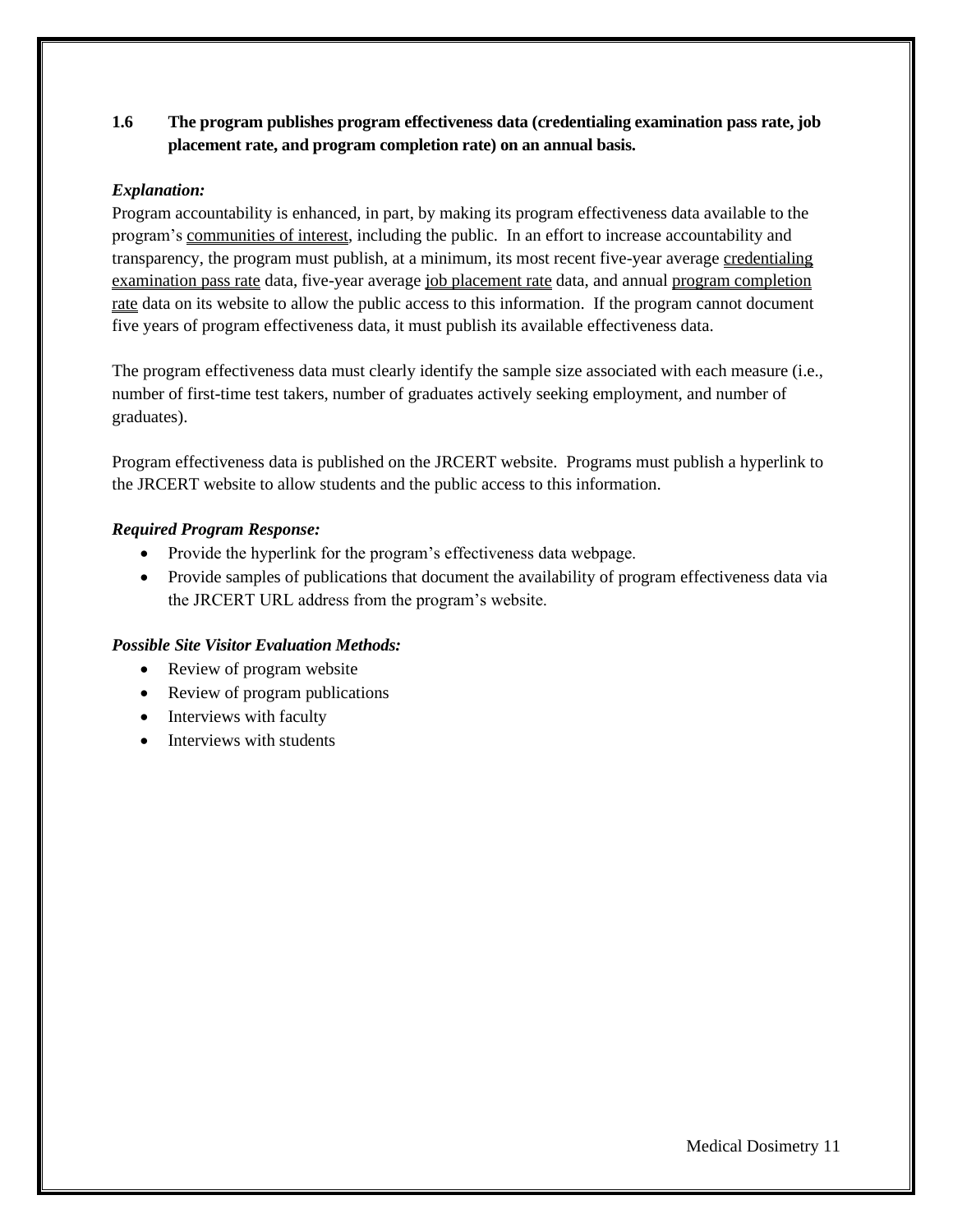# **1.7 The sponsoring institution and program comply with requirements to achieve and maintain JRCERT accreditation.**

#### *Explanation:*

Programs must comply with all JRCERT policies and procedures to maintain accreditation. JRCERT policies are located at [www.jrcert.org.](http://www.jrcert.org/) In addition, substantive changes must be reviewed and approved by the JRCERT prior to implementation, with the exception of a change of ownership.

JRCERT accreditation requires that the sponsoring institution has the primary responsibility for the educational program and grants the terminal award. Sponsoring institutions may include educational programs established in colleges, universities, vocational/technical schools, hospitals, or military facilities. The JRCERT does not recognize a healthcare system as the program sponsor. A healthcare system consists of multiple institutions operating under a common governing body or parent corporation. A specific facility within the healthcare system must be identified as the sponsor. The JRCERT requires each program to have a separate accreditation award and does not recognize branch campuses. The JRCERT recognizes a consortium as an appropriate sponsor of an educational program.

The JRCERT requires programs to maintain a current and accurate database. The program must maintain documentation of all program official qualifications, including updated curricula vitae and current MDCB certification and registration, or equivalent documentation. This documentation is not required to be entered into the Accreditation Management System (AMS). Newly appointed institutional administrators, program officials, and clinical preceptors must be updated through the AMS within thirty (30) days of appointment.

# *No Required Program Response*

#### *Possible Site Visitor Evaluation Method:*

Review of a representative sample of program official qualifications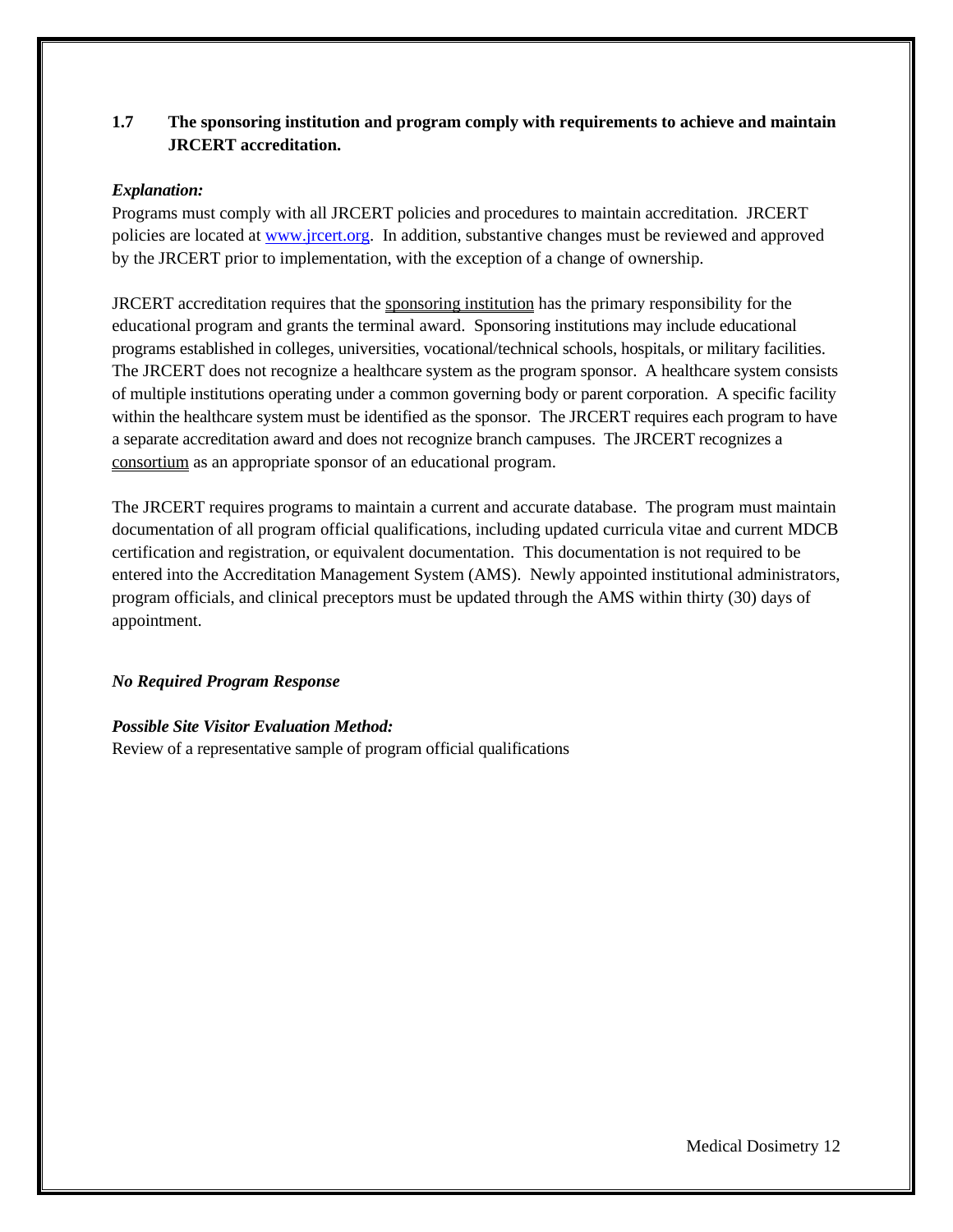#### **Standard Two: Institutional Commitment and Resources**

**The sponsoring institution demonstrates a sound financial commitment to the program by assuring sufficient academic, fiscal, personnel, and physical resources to achieve the program's mission.**

#### **Objectives:**

- 2.1 The sponsoring institution provides appropriate administrative support and demonstrates a sound financial commitment to the program.
- 2.2 The sponsoring institution provides the program with the physical resources needed to support the achievement of the program's mission.
- 2.3 The sponsoring institution provides student resources.
- 2.4 The sponsoring institution and program maintain compliance with United States Department of Education (USDE) Title IV financial aid policies and procedures, if the JRCERT serves as gatekeeper.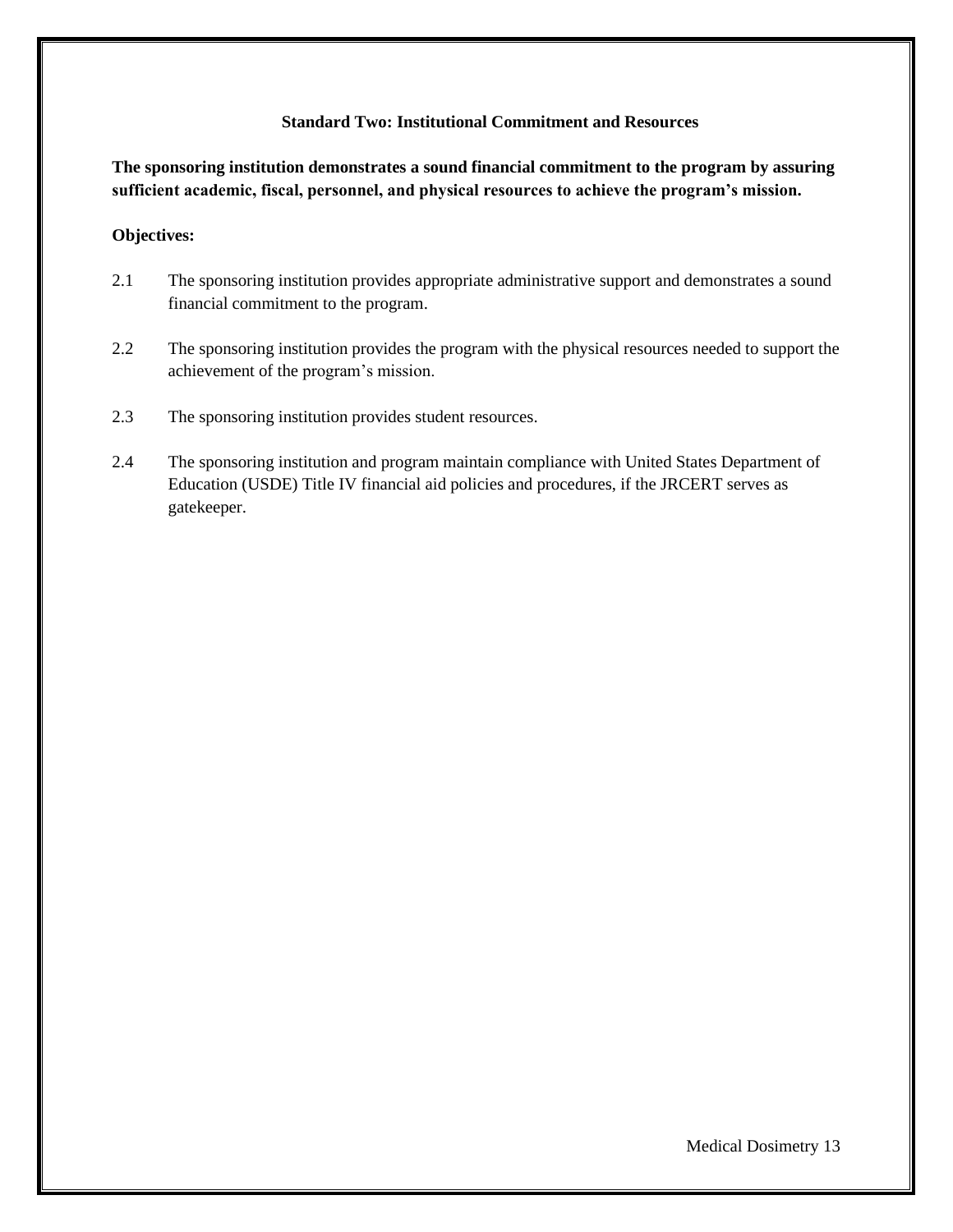# **2.1 The sponsoring institution provides appropriate administrative support and demonstrates a sound financial commitment to the program.**

## *Explanation:*

The program must have sufficient institutional support and ongoing funding to operate effectively. The program's relative position in the organizational structure helps facilitate appropriate resources and enables the program to meet its mission.

The sponsoring institution should provide the program with administrative/clerical services as needed to assist in the achievement of its mission.

## *Required Program Response:*

- Describe the sponsoring institution's level of commitment to the program.
- Describe the program's position within the sponsoring institution's organizational structure and how this supports the program's mission.
- Describe the adequacy of financial resources.
- Describe the availability and functions of administrative/clerical services, if applicable.
- Provide institutional and program organizational charts.

- Review of organizational charts of institution and program
- Review of published program materials
- Review of meeting minutes
- Interviews with institutional administration
- Interviews with faculty
- Interviews with clerical staff, if applicable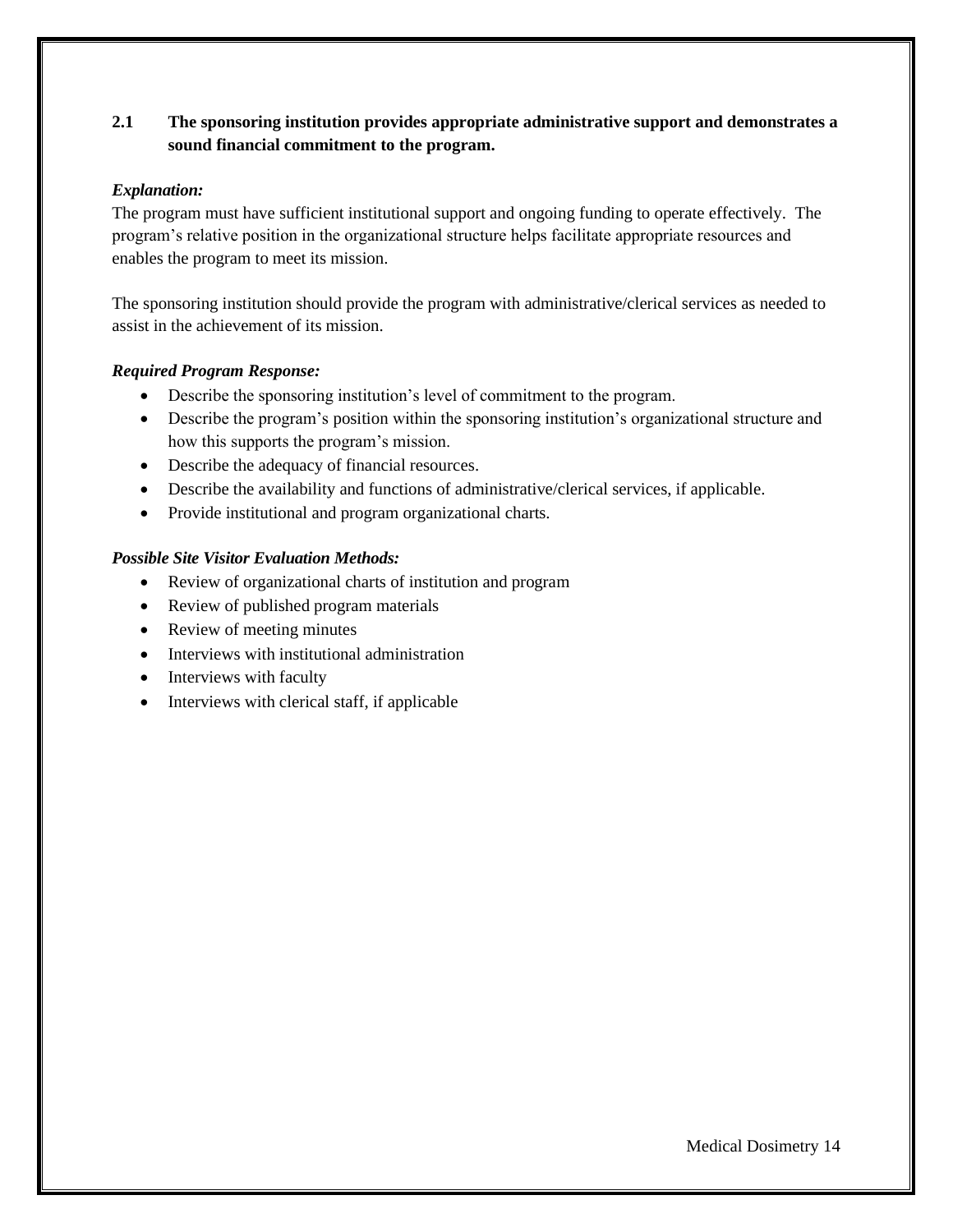# **2.2 The sponsoring institution provides the program with the physical resources needed to support the achievement of the program's mission.**

## *Explanation:*

Physical resources include learning environments necessary to conduct teaching and facilitate learning. The sponsoring institution must provide faculty with adequate office and classroom space needed to fulfill their responsibilities. Faculty office space should be conducive to course development and scholarly activities. Space must be made available for private student advisement and program meetings. Classrooms must be appropriately designed to meet the needs of the program's curriculum delivery methods.

Resources include, but are not limited to, access to computers, reliable and secure Internet service, instructional materials (computer hardware and/or software, technology-equipped classrooms, simulation devices, and other instructional aides), and library resources.

Laboratories must be conducive to student learning and sufficient in size. Assignments to a treatment planning laboratory(ies), while educationally valid, shall not replace assignments to clinical settings. Classrooms and treatment planning laboratories must be conducive to student learning, sufficient in size, and appropriately designed to meet the needs of the program's curriculum delivery methods.

The JRCERT does not endorse any specific physical resources.

## *Required Program Response:*

Describe how the program's physical resources, such as offices, classrooms, and laboratories, facilitate the achievement of the program's mission.

- Tour of the classroom, laboratories, and faculty offices
- Review of learning resources
- Interviews with faculty
- Interviews with students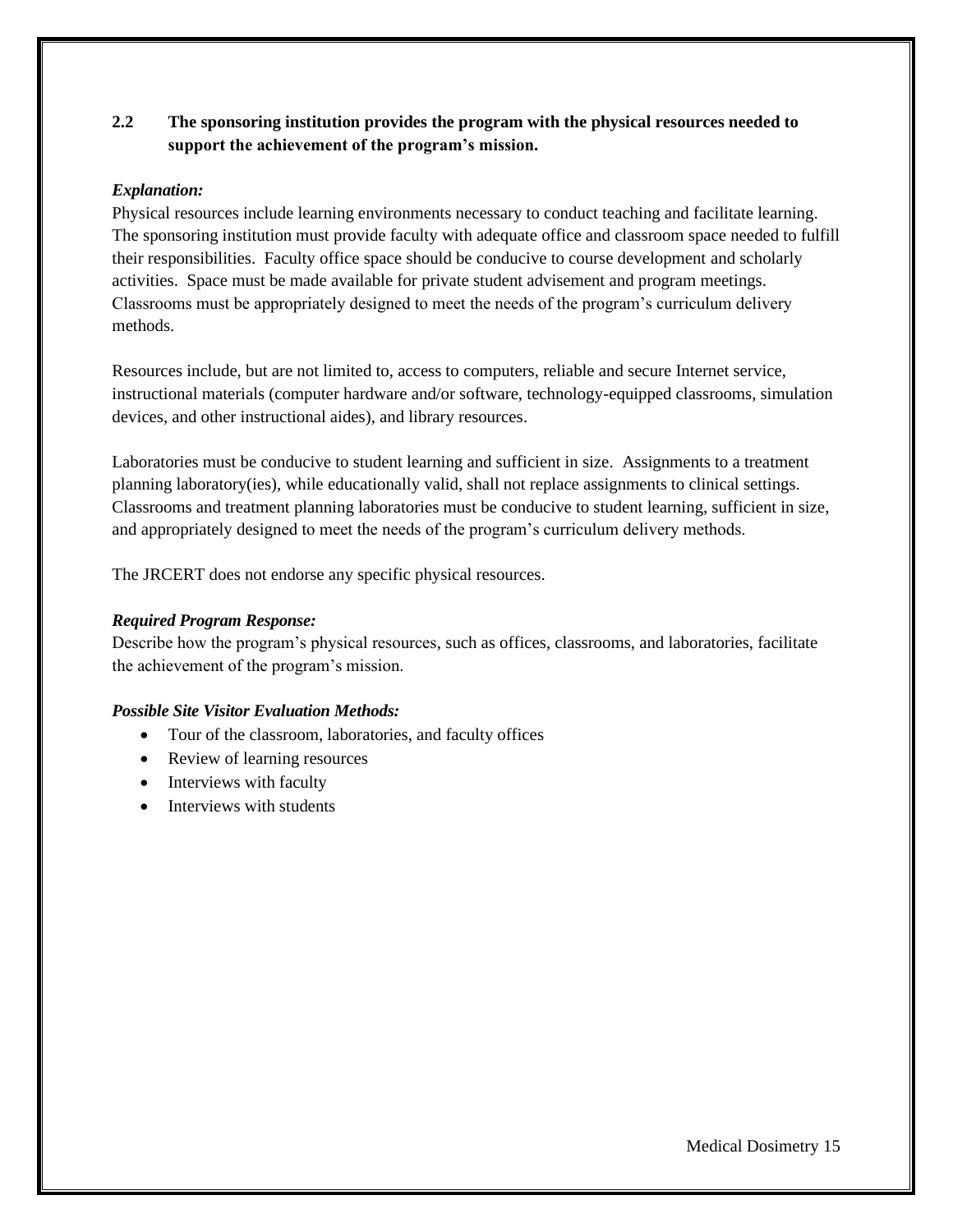# **2.3 The sponsoring institution provides student resources.**

## *Explanation:*

Student resources refer to the variety of services and programs offered to promote academic success. The institution and/or program must provide access to information for personal counseling, requesting accommodations for disabilities, and financial aid.

The JRCERT does not endorse any specific student resources.

## *Required Program Response:*

- Describe how students are provided with access to information on personal counseling, disability services, and financial aid.
- Describe how the program utilizes other student resources to promote student success.

- Tour of facilities
- Review of published program materials
- Review of surveys
- Interviews with faculty
- Interviews with students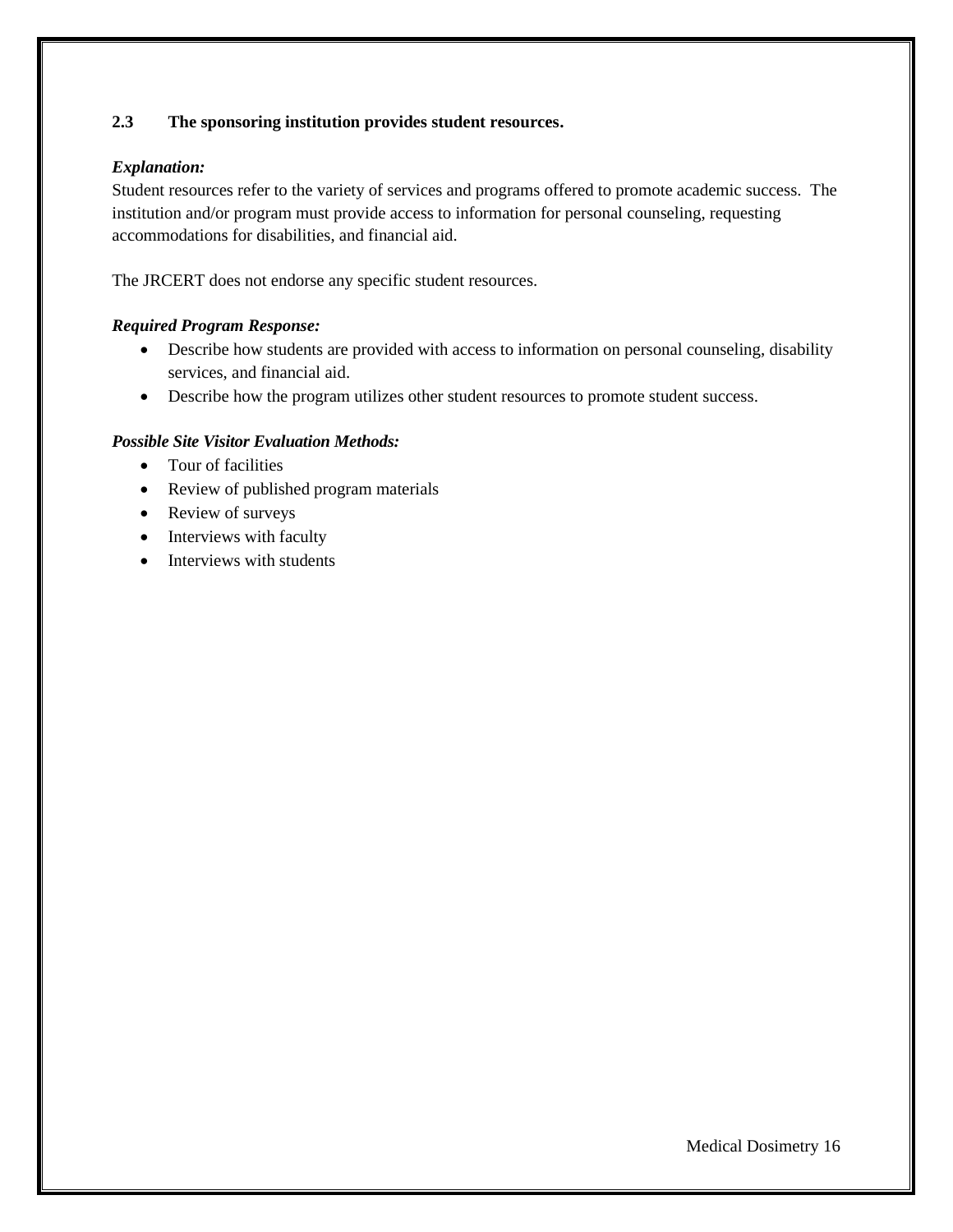# **2.4 The sponsoring institution and program maintain compliance with United States Department of Education (USDE) Title IV financial aid policies and procedures, if the JRCERT serves as gatekeeper.**

# *Explanation:*

If the program has elected to participate in Title IV financial aid and the JRCERT is identified as the gatekeeper, the program must:

- maintain financial documents including audit and budget processes confirming appropriate allocation and use of financial resources;
- have a monitoring process for student loan default rates;
- have an appropriate accounting system providing documentation for management of Title IV financial aid and expenditures; and
- inform students of responsibility for timely repayment of Title IV financial aid.

The program must comply with all USDE requirements to participate in Title IV financial aid.

## *Required Program Response:*

- Describe how the program informs students of their responsibility for timely repayment of financial aid.
- Provide evidence that Title IV financial aid is managed and distributed according to the USDE regulations to include:
	- o recent student loan default data and
	- o results of financial or compliance audits.

- Review of records
- Interviews with administrative personnel
- Interviews with faculty
- Interviews with students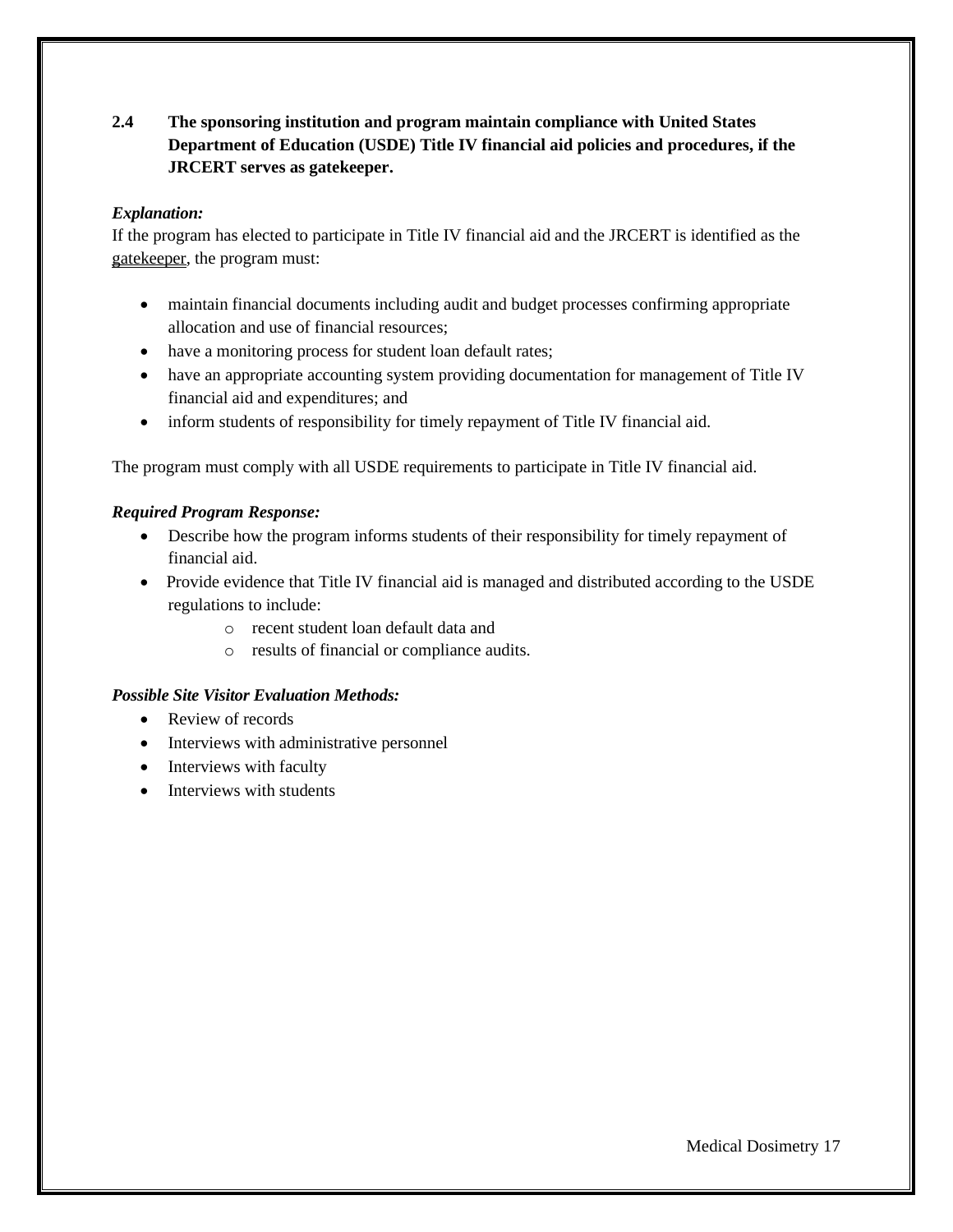#### **Standard Three: Faculty and Staff**

**The sponsoring institution provides the program adequate and qualified faculty that enable the program to meet its mission and promote student learning.**

#### **Objectives:**

- 3.1 The sponsoring institution provides an adequate number of faculty to meet all educational, accreditation, and administrative requirements.
- 3.2 The sponsoring institution and program assure that all faculty and staff possess the academic and professional qualifications appropriate for their assignments.
- 3.3 The sponsoring institution and program assure the responsibilities of faculty and clinical staff are delineated and performed.
- 3.4 The sponsoring institution and program assure program faculty performance is evaluated and results are shared regularly to assure responsibilities are performed.
- 3.5 The sponsoring institution and/or program provide faculty with opportunities for continued professional development.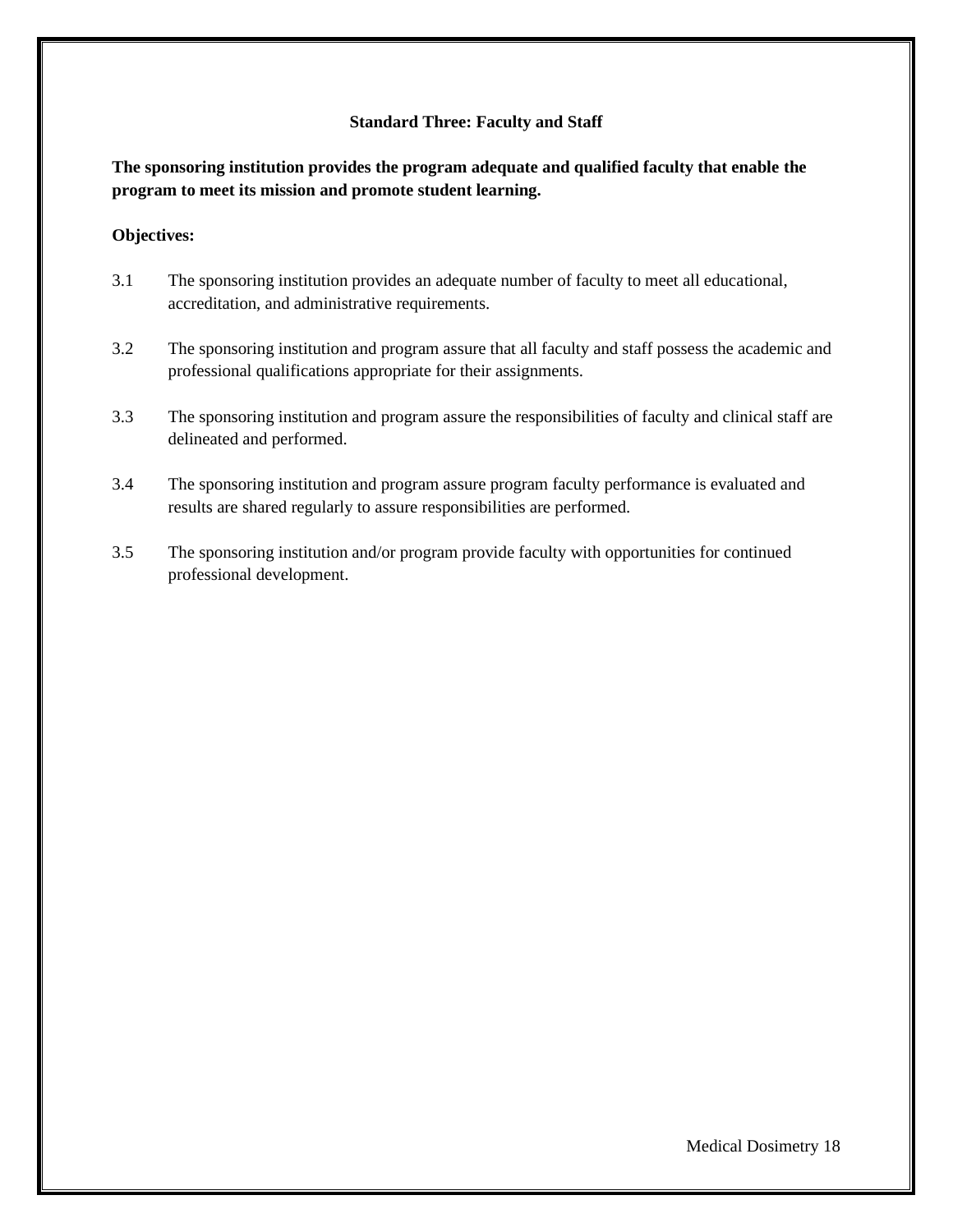### **3.1 The sponsoring institution provides an adequate number of faculty to meet all educational, accreditation, and administrative requirements.**

## *Explanation:*

An adequate number of faculty promotes sound educational practices. Full- and part-time status is determined by, and consistent with, the sponsoring institution's definition. Institutional policies and practices for faculty workload and release time must be consistent with faculty in other comparable health sciences programs in the same institution. Faculty workload and release time practices must include allocating time and/or reducing teaching load for educational, accreditation, and administrative requirements expected of the program director and clinical coordinator.

A full-time program director is required. The program director may also be identified as the radiation therapy program director. A full-time equivalent clinical coordinator is required if the program has more than fifteen (15) students enrolled in the clinical component of the program (e.g., the total number of students simultaneously enrolled in all clinical courses during a term). The clinical coordinator may also be identified as the radiation therapy clinical coordinator. The clinical coordinator position may be shared by no more than four (4) appointees. If a clinical coordinator is required, the program director may not be identified as the clinical coordinator. The clinical coordinator may not be identified as the program director.

A minimum of one clinical preceptor must be designated at each recognized clinical setting. The same clinical preceptor may be identified at more than one site as long as a ratio of one full-time equivalent clinical preceptor for every ten (10) students is maintained. The program director and clinical coordinator may perform clinical instruction; however, they may not be identified as clinical preceptors.

#### *Required Program Response:*

- Describe faculty workload and release time in relation to institutional policies/practices and comparable health sciences programs within the sponsoring institution.
- Describe the adequacy of the number of faculty and clinical preceptors to meet identified accreditation requirements and program needs.
- Provide institutional policies for faculty workload and release time.

- Review institutional policies for faculty workload and release time
- Review of faculty position descriptions, if applicable
- Review of clinical settings
- Interviews with faculty
- Interviews with clinical preceptor(s)
- Interviews with students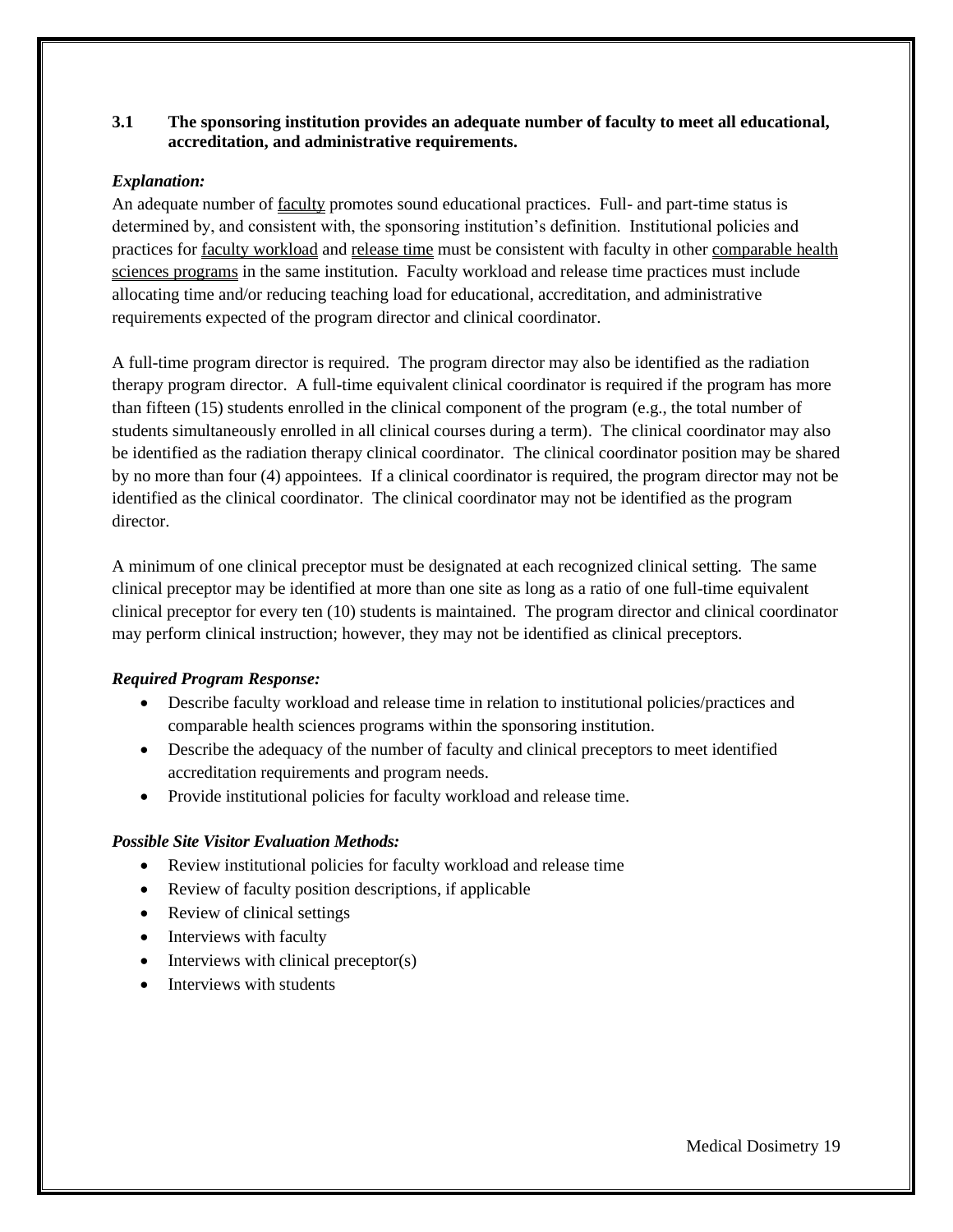**3.2 The sponsoring institution and program assure that all faculty and staff possess the academic and professional qualifications appropriate for their assignments.** 

| <b>Position</b>                   | <b>Qualifications</b>                                                                                                                                                                                                                                                                                                                                                                                                                                                                                               |
|-----------------------------------|---------------------------------------------------------------------------------------------------------------------------------------------------------------------------------------------------------------------------------------------------------------------------------------------------------------------------------------------------------------------------------------------------------------------------------------------------------------------------------------------------------------------|
| Program Director                  | Holds, at a minimum, a master's degree;<br>For master's degree programs, a doctoral degree is preferred;<br>Proficient in curriculum design, evaluation, instruction, program<br>administration, and academic advising;<br>Documents three years' clinical experience in the professional<br>discipline;<br>Documents two years' experience as an instructor in a JRCERT-<br>accredited program;<br>Holds current Medical Dosimetrist Certification Board (MDCB)<br>certification or equivalent <sup>1</sup> .      |
|                                   |                                                                                                                                                                                                                                                                                                                                                                                                                                                                                                                     |
| <b>Clinical Coordinator</b>       | Holds, at a minimum, a bachelor's degree;<br>For master's degree programs, holds, at a minimum, a master's<br>degree;<br>Proficient in curriculum development, supervision, instruction,<br>evaluation, and academic advising;<br>Documents two years' clinical experience in the professional<br>discipline;<br>Documents one year's experience as an instructor in a JRCERT-<br>accredited program;<br>Holds current Medical Dosimetrist Certification Board (MDCB)<br>certification or equivalent <sup>1</sup> . |
|                                   |                                                                                                                                                                                                                                                                                                                                                                                                                                                                                                                     |
| <b>Full-time Didactic Faculty</b> | Holds, at a minimum, a bachelor's degree;<br>Is qualified to teach the subject;<br>Proficient in course development, instruction, evaluation, and<br>academic advising;<br>Documents two years' clinical experience in the professional<br>discipline;<br>Holds current Medical Dosimetrist Certification Board (MDCB)<br>certification or equivalent <sup>1</sup> .                                                                                                                                                |
| <b>Adjunct Faculty</b>            | Holds academic and/or professional credentials appropriate to the<br>subject content area taught;<br>Is knowledgeable of course development, instruction, evaluation,<br>and academic advising.                                                                                                                                                                                                                                                                                                                     |
| <b>Clinical Preceptor</b>         | Is proficient in supervision, instruction, and evaluation;<br>Documents two years' clinical experience in the professional<br>discipline;<br>Holds current Medical Dosimetrist Certification Board (MDCB)<br>certification or equivalent <sup>1</sup> .                                                                                                                                                                                                                                                             |
|                                   |                                                                                                                                                                                                                                                                                                                                                                                                                                                                                                                     |
| <b>Clinical Staff</b>             | Holds current Medical Dosimetrist Certification Board (MDCB)<br>certification or equivalent <sup>1</sup> .                                                                                                                                                                                                                                                                                                                                                                                                          |

<sup>1</sup> Equivalent: certification by the American Board of Radiology (ABR) as a radiation oncologist or the American Board of Medical Physicists (ABMP) as a medical physicist.

\_\_\_\_\_\_\_\_\_\_\_\_\_\_\_\_\_\_\_\_\_\_\_\_\_\_\_\_\_\_\_\_\_\_\_\_\_\_\_\_\_\_\_\_\_\_\_

Medical Dosimetry 20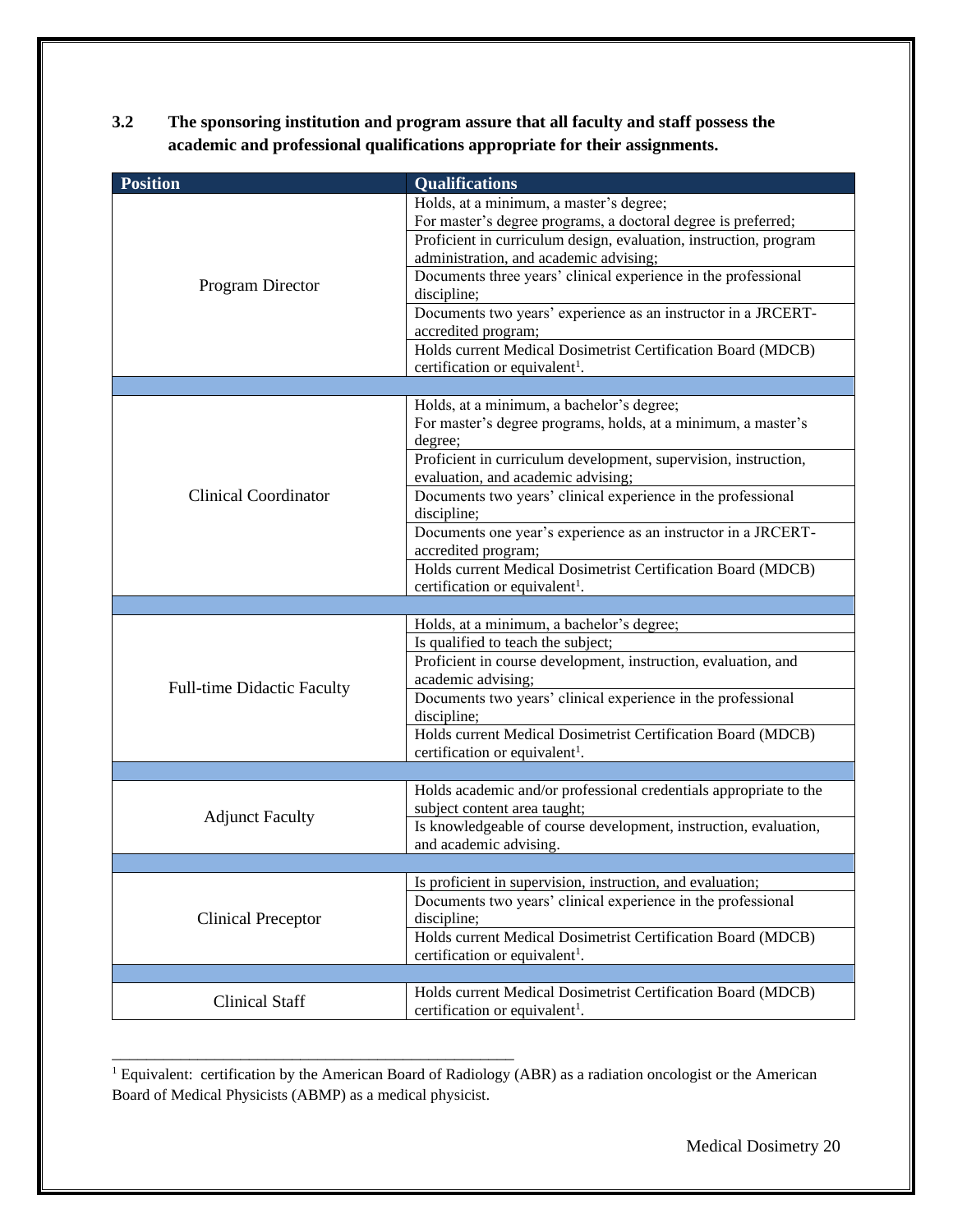#### *Explanation:*

Faculty and clinical staff must possess academic and professional qualifications appropriate for their assignment. Clinical preceptors and clinical staff supervising students' performance in the clinical component of the program must document Medical Dosimetrist Certification Board (MDCB) certification (or equivalent) or other appropriate credentials. Equivalent qualifications are certification by the American Board of Medical Physics (ABMP) as a medical physicist. Appropriate credentials, other than MDCB, American Board of Radiology (ABR), or ABMP certification and/or registration, may be used for qualified healthcare professionals supervising students in specialty areas (e.g., radiation oncologist or a registered radiation therapist supervising students' observation of therapeutic procedures).

#### *No Required Program Response.*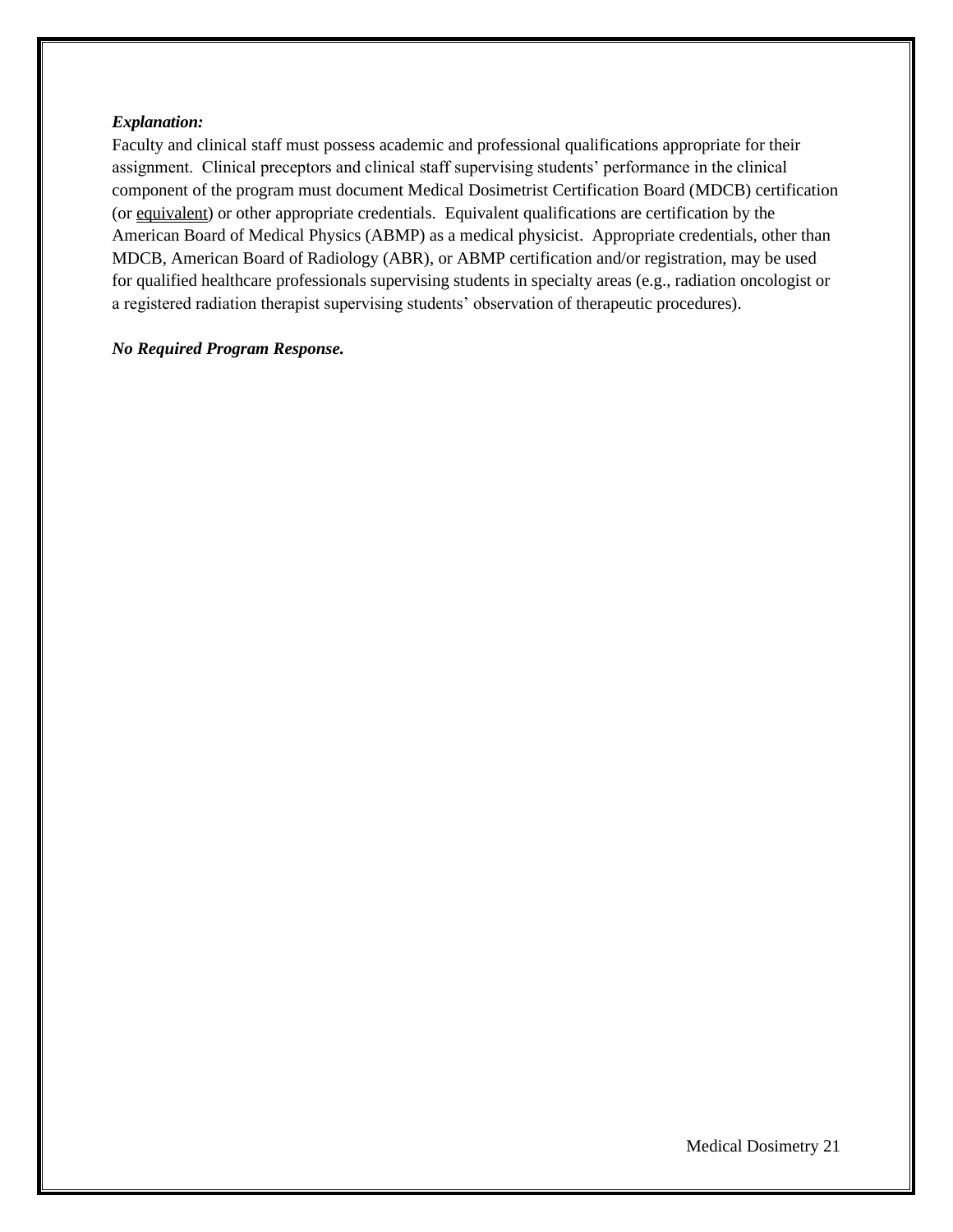| 3.3 | The sponsoring institution and program assure the responsibilities of faculty and clinical |
|-----|--------------------------------------------------------------------------------------------|
|     | staff are delineated and performed.                                                        |

| <b>Position</b>                   | Responsibilities must, at a minimum, include:                                                                  |
|-----------------------------------|----------------------------------------------------------------------------------------------------------------|
|                                   | Assuring effective program operations;                                                                         |
|                                   | Overseeing ongoing program accreditation and                                                                   |
|                                   | assessment processes;                                                                                          |
|                                   | Participating in budget planning;                                                                              |
| Program Director                  | Participating in didactic and/or clinical instruction, as                                                      |
|                                   | appropriate;                                                                                                   |
|                                   | Maintaining current knowledge of the professional                                                              |
|                                   | discipline and educational methodologies through                                                               |
|                                   | continuing professional development;                                                                           |
|                                   | Assuming the leadership role in the continued                                                                  |
|                                   | development of the program.                                                                                    |
|                                   |                                                                                                                |
|                                   | Correlating and coordinating clinical education with                                                           |
|                                   | didactic education and evaluating its effectiveness;                                                           |
|                                   | Participating in didactic and/or clinical instruction;                                                         |
|                                   | Supporting the program director to assure effective                                                            |
|                                   | program operations;                                                                                            |
| <b>Clinical Coordinator</b>       | Participating in the accreditation and assessment                                                              |
|                                   | processes;                                                                                                     |
|                                   | Maintaining current knowledge of the professional                                                              |
|                                   | discipline and educational methodologies through                                                               |
|                                   | continuing professional development;                                                                           |
|                                   | Maintaining current knowledge of program policies,                                                             |
|                                   | procedures, and student progress.                                                                              |
|                                   |                                                                                                                |
|                                   | Preparing and maintaining course outlines and                                                                  |
|                                   | objectives, instructing, and evaluating student progress;<br>Participating in the accreditation and assessment |
|                                   | process;                                                                                                       |
|                                   | Supporting the program director to assure effective                                                            |
|                                   | program operations;                                                                                            |
| <b>Full-Time Didactic Faculty</b> | Participating in periodic review and revision of course                                                        |
|                                   | materials;                                                                                                     |
|                                   | Maintaining current knowledge of professional                                                                  |
|                                   | discipline;                                                                                                    |
|                                   | Maintaining appropriate expertise and competence                                                               |
|                                   | through continuing professional development.                                                                   |
|                                   |                                                                                                                |
|                                   | Preparing and maintaining course outlines and                                                                  |
|                                   | objectives, instructing and evaluating students, and                                                           |
|                                   | reporting progress;                                                                                            |
|                                   | Participating in the assessment process, as appropriate;                                                       |
| <b>Adjunct Faculty</b>            | Participating in periodic review and revision of course                                                        |
|                                   | materials;                                                                                                     |
|                                   | Maintaining current knowledge of the professional                                                              |
|                                   | discipline, as appropriate;                                                                                    |
|                                   | Maintaining appropriate expertise and competence                                                               |
|                                   | through continuing professional development.                                                                   |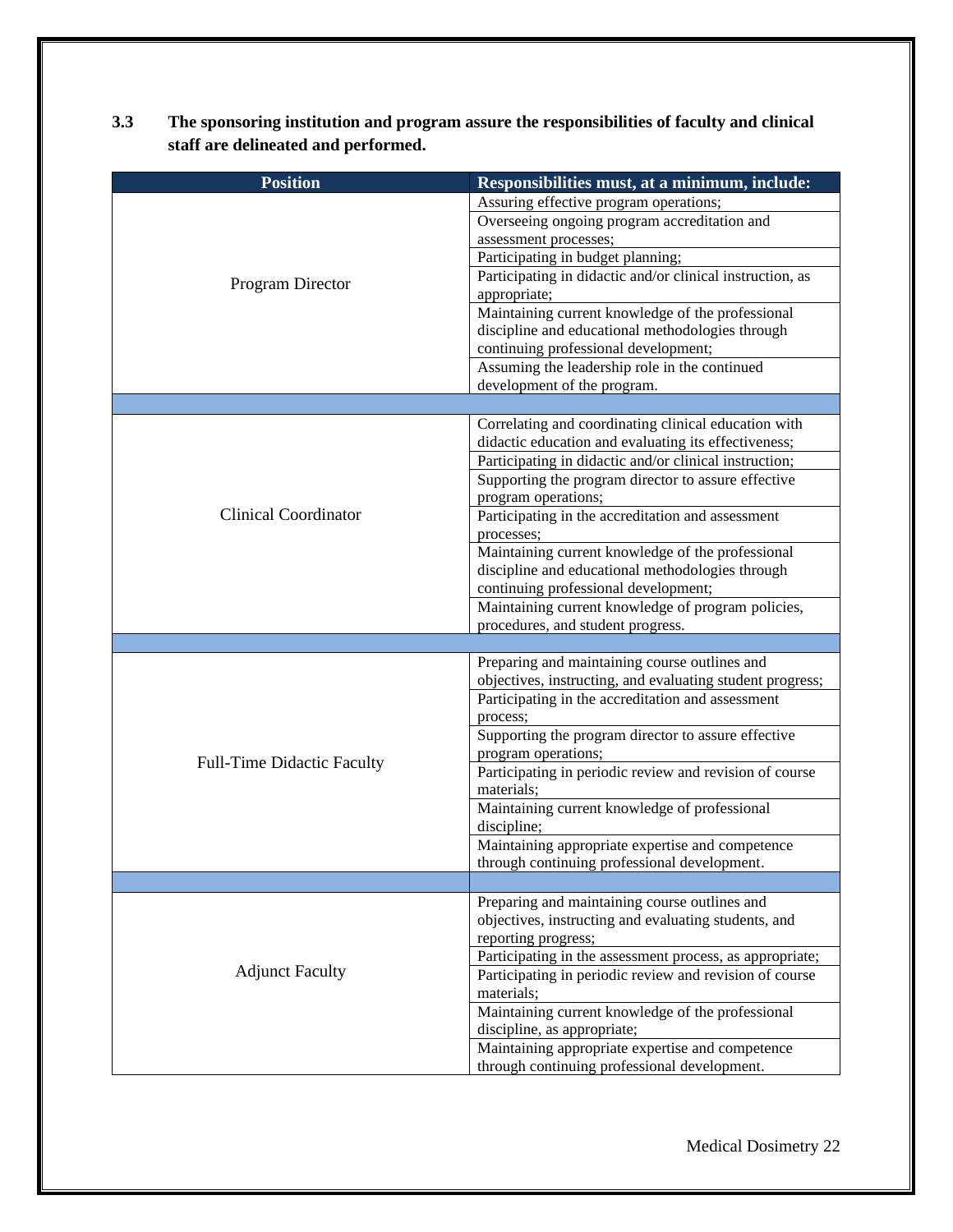| <b>Position</b>           | Responsibilities must, at a minimum, include:            |
|---------------------------|----------------------------------------------------------|
| <b>Clinical Preceptor</b> | Maintaining knowledge of program mission and goals;      |
|                           | Understanding the clinical objectives and clinical       |
|                           | evaluation system and evaluating students' clinical      |
|                           | competence;                                              |
|                           | Providing students with clinical instruction and         |
|                           | supervision;                                             |
|                           | Participating in the assessment process, as appropriate; |
|                           | Maintaining current knowledge of program policies,       |
|                           | procedures, and student progress and monitoring and      |
|                           | enforcing program policies and procedures.               |
|                           |                                                          |
|                           | Understanding the clinical competency system;            |
| Clinical Staff            | Understanding requirements for student supervision;      |
|                           | Evaluating students' clinical competence, as             |
|                           | appropriate;                                             |
|                           | Supporting the educational process;                      |
|                           | Maintaining current knowledge of program clinical        |
|                           | policies, procedures, and student progress.              |

## *Explanation:*

Faculty and clinical staff responsibilities must be clearly delineated and support the program's mission. The program director and clinical coordinator may have other responsibilities as defined by the sponsoring institution; however, these added responsibilities must not compromise the ability, or the time allocated, to perform the responsibilities identified in this objective. For all circumstances when a program director's and/or clinical coordinator's appointment is less than 12 months and students are enrolled in didactic and/or clinical courses, the program director and/or clinical coordinator must assure that all program responsibilities are fulfilled.

# *Required Program Response:*

- Describe how faculty and clinical staff responsibilities are delineated.
- Describe how the delegation of responsibilities occurs to assure continuous coverage of program responsibilities, if appropriate.
- Provide documentation that faculty and clinical staff positions are clearly delineated.
- Provide assurance that faculty responsibilities are fulfilled throughout the year.

- Review of position descriptions
- Review of handbooks
- Interviews with institutional administration
- Interviews with faculty
- Interviews with clinical preceptors
- Interviews with clinical staff
- Interviews with students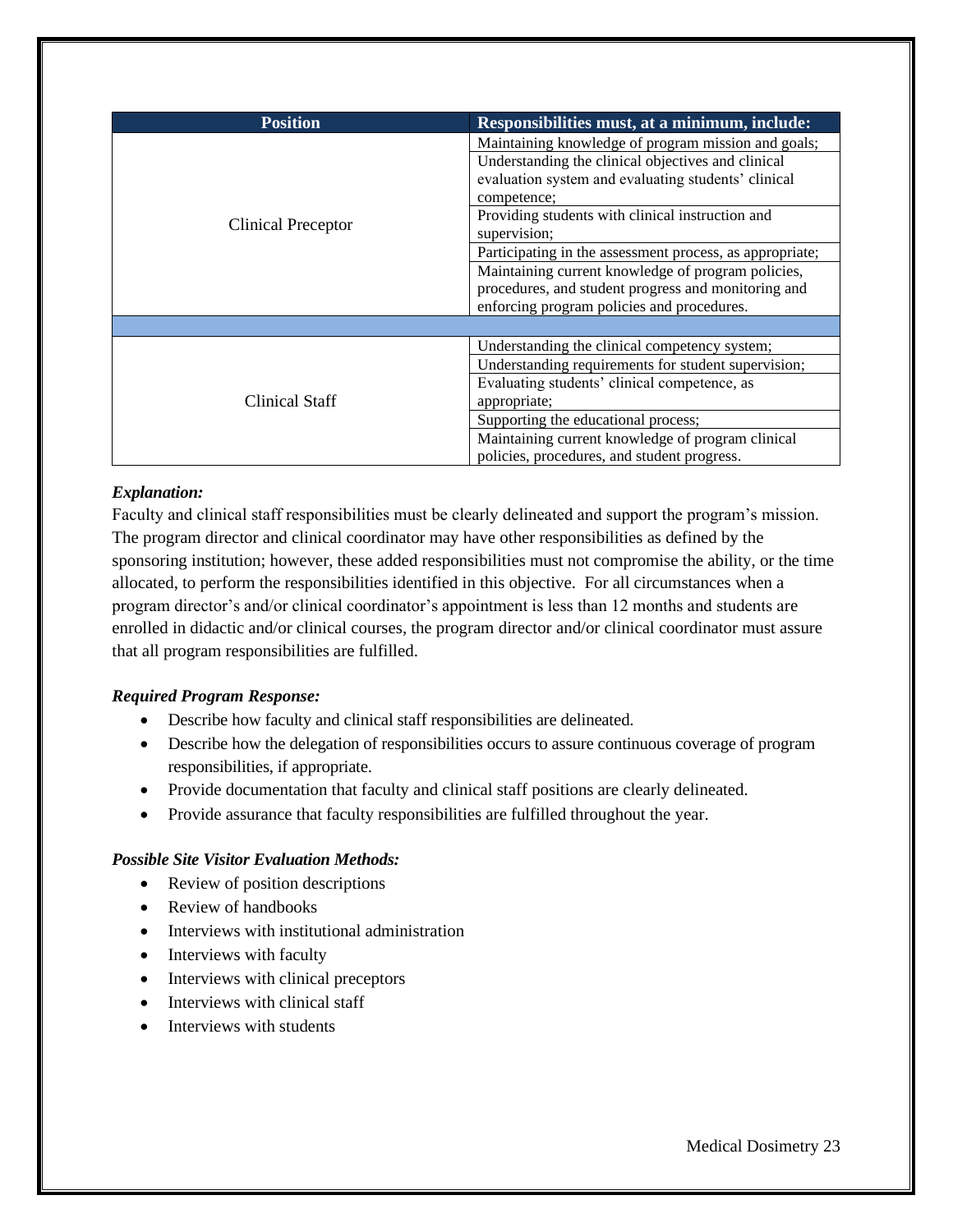# **3.4 The sponsoring institution and program assure program faculty performance is evaluated and results are shared regularly to assure responsibilities are performed.**

## *Explanation:*

Evaluating program faculty, including but not limited to program directors and clinical coordinators, assures that responsibilities are performed, promotes proper teaching methodology, and increases program effectiveness. The performance of program faculty must be evaluated and shared minimally once per year. Any evaluation results that identify concerns must be discussed with the respective individual(s) as soon as possible.

It is the prerogative of the program to evaluate the performance of clinical preceptors who are employees of clinical settings. If the program elects to evaluate the clinical preceptors, a description of the evaluation process should be provided to the clinical preceptors, along with the mechanism to incorporate feedback into professional growth and development.

## *Required Program Response:*

- Describe the evaluation process.
- Describe how evaluation results are shared with program faculty.
- Describe how evaluation results are shared with clinical preceptors, if applicable.
- Provide samples of evaluations of program faculty.
- Provide samples of evaluations of clinical preceptors, if applicable.

- Review of program evaluation materials
- Review of faculty evaluation(s)
- Review of clinical preceptor evaluation(s), if applicable
- Interviews with institutional administration
- Interviews with faculty
- $\bullet$  Interviews with clinical preceptor(s), if applicable
- Interviews with students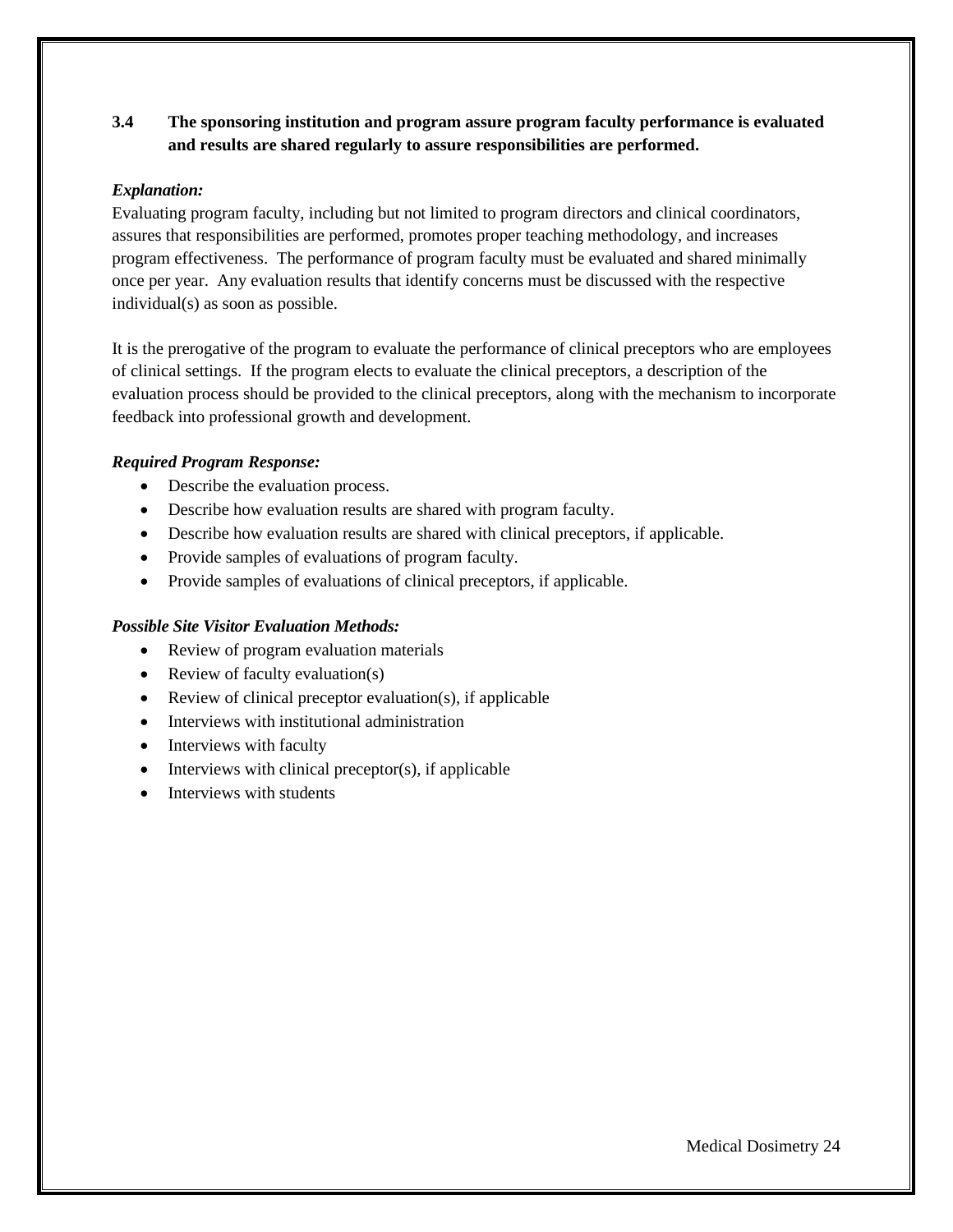# **3.5 The sponsoring institution and/or program provides faculty with opportunities for continued professional development.**

# *Explanation:*

Opportunities that enhance and advance educational, technical, and professional knowledge must be available to program faculty. Faculty should take advantage of the available resources provided on an institutional campus. Program faculty should not be expected to use personal leave time in order to attend professional development activities external to the sponsoring institution.

# *Required Program Response:*

- Describe how professional development opportunities are made available to faculty.
- Describe how professional development opportunities have enhanced teaching methodologies.

- Review of institutional and/or program policies for professional development
- Interviews with institutional administration
- Interviews with faculty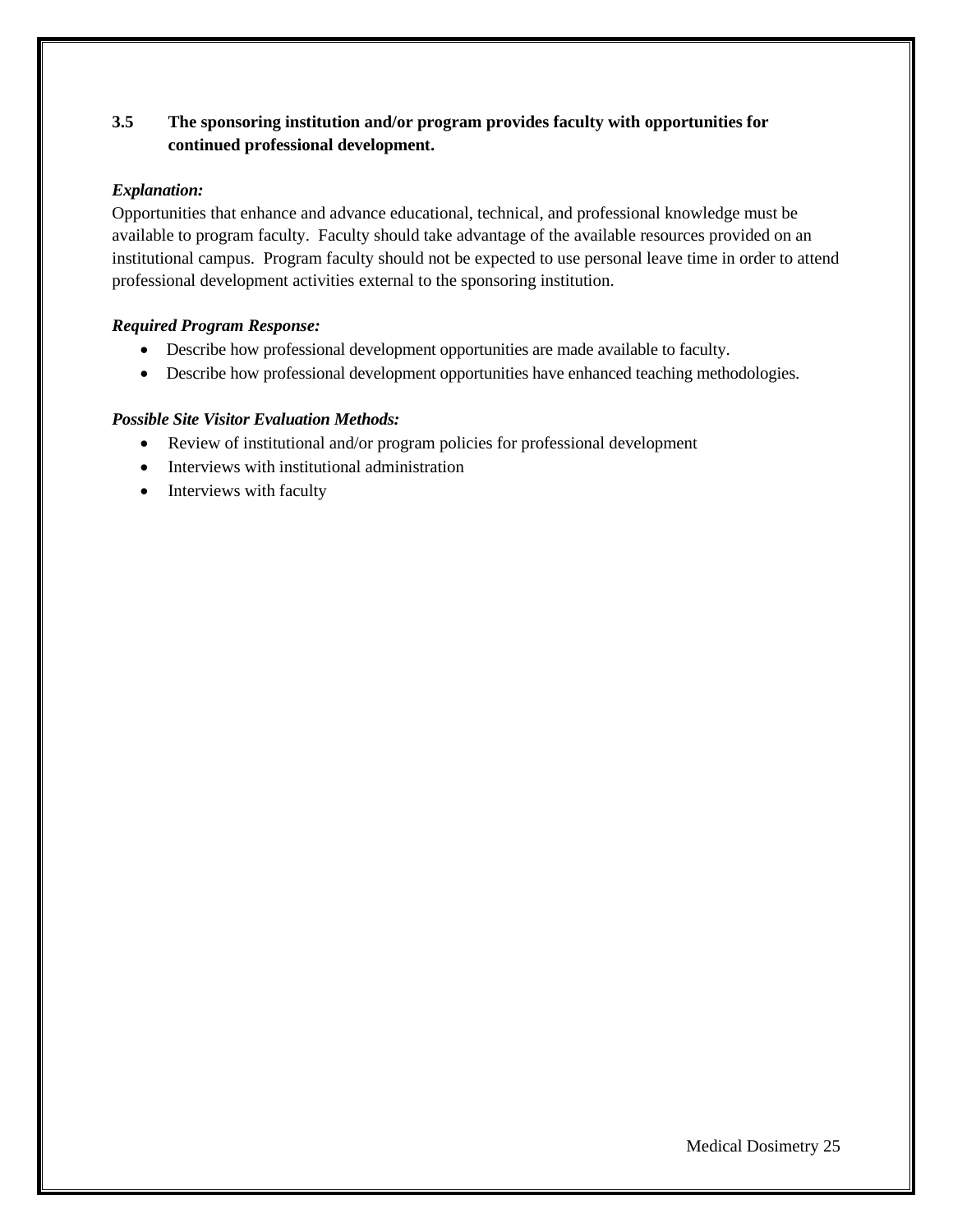## **Standard Four: Curriculum and Academic Practices**

## **The program's curriculum and academic practices prepare students for professional practice.**

#### **Objectives:**

- 4.1 The program has a mission statement that defines its purpose.
- 4.2 The program provides a well-structured curriculum that prepares students to practice in the professional discipline.
- 4.3 All clinical settings must be recognized by the JRCERT.
- 4.4 The program provides timely, equitable, and educationally valid clinical experiences for all students.
- 4.5 The program provides learning opportunities in advanced and/or therapeutic technologies.
- 4.6 The program assures an appropriate relationship between program length and the subject matter taught for the terminal award offered.
- 4.7 The program measures didactic, laboratory, and clinical courses in clock hours and/or credit hours through the use of a consistent formula.
- 4.8 The program provides timely and supportive academic and clinical advisement to students enrolled in the program.
- 4.9 The program has procedures for maintaining the integrity of distance education courses.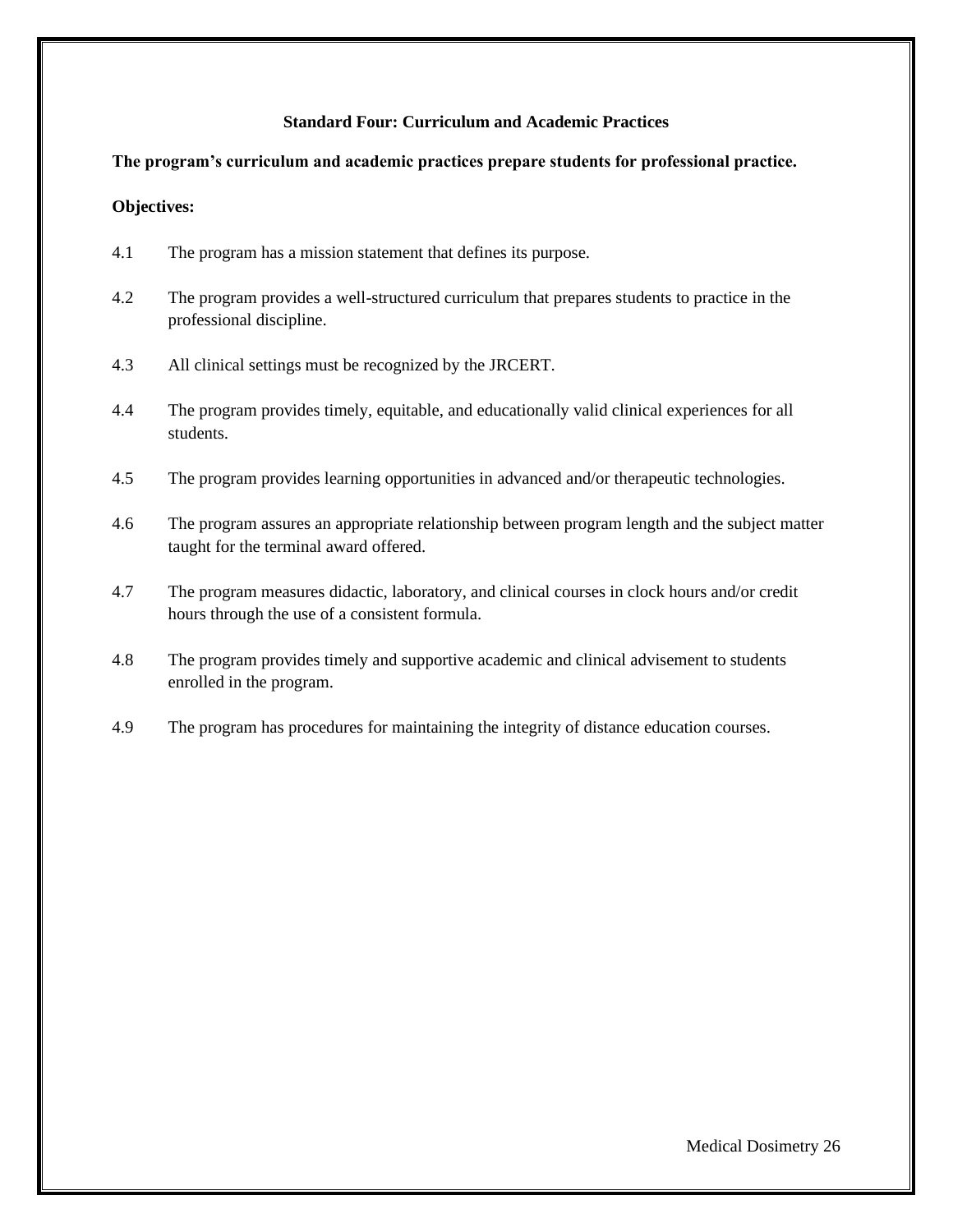# **4.1 The program has a mission statement that defines its purpose.**

## *Explanation:*

The program's mission statement should clearly define the purpose or intent toward which the program's efforts are directed. The mission statement should support the mission of the sponsoring institution. The program must evaluate the mission statement, at a minimum every three years, to assure it is effective. The program should engage faculty and other communities of interest in the reevaluation of its mission statement.

# *Required Program Response:*

- Describe how the program's mission supports the mission of the sponsoring institution.
- Describe how the program reevaluates its mission statement.
- Provide documentation of the reevaluation of the mission statement.

- Review of published program materials
- Review of meeting minutes
- Interviews with institutional administration
- Interviews with faculty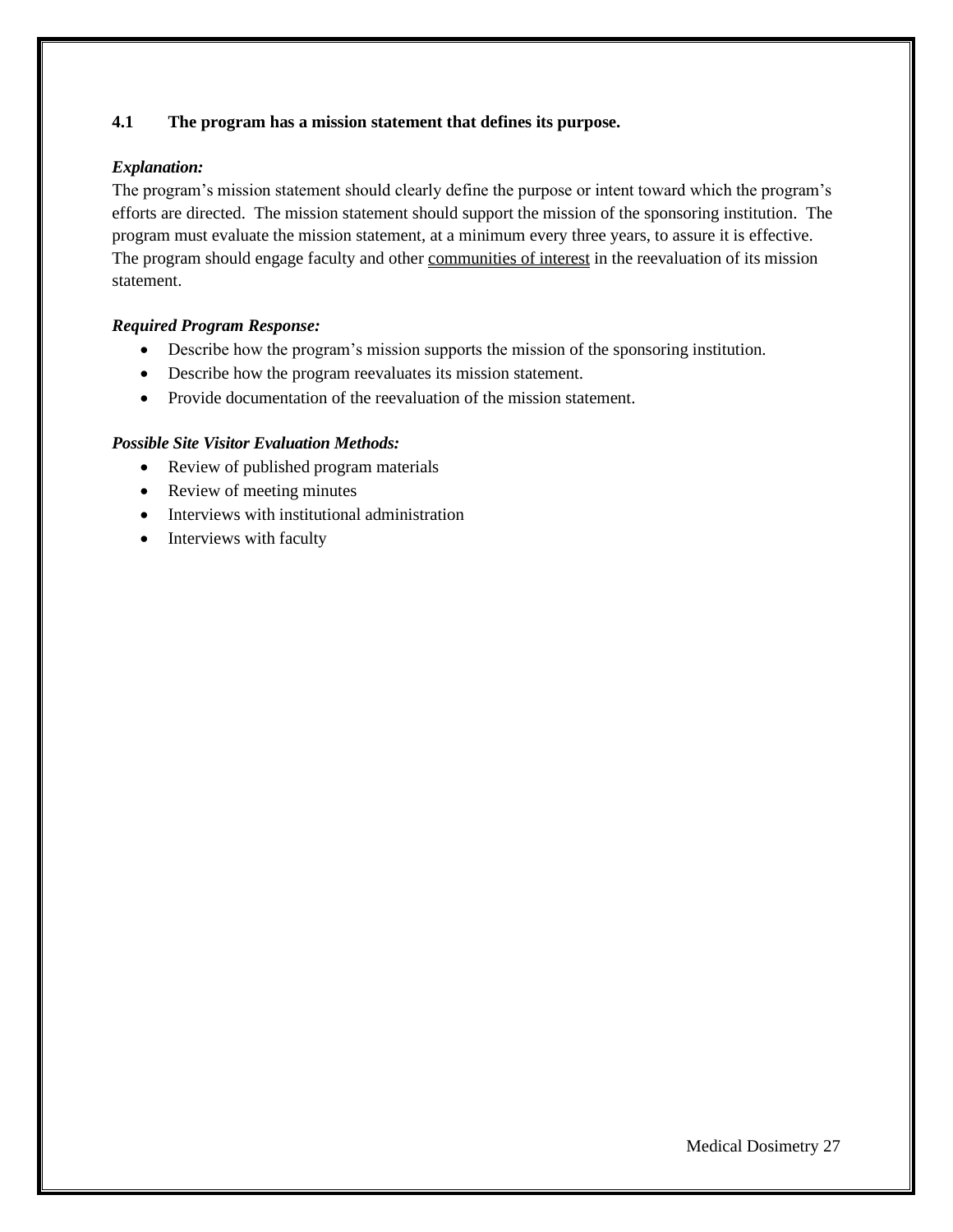# **4.2 The program provides a well-structured curriculum that prepares students to practice in the professional discipline.**

# *Explanation:*

A well-structured curriculum must be comprehensive, current, appropriately sequenced, and provide for evaluation of student achievement. This allows for effective student learning by providing a knowledge foundation in didactic and laboratory courses prior to competency achievement. Continual refinement of the competencies achieved is necessary so that students can demonstrate enhanced performance in a variety of situations and patient conditions. The well-structured curriculum is guided by a master plan of education.

At a minimum, the curriculum should promote qualities that are necessary for students/graduates to practice competently, make ethical decisions, assess situations, provide appropriate patient care, communicate effectively, and keep abreast of current advancements within the profession. Expansion of the curricular content beyond the minimum is required of programs at the bachelor's degree or higher levels.

Use of a standard curriculum promotes consistency in medical dosimetry education and prepares the student to practice in the professional discipline. All programs must follow a JRCERT-adopted curriculum. An adopted curriculum is defined as:

- the most recent American Association of Medical Dosimetrists (AAMD) professional curriculum and/or
- another professional curriculum adopted by the JRCERT Board of Directors.

The JRCERT encourages innovative approaches to curriculum delivery methods that provide students with flexible and creative learning opportunities. These methods may include, but are not limited to, distance education courses, part-time/evening curricular tracks, service learning, and/or interprofessional development.

# *Required Program Response:*

- Describe how the program's curriculum is structured.
- Describe the program's clinical competency-based system.
- Describe how the program's curriculum is delivered, including the method of delivery for distance education courses. Identify which courses, if any, are offered via distance education.
- Describe alternative learning options, if applicable (e.g., part-time, evening and/or weekend curricular track(s)).
- Describe any innovative approaches to curriculum delivery methods.
- Provide the Table of Contents from the master plan of education.
- Provide current curriculum analysis grid.
- Provide samples of course syllabi.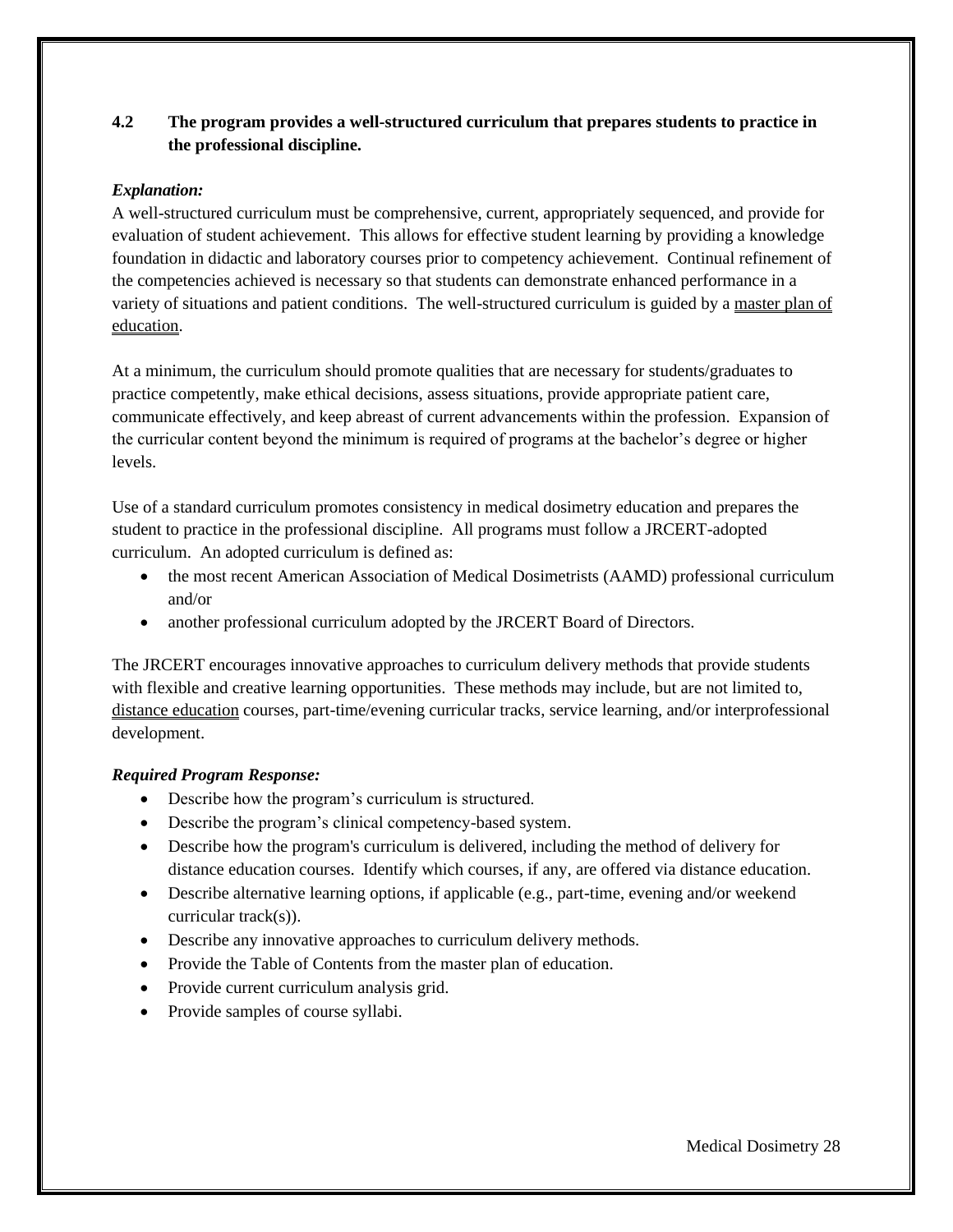- Review of the master plan of education
- Review of didactic and clinical curriculum sequence
- Review of input from communities of interest
- Review of part-time, evening and/or weekend curricular track(s), if applicable
- Review of course syllabi
- Observation of a portion of any course offered via distance delivery
- Interviews with faculty
- Interviews with students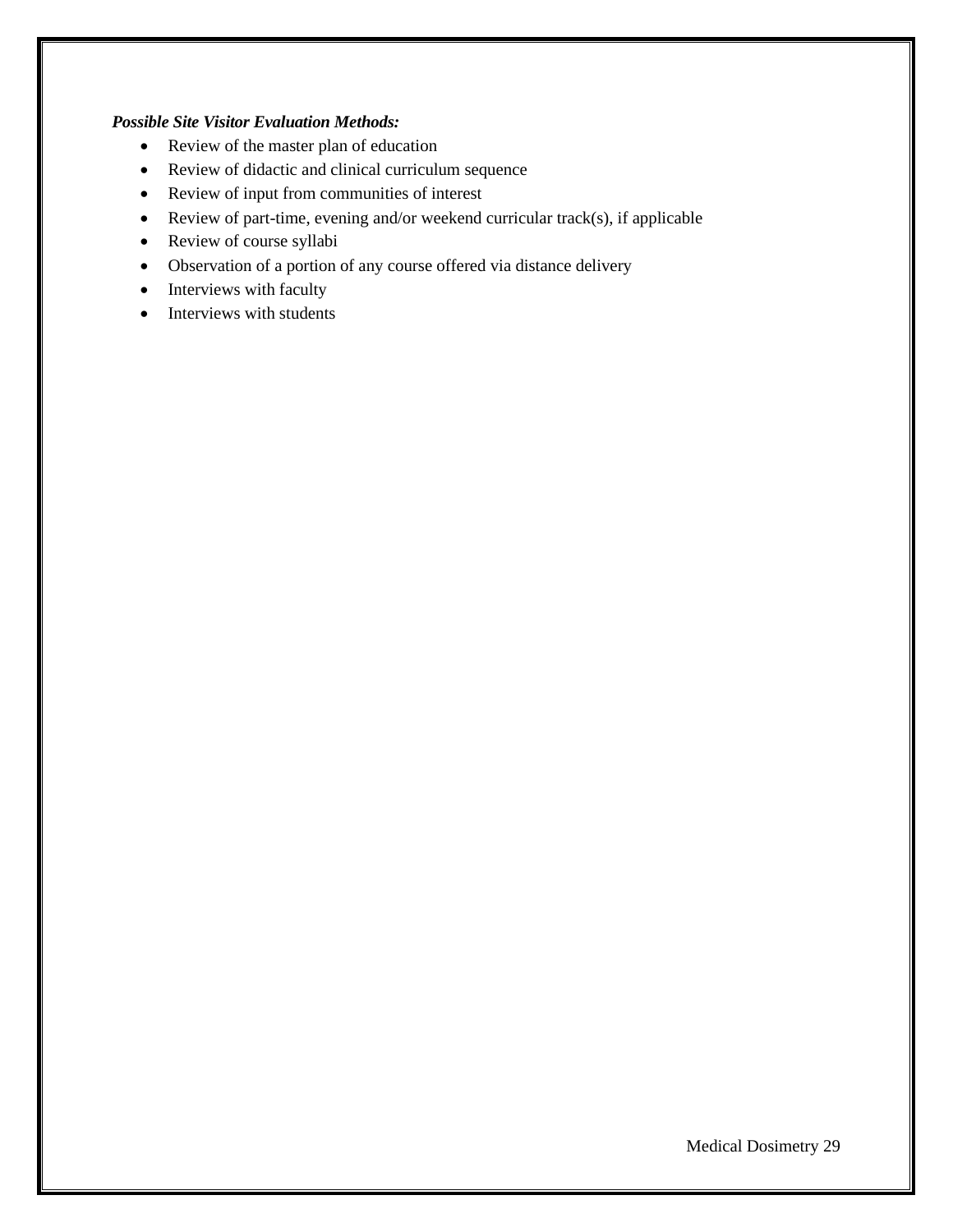### **4.3 All clinical settings must be recognized by the JRCERT.**

## *Explanation:*

All clinical settings must be recognized by the JRCERT. Clinical settings must be recognized prior to student assignment. Ancillary medical facilities and imaging centers that are owned, operated, and on the same campus of a recognized setting do not require JRCERT recognition. A minimum of one (1) clinical preceptor must be identified for each recognized clinical setting.

If a facility is used as an observation site, JRCERT recognition is not required. An observation site is used for student observation of equipment operation and/or procedures that may not be available at recognized clinical settings. Students may not assist in, or perform, any aspects of patient care during observational assignments. Facilities where students participate in community-based learning do not require recognition.

#### *Required Program Response:*

- Assure all clinical settings are recognized by the JRCERT.
- Provide a listing of ancillary facilities under one clinical setting recognition.
- Describe how observation sites, if used, enhance student clinical education.

- Review of JRCERT database
- Review of clinical records
- Interviews with faculty
- Interviews with clinical preceptors
- Interviews with clinical staff
- Interviews with students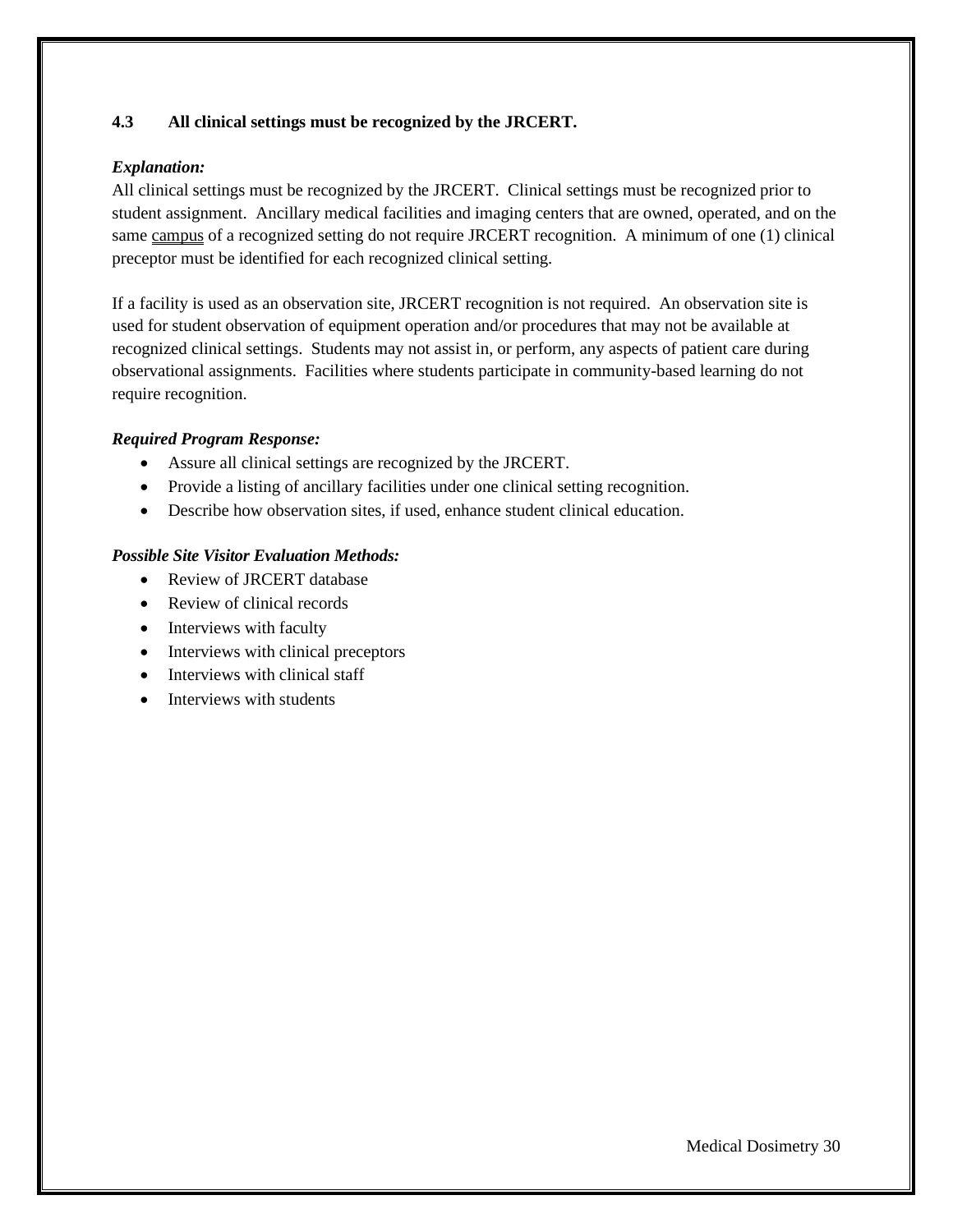# **4.4 The program provides timely, equitable, and educationally valid clinical experiences for all students.**

## *Explanation:*

Programs must have a process in place to assure timely, appropriate, and educationally valid clinical experiences to all admitted students. A meaningful clinical education plan assures that activities are equitable, as well as prevents the use of students as replacements for employees. Students must have sufficient access to clinical settings that provide a wide range of procedures for competency achievement. The maximum number of students assigned to a clinical setting must be supported by sufficient human and physical resources. The medical dosimetry student to medical dosimetry staff ratio must always be no more than 2:1.

Clinical placement must be nondiscriminatory in nature and solely determined by the program. Students must be cognizant of clinical policies and procedures including emergency preparedness and medical emergencies.

Programs must assure that clinical involvement for students is limited to not more than ten (10) hours per day. If the program utilizes evening and/or weekend assignments, these assignments must be equitable, and program total capacity must not be increased based on these assignments. Students may not be assigned to clinical settings on holidays that are observed by the sponsoring institution. Programs may permit students to make up clinical time during the term or scheduled breaks; however, appropriate supervision must be maintained. Program faculty need not be physically present; however, students must be able to contact program faculty during makeup assignments. The program must also assure that its liability insurance covers students during these makeup assignments.

# *Required Program Response:*

- Describe the process for student clinical placement including, but not limited to:
	- o assuring equitable learning opportunities,
	- o assuring access to a sufficient variety and volume of procedures to achieve program competencies, and
	- o orienting students to clinical settings.
- Describe how the program assures a 2:1 student to radiation oncology staff ratio at all clinical settings.
- Provide current clinical student assignment schedules in relation to student enrollment.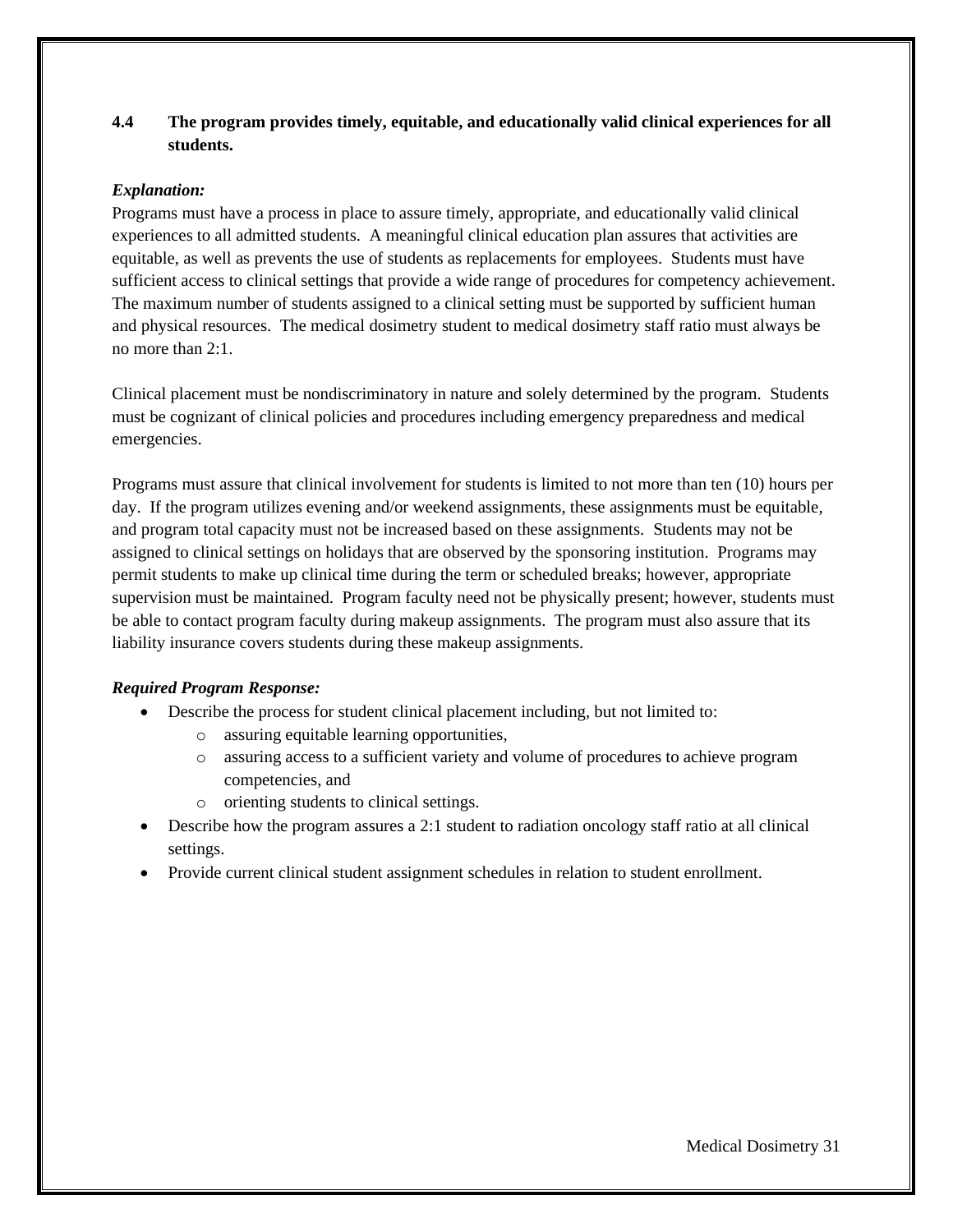- Review of published program materials
- Review of clinical placement process
- Review of course objectives
- Review of student clinical assignment schedules
- Review of clinical orientation process/records
- Review of student records
- Interviews with faculty
- Interviews with clinical preceptors
- Interviews with clinical staff
- Interviews with students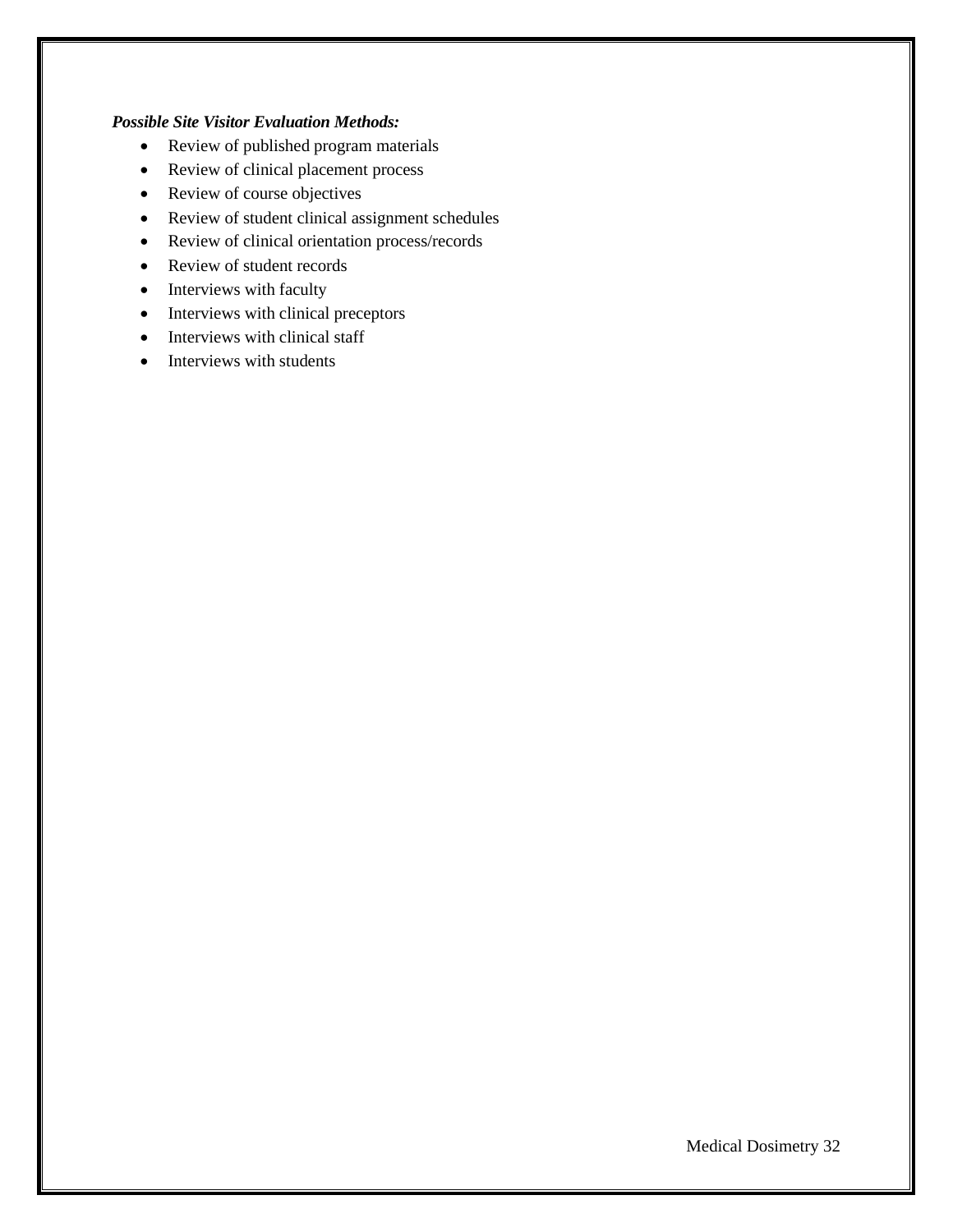# **4.5 The program provides learning opportunities in advanced and/or therapeutic technologies.**

#### *Explanation:*

The program must provide learning opportunities in advanced and/or therapeutic technologies. It is the program's prerogative to decide which advanced and/or therapeutic technologies should be included in the didactic and/or clinical curriculum.

Programs are not required to offer clinical rotations in advanced and/or therapeutic technologies; however, these clinical rotations are strongly encouraged to enhance student learning.

#### *Required Program Response:*

Describe how the program provides opportunities in advanced and/or therapeutic technologies in the didactic and/or clinical curriculum.

- Review of clinical rotation schedules, if applicable
- Interviews with faculty
- Interviews with students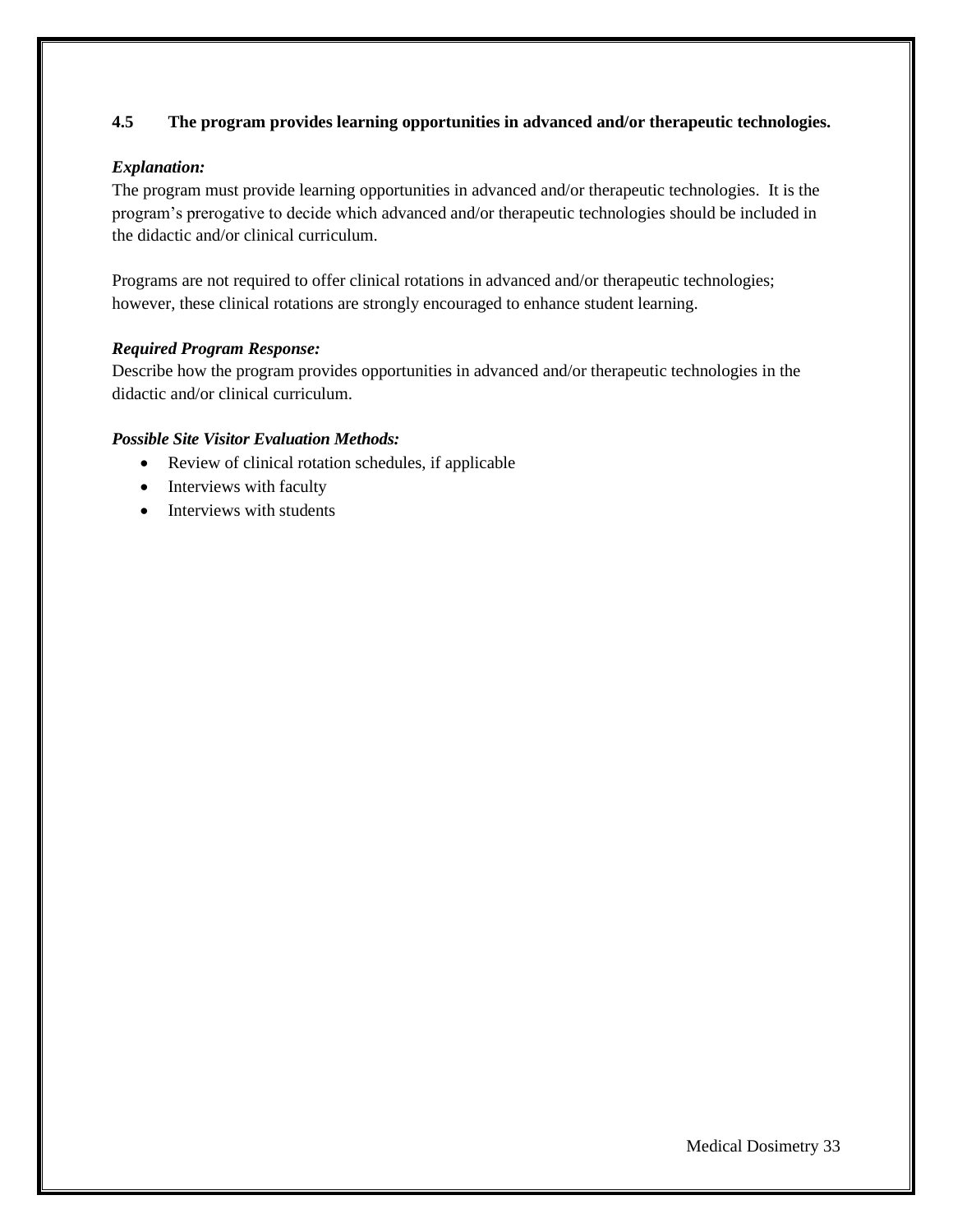# **4.6 The program assures an appropriate relationship between program length and the subject matter taught for the terminal award offered.**

#### *Explanation:*

Program length must be consistent with the terminal award. The JRCERT defines program length as the duration of the program, which may be stated as total academic or calendar year(s), total semesters, trimesters, or quarters.

## *Required Program Response:*

Describe the relationship between the program length and the terminal award offered.

- Review of course catalog
- Review of published program materials
- Review of class schedules
- Interviews with faculty
- Interviews with students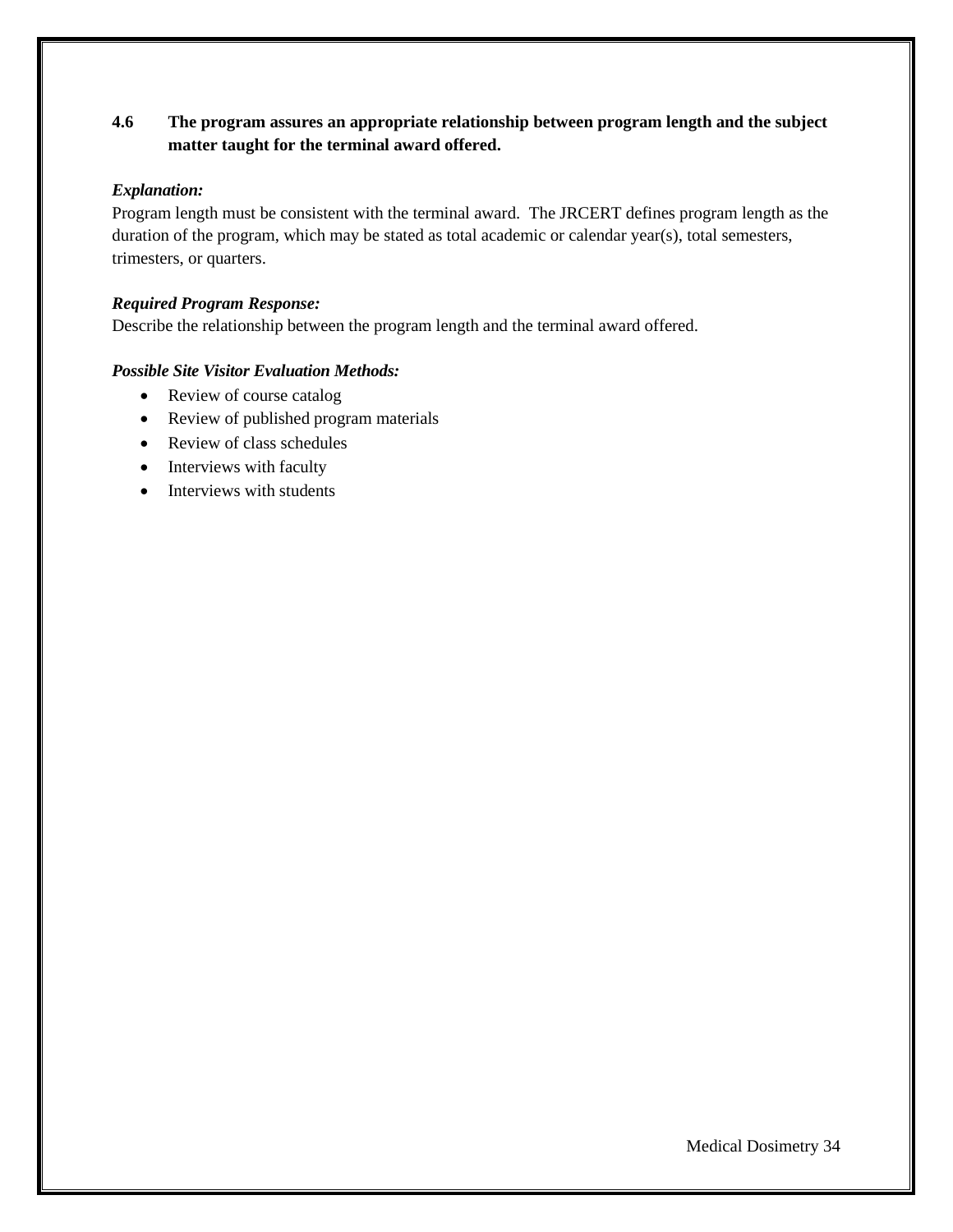# **4.7 The program measures didactic, laboratory, and clinical courses in clock hours and/or credit hours through the use of a consistent formula.**

## *Explanation:*

Defining the length of didactic, laboratory, and clinical courses facilitates the transfer of credit and the awarding of financial aid. The formula for calculating assigned clock/credit hours must be consistently applied for all didactic, laboratory, and clinical courses, respectively.

## *Required Program Response:*

- Describe the method used to award credit hours for didactic, laboratory, and clinical courses.
- Provide a copy of the program's policies and procedures for determining credit hours and an example of how such policies and procedures have been applied to the program's coursework.
- Provide a list of all didactic, laboratory, and clinical courses with corresponding clock or credit hours.

- Review of published program materials
- Review of class schedules
- Interviews with institutional administration
- Interviews with faculty
- Interviews with students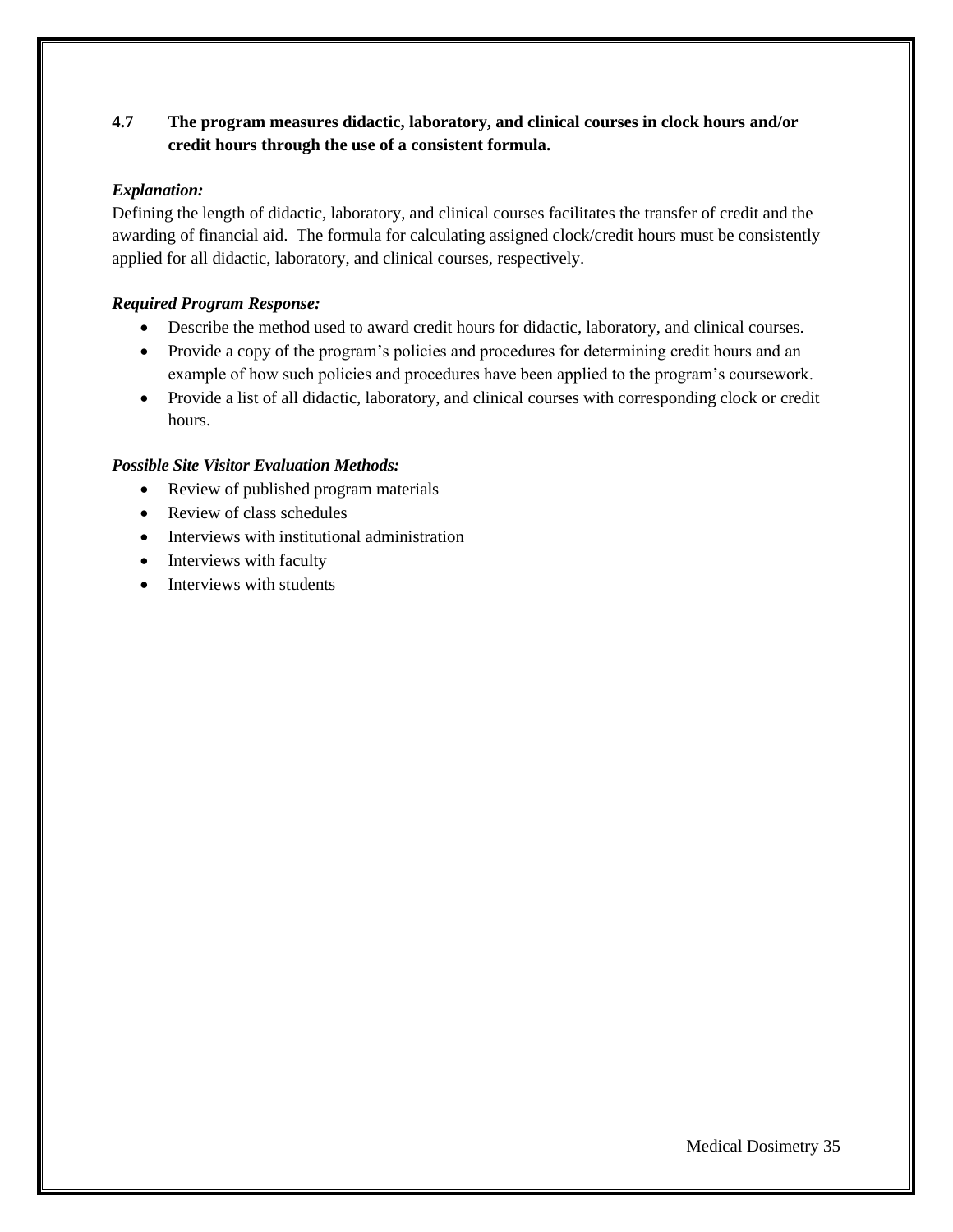# **4.8 The program provides timely and supportive academic and clinical advisement to students enrolled in the program.**

## *Explanation:*

Appropriate academic and clinical advisement promotes student achievement and professionalism. Student advisement should be both formative and summative and must be shared with students in a timely manner. Programs are encouraged to develop written advisement procedures.

# *Required Program Response:*

- Describe procedures for student advisement.
- Provide sample records of student advisement.

- Review of students' records
- Interviews with faculty
- Interviews with clinical preceptor(s)
- Interviews with students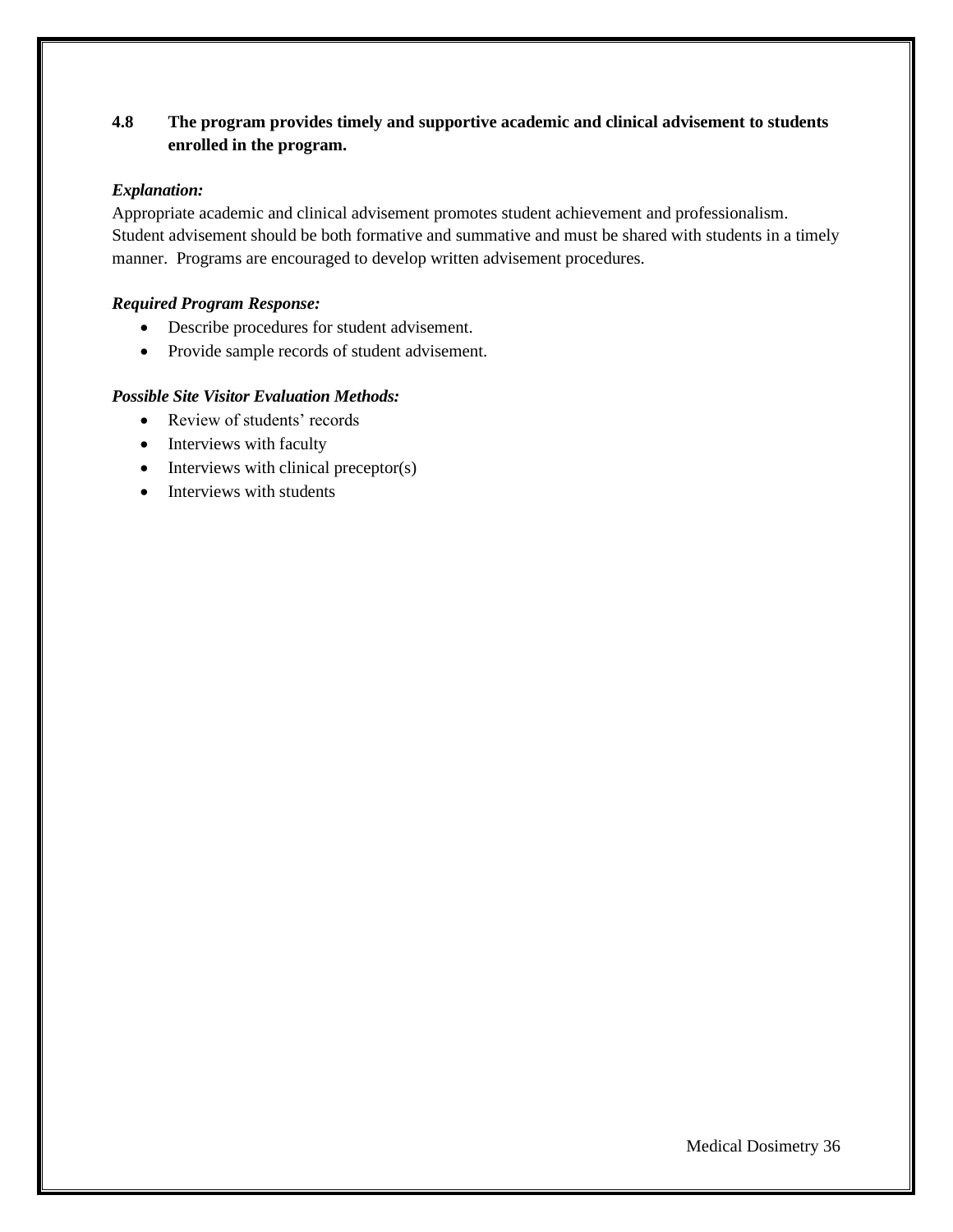# **4.9 The program has procedures for maintaining the integrity of distance education courses.**

## *Explanation:*

Programs that offer distance education courses must have processes in place that assure that the students who register in the distance education courses are the same students that participate in, complete, and receive the credit. Programs must verify the identity of students by using methods such as, but not limited to, secure logins, passcodes, proctored exams, and/or video monitoring.These processes must protect the student's privacy.

# *Required Program Response:*

- Describe the process for assuring the integrity of distance education courses.
- Provide published institutional/program materials that outline procedures for maintaining the integrity of distance education courses.

- Review of published institutional/program materials
- Review the process of student identification
- Review of student records
- Interviews with institutional administration
- Interviews with faculty
- Interviews with students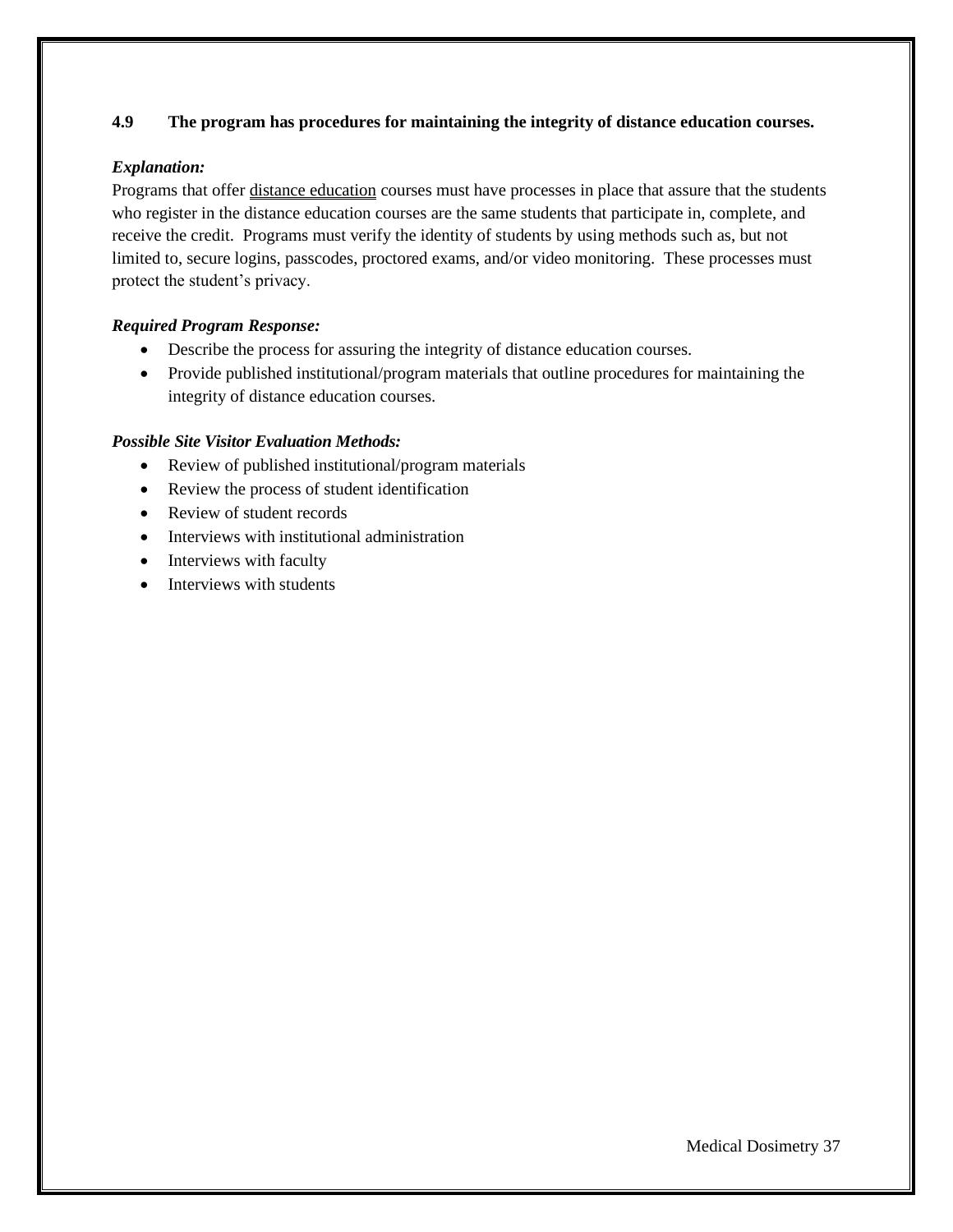#### **Standard Five: Health and Safety**

**The sponsoring institution and program have policies and procedures that promote the health, safety, and optimal use of radiation for students, patients, and the public.** 

#### **Objectives:**

- 5.1 The program assures the radiation safety of students through the implementation of published policies and procedures.
- 5.2 The program assures that students employ proper safety practices.
- 5.3 The program assures that a credentialed practitioner approves all medical dosimetry calculations and treatment plans prior to implementation.
- 5.4 The program assures that direct patient contact procedures (e.g., simulation, fabrication of immobilization devices, etc.) are performed under the direct supervision of a credentialed practitioner.
- 5.5 The sponsoring institution and/or program have policies and procedures that safeguard the health and safety of students.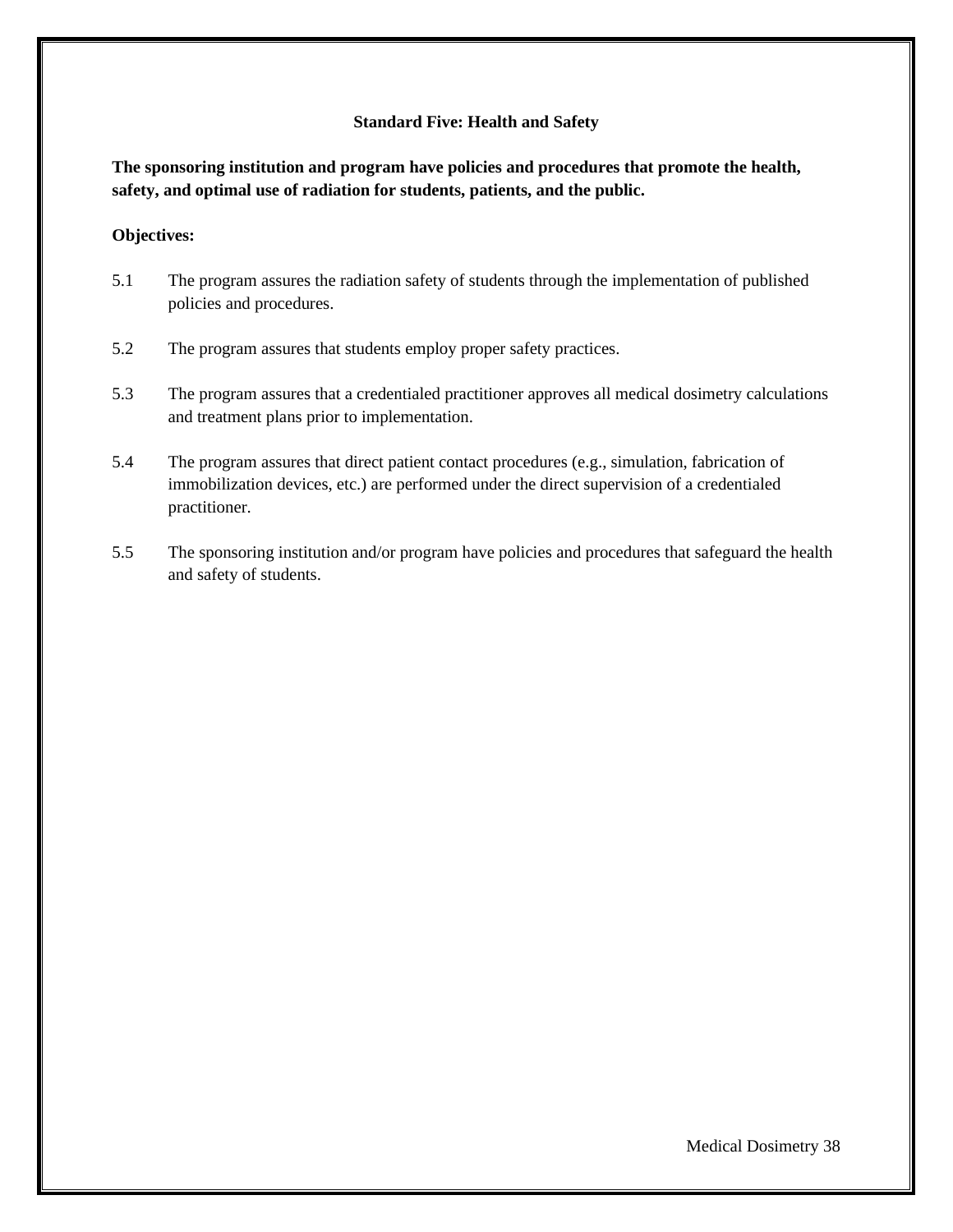# **5.1 The program assures the radiation safety of students through the implementation of published policies and procedures.**

## *Explanation:*

Appropriate policies and procedures help assure that student radiation exposure is kept as low as reasonably achievable (ALARA). The program must monitor and maintain student radiation exposure data. All students must be monitored for radiation exposure when using equipment in energized laboratories as well as in the clinical environment during, but not limited to, simulation procedures, image production, or quality assurance testing.

Students must be provided their radiation exposure report within thirty (30) school days following receipt of the data. The program must have a published protocol that identifies a threshold dose for incidents in which student dose limits are exceeded. Programs are encouraged to identify a threshold dose below those identified in federal regulations.

The program's radiation safety policies must also include provisions for the declared pregnant student in an effort to assure radiation exposure to the student and fetus are kept as low as reasonably achievable (ALARA). The pregnancy policy must be made known to accepted and enrolled female students, and include:

- a written notice of voluntary declaration,
- an option for written withdrawal of declaration, and
- an option for student continuance in the program without modification.

The program may offer clinical component options such as clinical reassignments and/or leave of absence. Pregnancy policies should also be in compliance with Title IX regulations. The program should work with the Title IX coordinator and/or legal counsel to discuss and resolve any specific circumstances.

#### *Required Program Response:*

- Describe how the policies and procedures are made known to enrolled students.
- Describe how the radiation exposure report is made available to students.
- Provide copies of appropriate policies.
- Provide copies of radiation exposure reports.

- Review of published program materials
- Review of student records
- Review of student radiation exposure reports
- Interviews with faculty
- Interviews with clinical preceptor(s)
- Interviews with students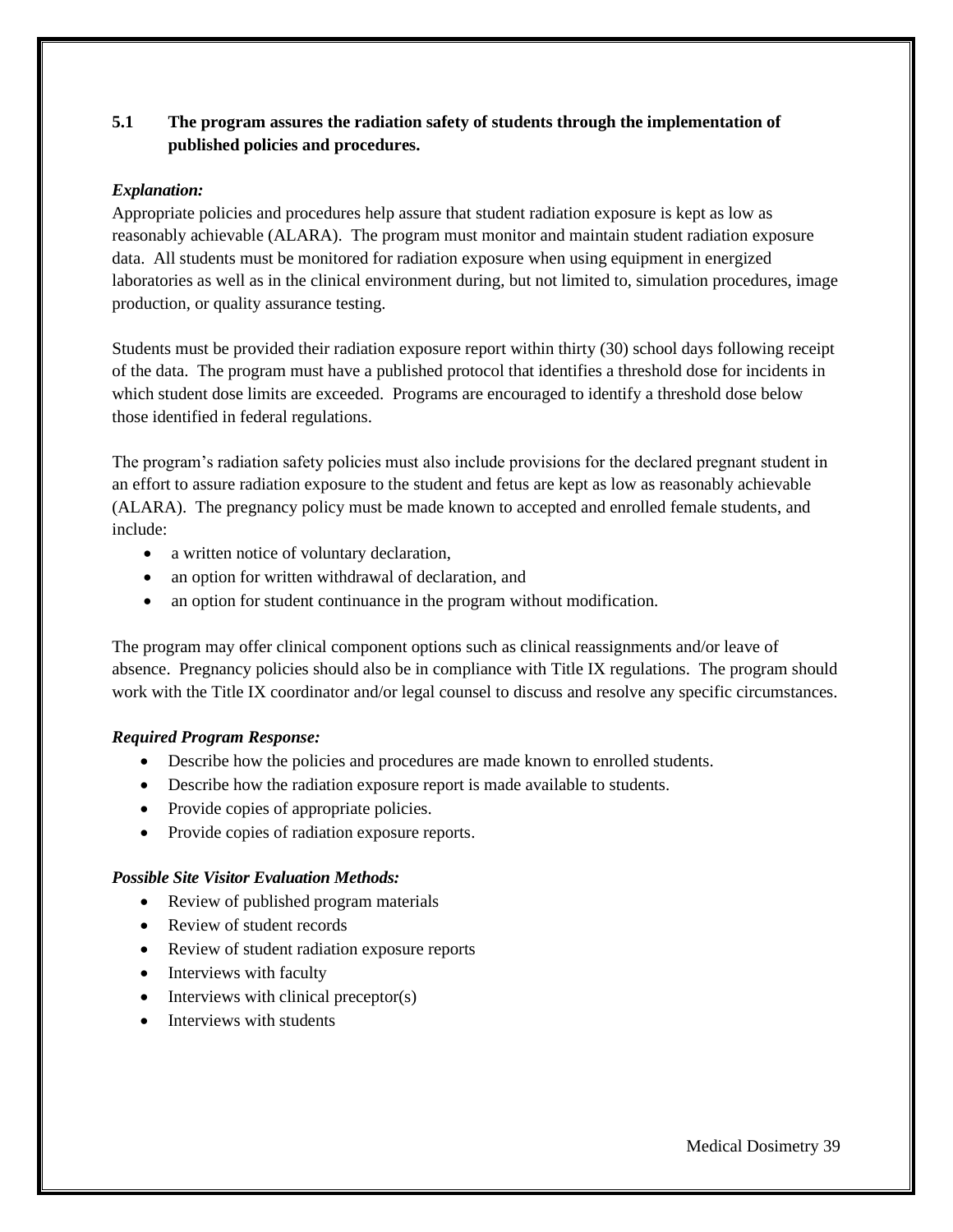## **5.2 The program assures that students employ proper safety practices.**

## *Explanation:*

The program must assure that students are instructed in the utilization of simulation and treatment equipment and accessories to minimize radiation exposure to patients, selves, and others. These practices assure radiation exposures are kept as low as reasonably achievable (ALARA).

Students must understand basic safety practices prior to assignment to clinical settings. As students progress in the program, they must become increasingly proficient in the application of radiation safety practices. Programs must establish a magnetic resonance imaging (MRI) safety screening protocol and students must complete MRI orientation and screening which reflect current American College of Radiology (ACR) MR safety guidelines for students having access to the MR environment, if applicable. This assures that students are appropriately screened for magnetic field or radiofrequency hazards.

#### *Required Program Response:*

- Describe how the curriculum sequence and content prepares students for safe radiation practices.
- Describe how the program prepares students for magnetic resonance safe practices.
- Provide the curriculum sequence.
- Provide policies/procedures regarding radiation safety.
- Provide MR safety screening protocol and screening tool, if applicable.

- Review of program curriculum
- Review of radiation safety policies/procedures
- Review of magnetic resonance safe practice and/or screening protocol
- Review of student handbook
- Review of student records
- Review of student dosimetry reports
- Interviews with faculty
- Interviews with clinical preceptor(s)
- Interviews with clinical staff
- Interviews with students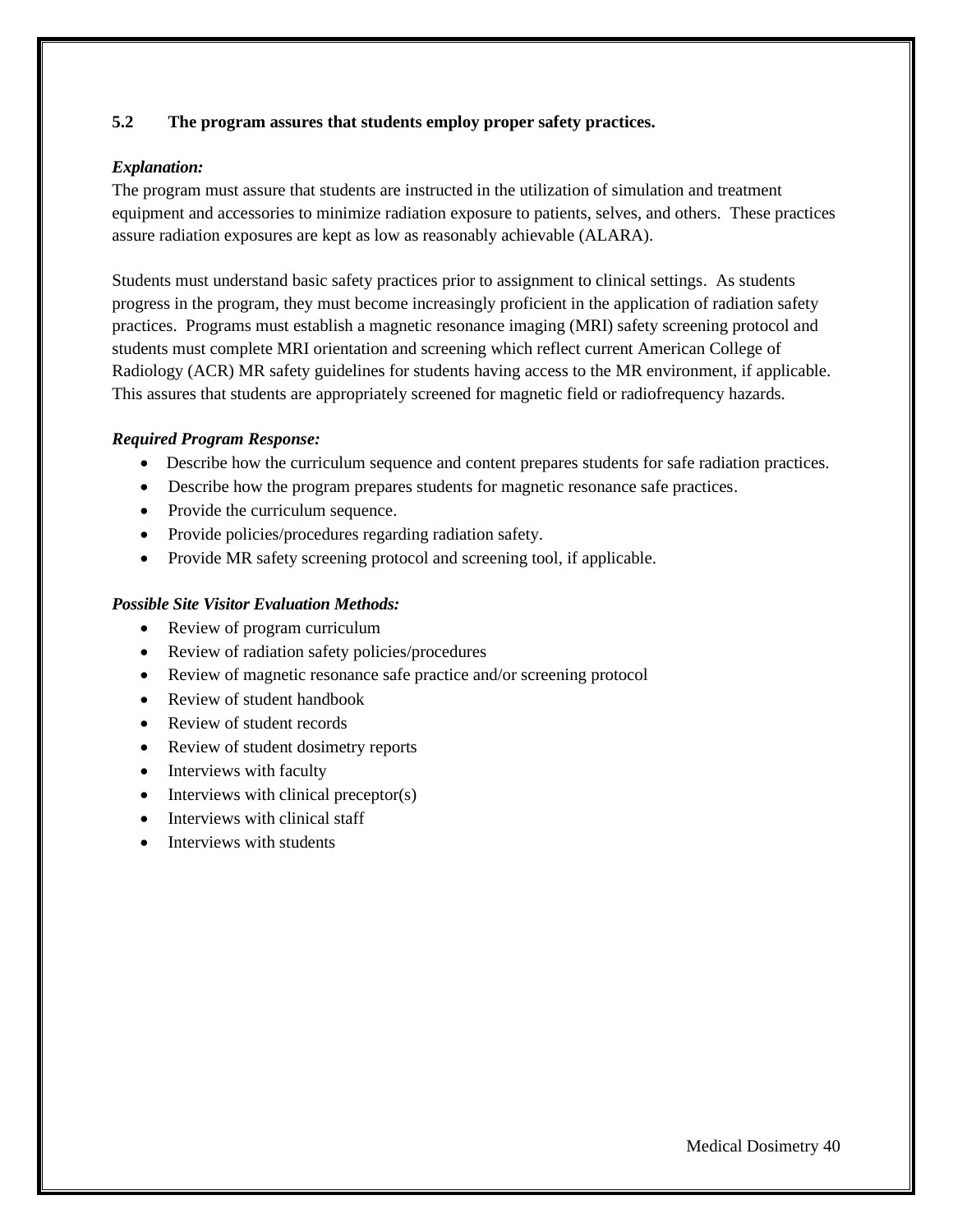# **5.3 The program assures that a credentialed practitioner approves all medical dosimetry calculations and treatment plans prior to implementation.**

## *Explanation:*

The approval of dosimetry calculations and treatment plans by a credentialed practitioner assures patient safety and proper educational practices. The program must develop and publish a policy that clearly delineates this expectation to students, clinical preceptors, and clinical staff.

## *Required Program Response:*

- Describe how this requirement is made known to students, clinical preceptors, and clinical staff.
- Describe how this requirement is enforced and monitored in the clinical practice setting.
- Provide a copy of appropriate policy $(s)$ .
- Provide documentation that the program assures all medical dosimetry calculations and treatment plans are approved by a credentialed practitioner prior to implementation.
- Provide documentation that the program's policy is made known to students, clinical preceptors, and clinical staff.

- Review of published program materials
- Review of approved dose calculations and treatment plans
- Review of student records
- Review of meeting minutes
- Interviews with faculty
- Interviews with clinical preceptor(s)
- Interviews with clinical staff
- Interviews with students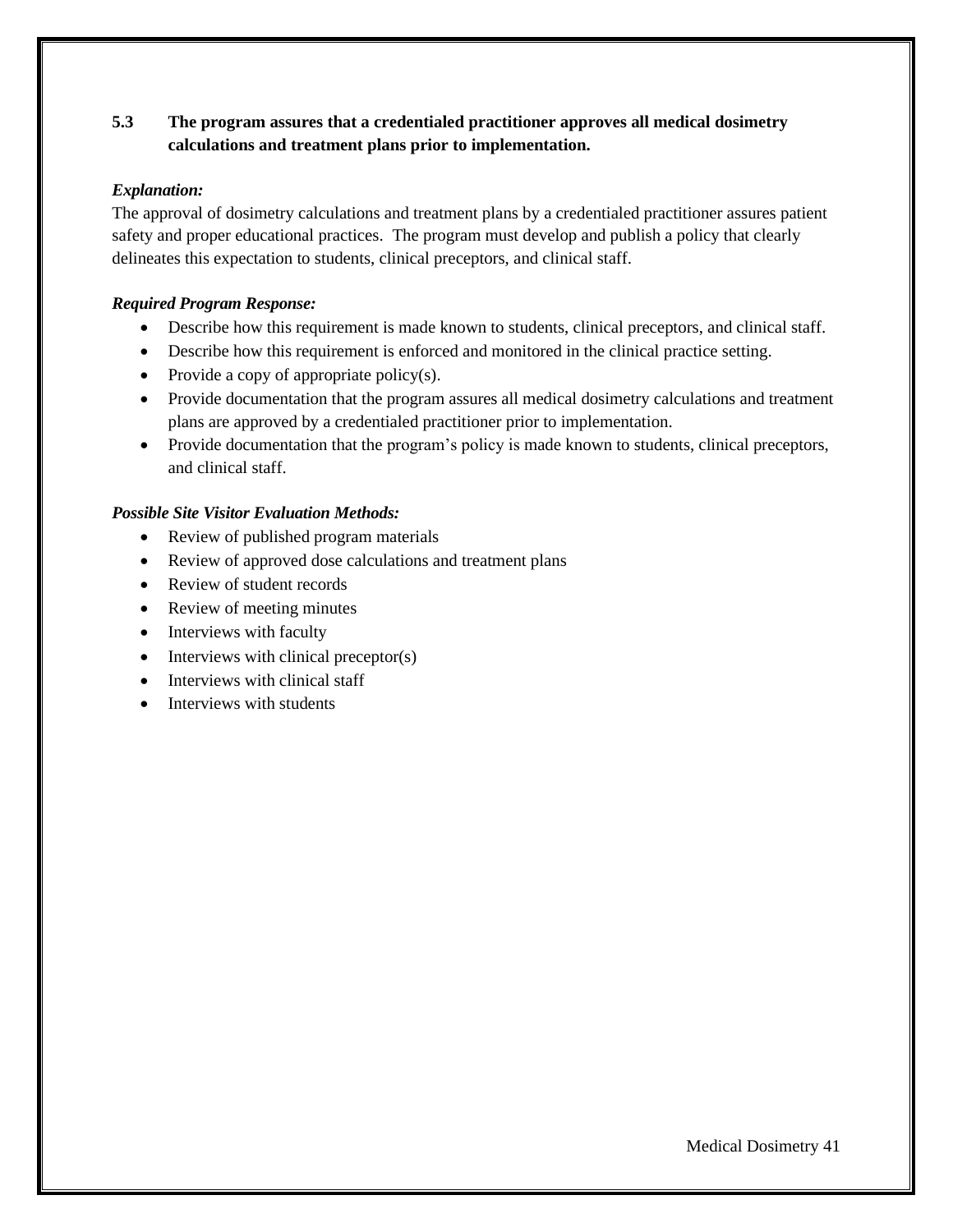# **5.4 The program assures that direct patient contact procedures (e.g., simulation, fabrication of immobilization devices, etc.) are performed under the direct supervision of a credentialed practitioner.**

## *Explanation:*

Direct supervision assures patient safety and proper educational practice. All patient contact procedures require direct supervision. The program must develop and publish its direct supervision policy that clearly delineates the expectations of students, clinical preceptors, and clinical staff.

The JRCERT defines direct supervision as student supervision by a credentialed practitioner who:

- reviews the procedure in relation to the student's achievement,
- evaluates the condition of the patient in relation to the student's knowledge,
- is physically present during the conduct of the procedure, and
- reviews and approves the procedure.

## *Required Program Response:*

- Describe how the direct supervision policy for simulation, fabrication immobilization devices, etc., is made known to students, clinical preceptors, and clinical staff.
- Describe how the direct supervision policy is enforced and monitored in the clinical practice setting.
- Provide the direct supervision policy.
- Provide documentation that the direct supervision requirement for simulation, fabrication immobilization devices, etc., is made known to students, clinical preceptors, and clinical staff.

- Review of published program materials
- Review of student records
- Review of meeting minutes
- Interviews with faculty
- Interviews with clinical preceptor(s)
- Interviews with clinical staff
- Interviews with students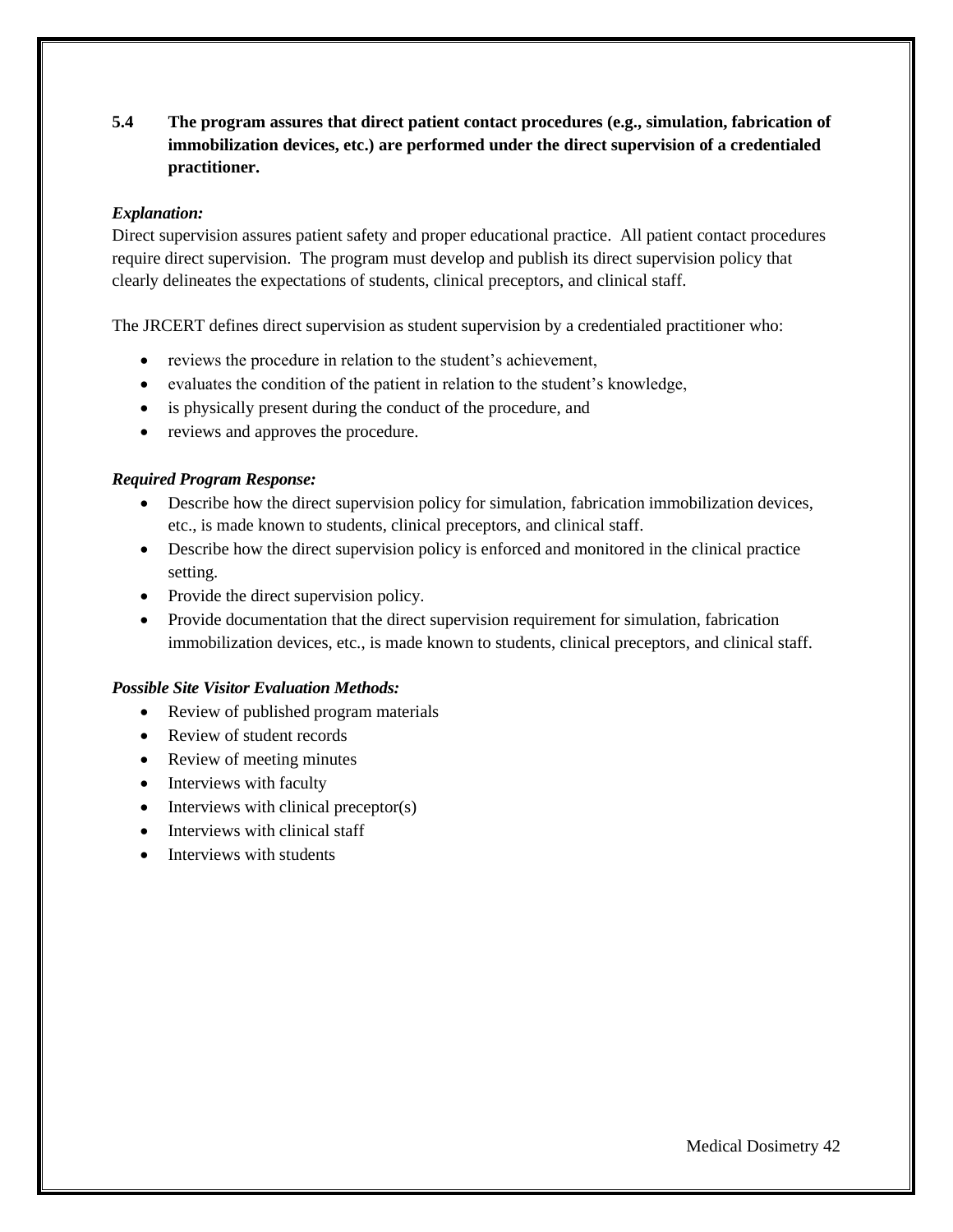# **5.5 The sponsoring institution and/or program have policies and procedures that safeguard the health and safety of students.**

## *Explanation:*

Appropriate health and safety policies and procedures assure that students are part of a safe, protected environment. These policies must, at a minimum, address campus safety, emergency preparedness, harassment, communicable diseases, and substance abuse. Enrolled students must be informed of policies and procedures.

# *Required Program Response:*

- Describe how institutional and/or program policies and procedures are made known to enrolled students.
- Provide institutional and/or program policies and procedures that safeguard the health and safety of students.

- Review of published program materials
- Review of student records
- Interviews with faculty
- Interviews with students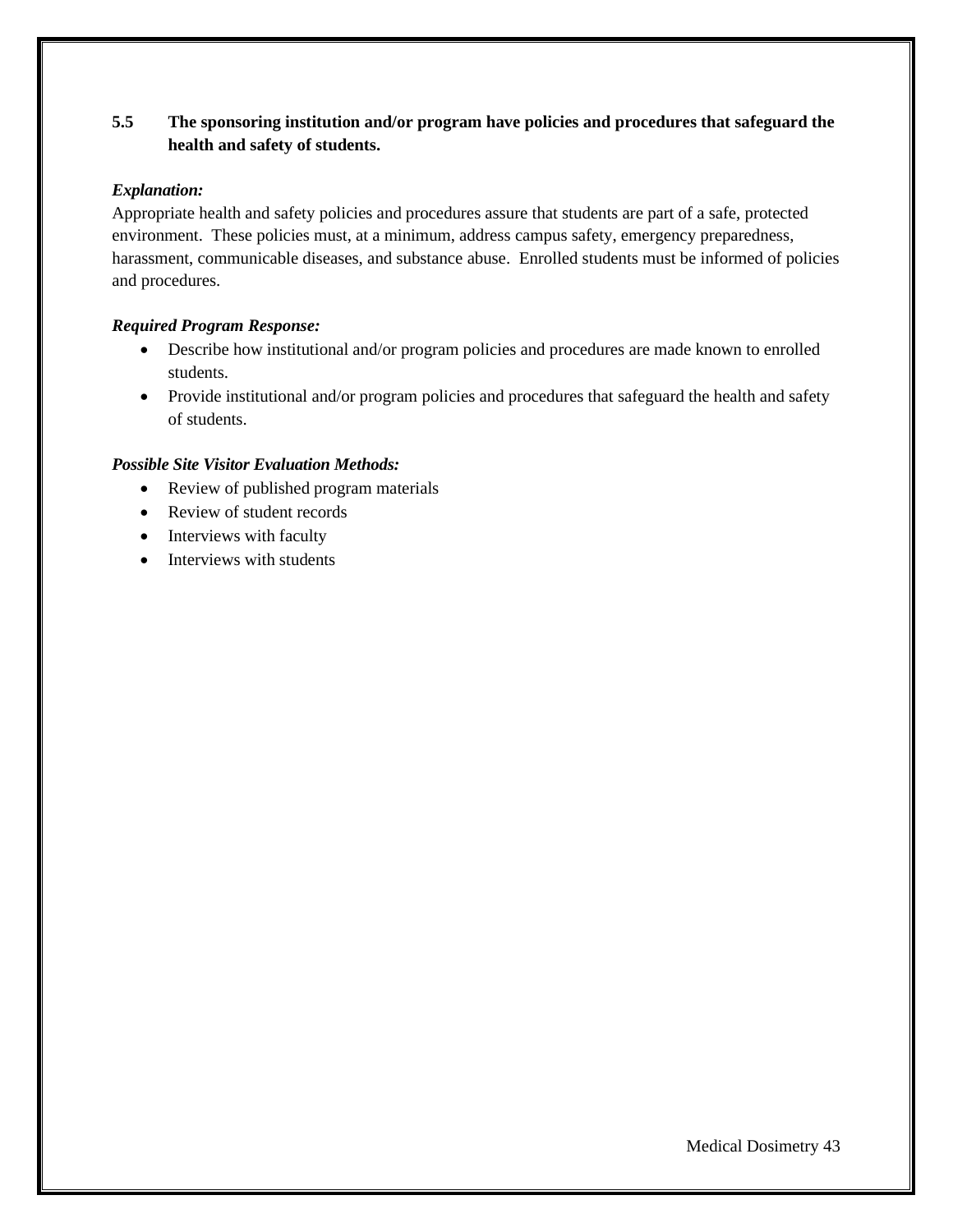# **Standard Six: Programmatic Effectiveness and Assessment: Using Data for Sustained Improvement**

**The extent of a program's effectiveness is linked to the ability to meet its mission, goals, and student learning outcomes. A systematic, ongoing assessment process provides credible evidence that enables analysis and critical discussions to foster ongoing program improvement.** 

#### **Objectives:**

- 6.1 The program maintains the following program effectiveness data:
	- five-year average credentialing examination pass rate of not less than 75 percent at first attempt within the next testing cycle after graduation,
	- five-year average job placement rate of not less than 75 percent within twelve months of graduation, and
	- annual program completion rate.
- 6.2 The program analyzes and shares its program effectiveness data to facilitate ongoing program improvement.
- 6.3 The program has a systematic assessment plan that facilitates ongoing program improvement.
- 6.4 The program analyzes and shares student learning outcome data to facilitate ongoing program improvement.
- 6.5 The program periodically reevaluates its assessment process to assure continuous program improvement.

Medical Dosimetry 44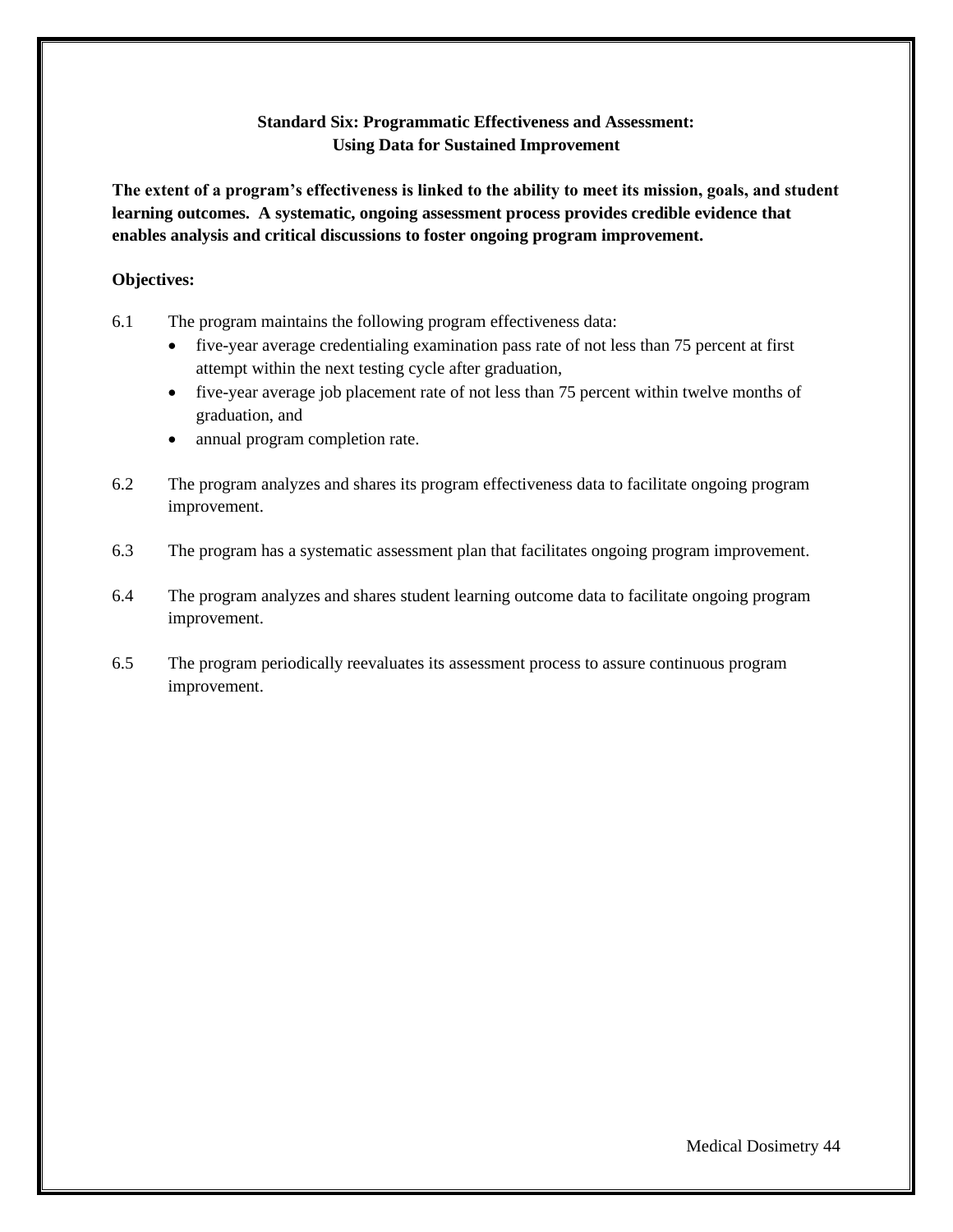**6.1 The program maintains the following program effectiveness data:** 

- **five-year average credentialing examination pass rate of not less than 75 percent at first attempt within the next testing cycle after graduation,**
- **five-year average job placement rate of not less than 75 percent within twelve months of graduation, and**
- **annual program completion rate.**

#### *Explanation:*

Program effectiveness outcomes focus on issues pertaining to the overall curriculum such as admissions, retention, completion, credentialing examination performance, and job placement.

The JRCERT has developed the following definitions and criteria related to program effectiveness outcomes.

**Credentialing examination pass rate:** The number of graduates who pass, on first attempt, the Medical Dosimetrist Certification Board (MDCB) certification examination, or an unrestricted state licensing examination, compared with the number of graduates who take the examination within the next testing cycle after graduation.

**Job placement rate**: The number of graduates employed in the radiologic sciences compared to the number of graduates actively seeking employment in the radiologic sciences. The JRCERT has defined not actively seeking employment as: 1) graduate fails to communicate with program officials regarding employment status after multiple attempts, 2) graduate is unwilling to seek employment that requires relocation, 3) graduate is unwilling to accept employment, for example, due to salary or hours, 4) graduate is on active military duty, and/or 5) graduate is continuing education.

**Program completion rate:** The number of students who complete the program within the stated program length. The program specifies the entry point  $(e.g., required orientation date, final)$ drop/add date, final date to drop with 100% tuition refund, official class roster date, etc.) used in calculating the program's completion rate. When calculating the total number of students enrolled in the program (denominator), programs need not consider students who attrite due to nonacademic reasons such as: 1) financial, medical/mental health, or family reasons, 2) military deployment, 3) a change in major/course of study, and/or 4) other reasons an institution may classify as a nonacademic withdrawal.

Credentialing examination, job placement, and program completion data must be reported annually via the JRCERT Annual Report.

# *No Required Program Response.*

- Review of program effectiveness data
- Interviews with faculty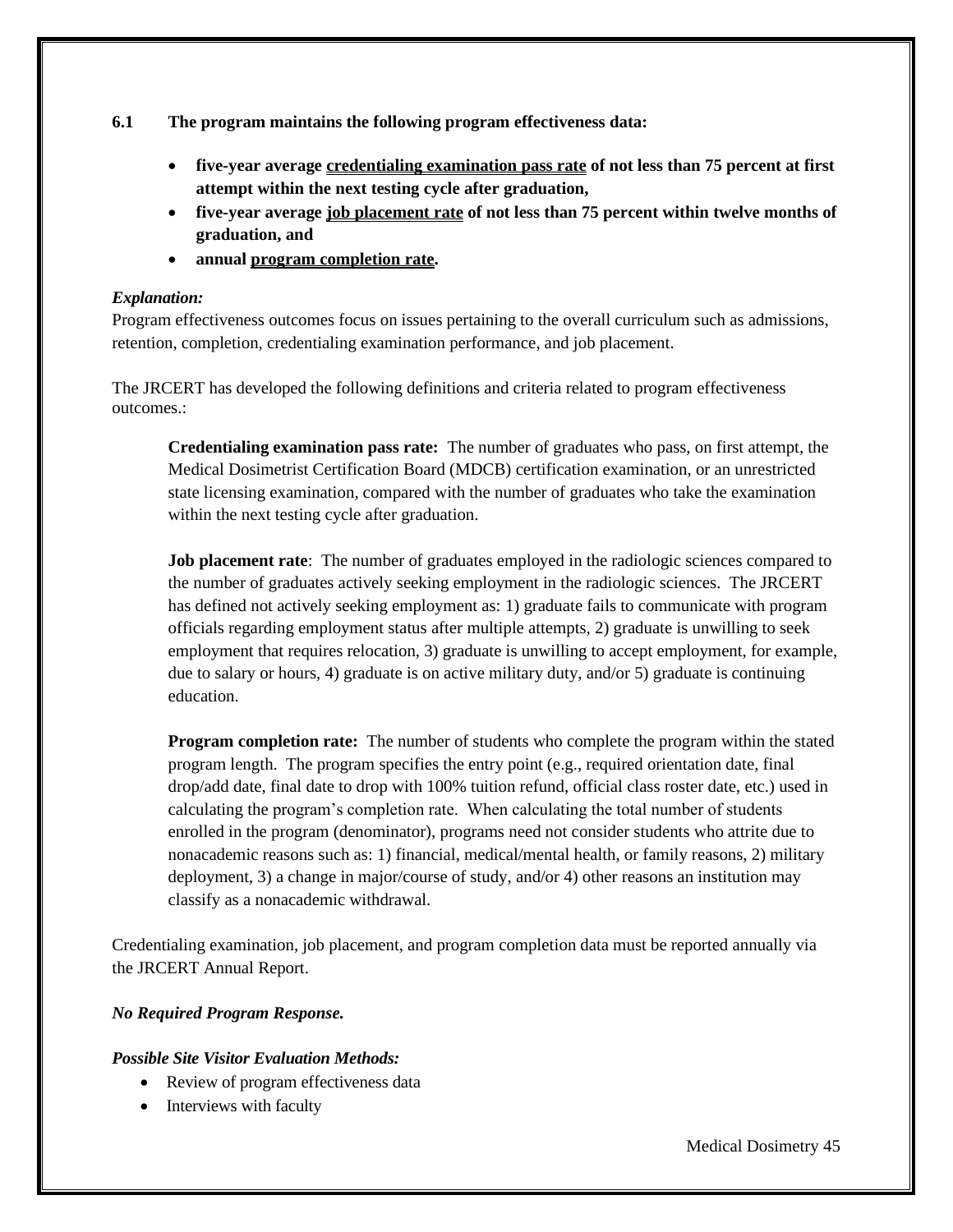# **6.2 The program analyzes and shares its program effectiveness data to facilitate ongoing program improvement.**

## *Explanation:*

Analysis of program effectiveness data allows the program to determine if it is meeting its mission. This analysis also provides a means of accountability to faculty, students, and other communities of interest. Faculty should assure all data have been analyzed and discussed prior to sharing results with an assessment committee or other communities of interest. Sharing the program effectiveness data results should take place in a timely manner.

Programs must use assessment results to promote student success and maintain and improve program effectiveness outcomes. Analysis of program effectiveness data must occur at least annually, and results of the evidence-based decisions must be documented.

In sum, the data analysis process must, at a minimum, include:

- program effectiveness data that is compared to expected achievement; and
- documentation of discussion(s) of data analysis including trending/comparing of results over time to maintain and improve student learning.
	- o If the program does not meet its benchmark for a specific program effectiveness outcome, the program must implement an action plan that identifies the issue/problem, allows for data trending, and identifies areas for improvement. The action plan must be reassessed annually until the performance concern(s) is/are appropriately addressed.

#### *Required Program Response:*

- Describe examples of evidence-based changes that have resulted from the analysis of program effectiveness data and discuss how these changes have maintained or improved program effectiveness outcomes.
- Provide actual program effectiveness data since the last accreditation award.
- Provide documentation of an action plan for any unmet benchmarks.
- Provide documentation that program effectiveness data is shared in a timely manner.

- Review of aggregated data
- Review of data analysis and actions taken
- Review of documentation that demonstrates the sharing of results with communities of interest
- Review of representative samples of measurement tools used for data collection
- Interviews with faculty
- Interview with institutional assessment coordinator, if applicable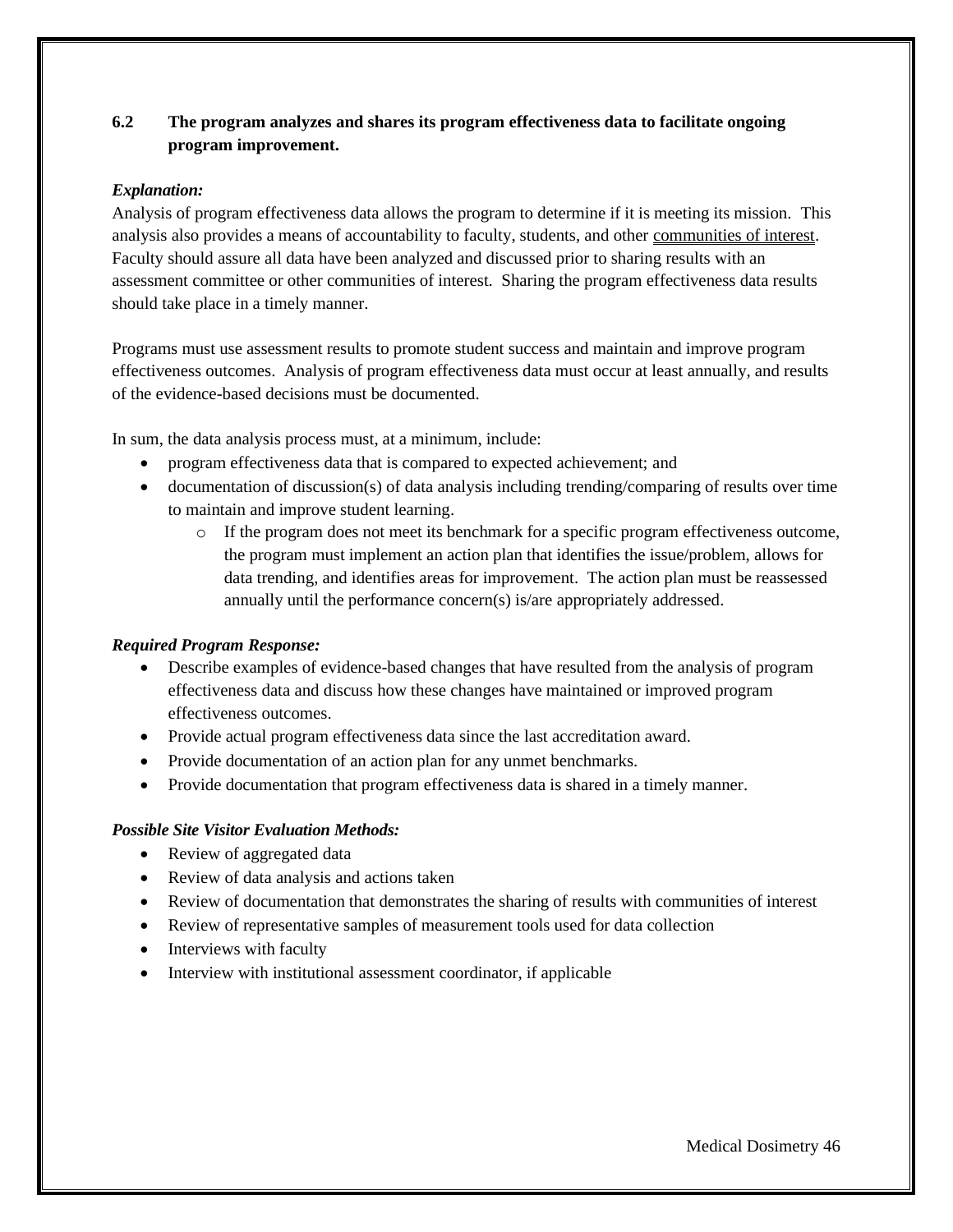## **6.3 The program has a systematic assessment plan that facilitates ongoing program improvement.**

## *Explanation:*

A formalized written assessment plan allows programs to gather useful data to measure the goals and student learning outcomes to facilitate program improvement. Student learning outcomes must align with the goals and be explicit, measurable, and state the learning expectations. The development of goals and student learning outcomes allows the program to measure the attainment of its mission. It is important for the program to engage faculty and other communities of interest in the development or revision of its goals and student learning outcomes.

The program must have a written systematic assessment plan that, at a minimum, contains:

- goals in relation to clinical competency, communication, and critical thinking;
- two student learning outcomes per goal;
- two assessment tools per student learning outcome;
- benchmarks for each assessment method to determine level of achievement; and
- timeframes for data collection.

Programs may consider including additional goals in relation to ethical principles, interpersonal skills, professionalism, etc.

Programs at the bachelor's and higher degree levels should consider the additional professional content when developing their goals and student learning outcomes.

The program must also assess graduate and employer satisfaction. Graduate and employer satisfaction may be measured through a variety of methods. The methods and timeframes for collection of the graduate and employer satisfaction data are the prerogatives of the program.

# *Required Program Response:*

- Describe how the program determined the goals and student learning outcomes to be included in the systematic assessment plan.
- Describe the program's cycle of assessment.
- Describe how the program uses feedback from communities of interest in the development of its assessment plan.
- Provide a copy of the program's current assessment plan.

- Review of assessment plan
- Review of assessment methods
- Interviews with faculty
- Interview with institutional assessment coordinator, if applicable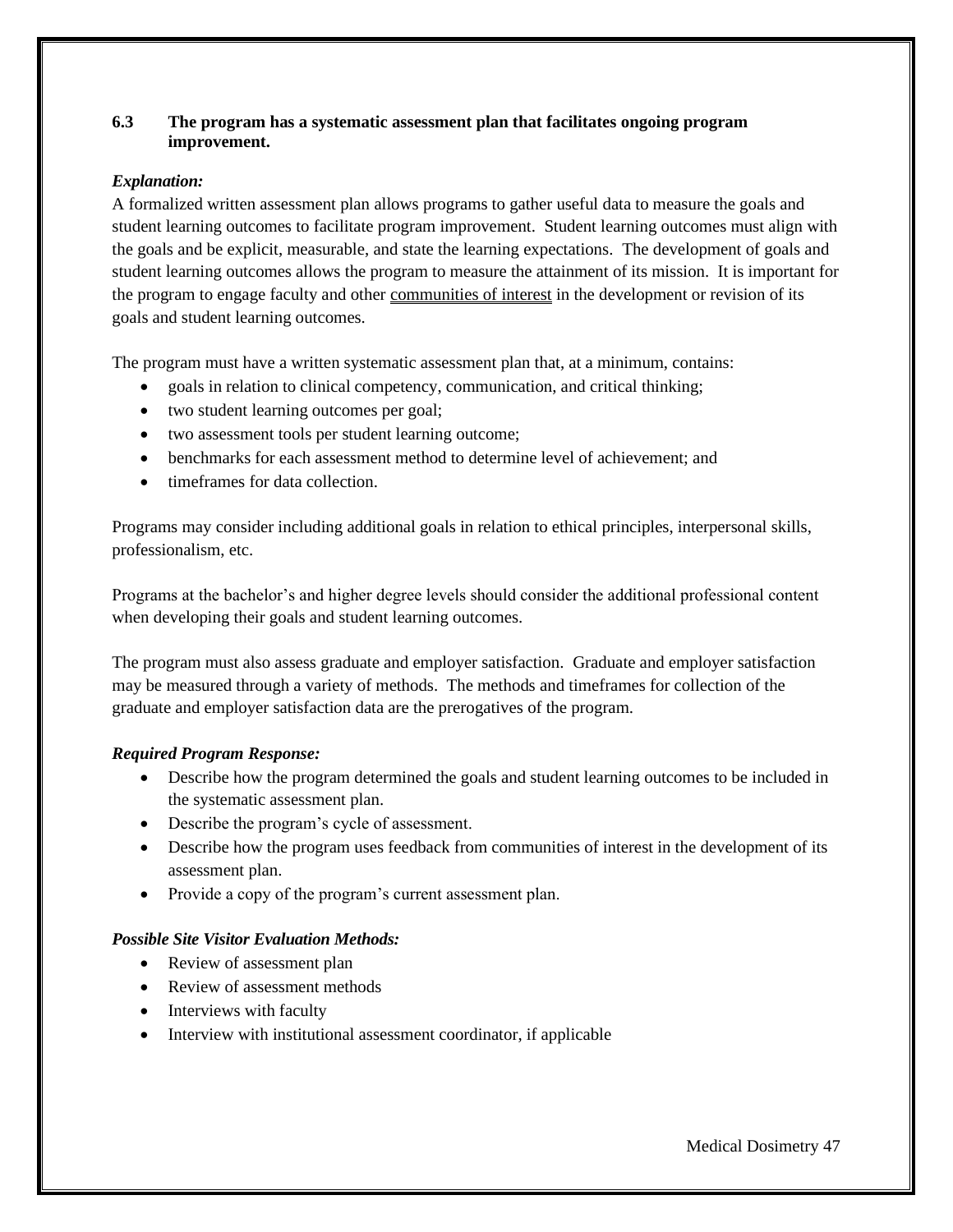# **6.4 The program analyzes and shares student learning outcome data to facilitate ongoing program improvement.**

## *Explanation:*

Analysis of student learning outcome data allows the program to determine if it is meeting its mission, goals, and student learning outcomes. This analysis also provides a means of accountability to faculty, students, and other communities of interest. Faculty should assure all data have been analyzed and discussed prior to sharing results with an assessment committee or other communities of interest. Sharing the student learning data results must take place in a timely manner.

Programs must use assessment results to promote student success and maintain and improve student learning outcomes. Analysis of student learning outcome data must occur at least annually, and results of the evidence-based decisions must be documented.

In sum, the data analysis process must, at a minimum, include:

- student learning outcome data that is compared to expected achievement; and
- documentation of discussion(s) of data analysis including trending/comparing of results over time to maintain and improve student learning.
	- $\circ$  If the program does meet its benchmark for a specific student learning outcome, the program should identify how student learning was maintained or improved and describe how students achieved program-level student learning outcomes.
	- o If the program does not meet its benchmark for a specific student learning outcome, the program must implement an action plan that identifies the issue/problem, allows for data trending, and identifies areas for improvement. The action plan must be reassessed annually until the performance concern(s) is/are appropriately addressed.

# *Required Program Response:*

- Describe examples of changes that have resulted from the analysis of student learning outcome data and discuss how these changes have maintained or improved student learning outcomes.
- Describe the process and timeframe for sharing student learning outcome data results with its communities of interest.
- Provide actual student learning outcome data and analysis since the last accreditation award.
- Provide documentation of an action plan for any unmet benchmarks.
- Provide documentation that student learning outcome data and analysis is shared in a timely manner.

- Review of aggregated/disaggregated data
- Review of data analysis and actions taken
- Review of documentation that demonstrates the sharing of results with communities of interest
- Review of representative samples of measurement tools used for data collection
- Interviews with faculty
- Interview with institutional assessment coordinator, if applicable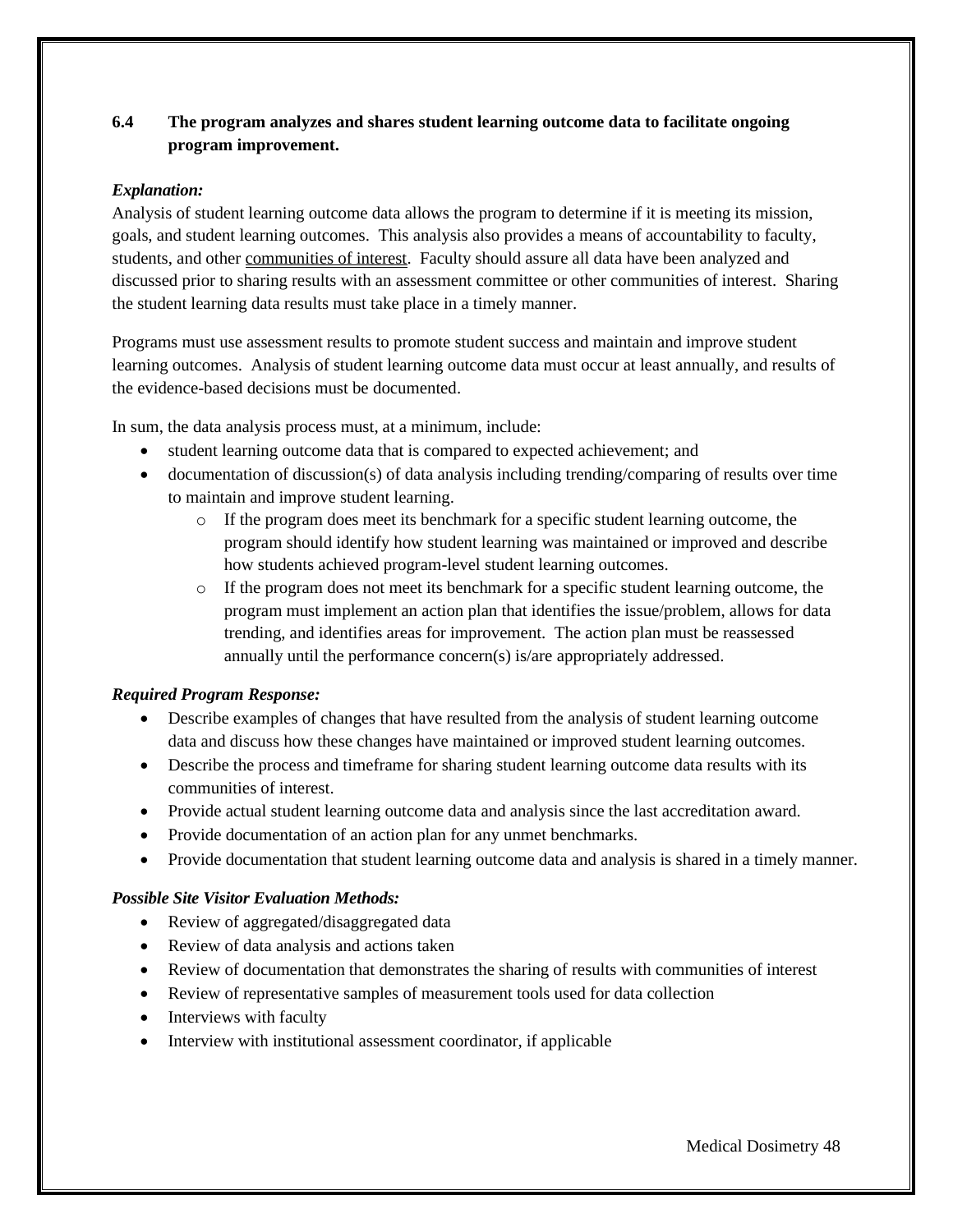# **6.5 The program periodically reevaluates its assessment process to assure continuous program improvement.**

#### *Explanation:*

Identifying and implementing needed improvements in the assessment process leads to program improvement and renewal. As part of the assessment process, the program must review its mission statement, goals, student learning outcomes, and assessment plan to assure that assessment methods are providing credible information to make evidence-based decisions.

The program must assure the assessment process is effective in measuring student learning outcomes. At a minimum, this evaluation must occur at least every three years and be documented. In order to assure that student learning outcomes have been achieved and that curricular content is well-integrated across the curriculum, programs may consider the development and evaluation of a curriculum map. Programs may wish to utilize assessment rubrics to assist in validating the assessment process.

## *Required Program Response:*

- Describe how assessment process reevaluation has occurred.
- Discuss changes to the assessment process that have occurred since the last accreditation award.
- Provide documentation that the assessment process is evaluated at least once every three years.

- Review of documentation related to the assessment process reevaluation
- Review of curriculum mapping documentation, if applicable
- Interviews with faculty
- Interview with institutional assessment coordinator, if applicable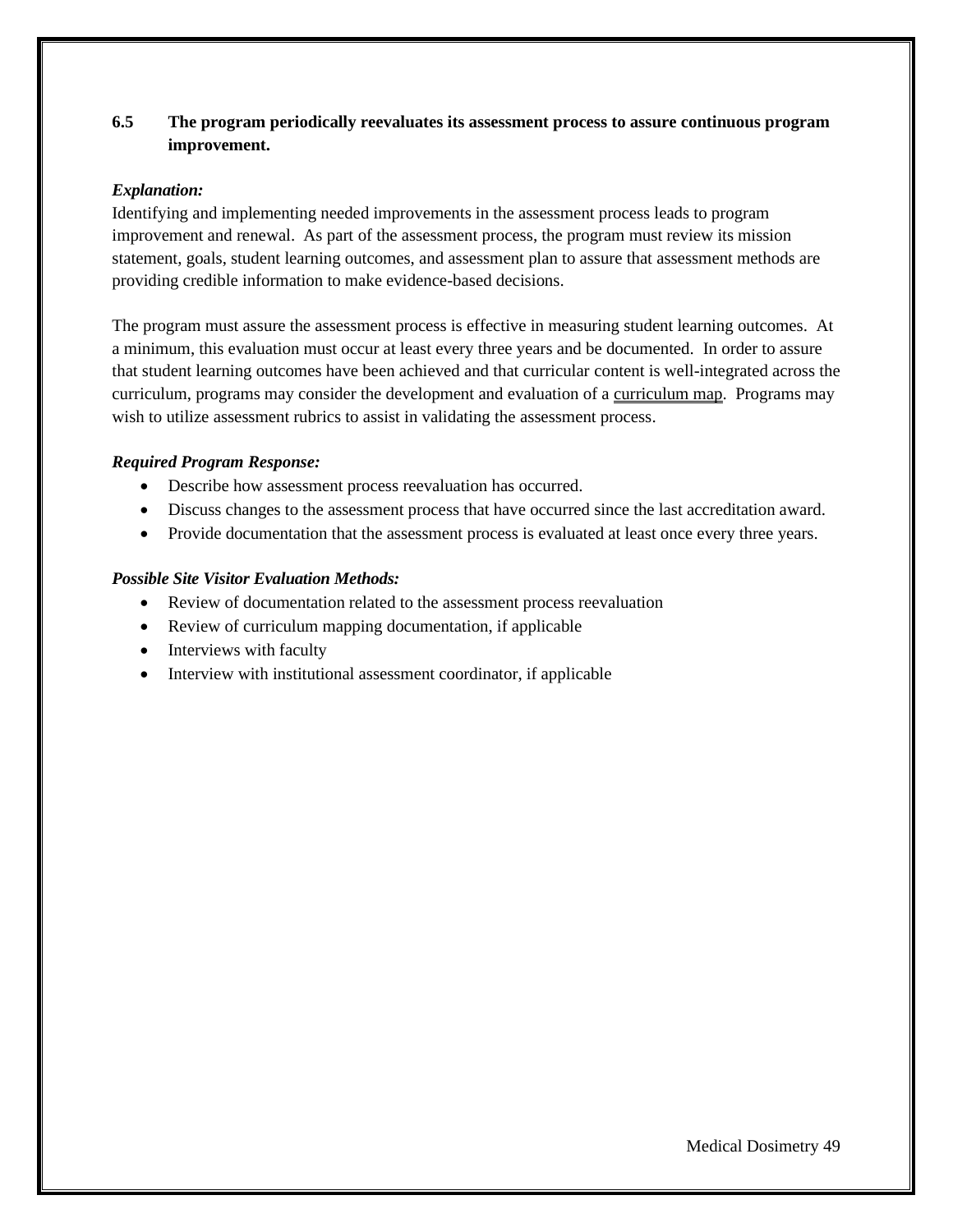#### **Glossary of Terms**

**Academic calendar:** the official institutional/program document that, at a minimum, identifies specific start and end dates for each term, holidays recognized by the sponsoring institution, and breaks.

**Accreditation status:** a statement of the program's current standing with the JRCERT. Per JRCERT Policies [10.000](https://www.jrcert.org/resources/governance/accreditation-policies/10-000/) and [10.700,](https://www.jrcert.org/resources/governance/accreditation-policies/10-700/) accreditation status is categorized as one of the following: Accredited, Probationary Accreditation, and Administrative Probationary Accreditation. The program must also identify its current length of accreditation award (i.e., 8-year, 5-year, 3-year, probation). The JRCERT publishes each program's current accreditation status at [www.jrcert.org.](http://www.jrcert.org/)

**Administrator:** individual(s) that oversee student activities, academic personnel, and programs.

**Articulation agreement:** a formal partnership between two (2) or more institutions of higher education. Typically, this type of agreement is formed between a hospital-based program and a community college or a community college and a four (4) year academic institution with the goal of creating a seamless transfer process for students.

**Campus:** the buildings and grounds of a school, college, university, or hospital. A campus does not include geographically dispersed locations.

**Clinical capacity:** the maximum number of students that can partake in clinical experiences at a clinical setting at any given time. Clinical capacity is determined by the availability of human and/or physical resources.

**Clinical obligations:** relevant requirements for completion of a clinical course including, but not limited to, background checks, drug screening, travel to geographically dispersed clinical settings, evening and/or weekend clinical assignments, and documentation of professional liability.

**Communities of interest:** the internal and external stakeholders, as defined by the program, who have a keen interest in the mission, goals, and outcomes of the program and the subsequent program effectiveness. The communities of interest may include current students, faculty, graduates, institutional administration, employers, clinical staff, or other institutions, organizations, regulatory groups, and/or individuals interested in educational activities in medical imaging and radiation oncology.

**Comparable health sciences programs:** health science programs established in the same sponsoring institution that are similar to the medical dosimetry program in curricular structure as well as in the number of faculty, students, and clinical settings.

**Consortium:** two or more academic or clinical institutions that have formally agreed to sponsor the development and continuation of an education program. A consortium must be structured to recognize and perform the responsibilities and functions of a sponsoring institution.

**Curriculum map (-ping):** process**/**matrix used to indicate where student learning outcomes are covered in each course. Level of instructional emphasis or assessment of where the student learning outcome takes place may also be indicated.

**Distance education:** refer to the Higher Education Opportunity Act of 2008, [Pub. L. No. 110-315,](https://www.gpo.gov/fdsys/pkg/PLAW-110publ315/content-detail.html)  [§103\(a\)\(19\)](https://www.gpo.gov/fdsys/pkg/PLAW-110publ315/content-detail.html) and JRCERT [Policy 10.800](https://www.jrcert.org/resources/governance/accreditation-policies/10-800/) - Alternative Learning Options.

Medical Dosimetry 50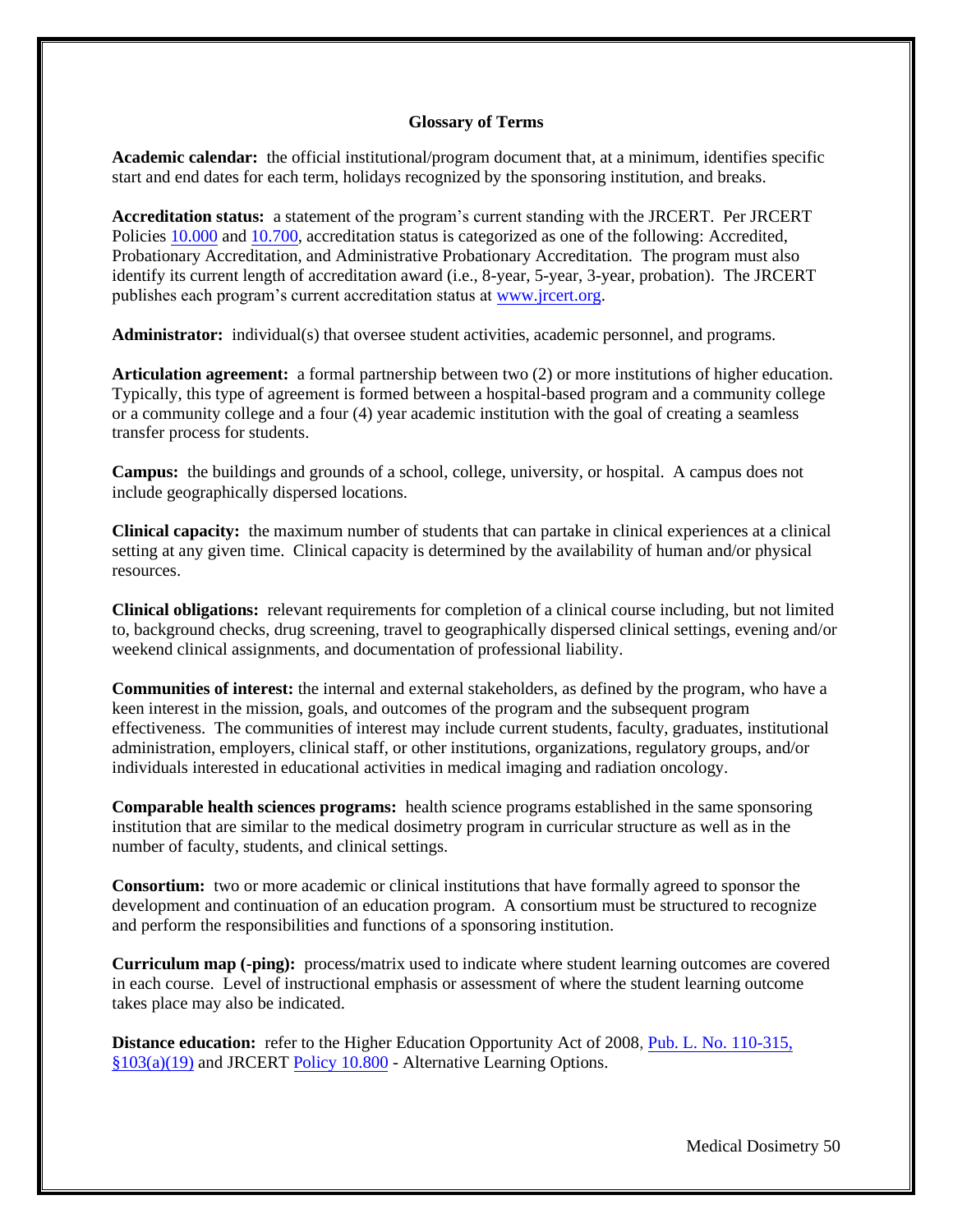**Asynchronous distance learning:** learning and instruction that do not occur in the same place or at the same time.

**Distance education:** an educational process characterized by the separation, in time and/or place, between instructor and student. Distance education supports regular and substantive interaction synchronously or asynchronously between the instructor and student through one or more interactive distance delivery technologies.

**Distance (Delivery) technology:** instructional/delivery methods that may include the use of TV, audio, or computer transmissions (broadcast, closed-circuit, cable, microwave, satellite transmissions); audio, computer, or Internet-based conferencing; and/or methodologies.

**Hybrid medical dosimetry course:** a professional level medical dosimetry course that uses a mix of face-to-face traditional classroom instruction along with synchronous or asynchronous distance education instruction. Regardless of institutional definition, the JRCERT defines a hybrid medical dosimetry course as one that utilizes distance education for more than 50% of instruction and learning.

**Online medical dosimetry course:** a professional level medical dosimetry course that primarily uses asynchronous distance education instruction. Typically, the course instruction and learning is 100% delivered via the Internet. Often used interchangeably with Internet-based learning, web-based learning, or distance learning.

**Synchronous distance learning:** learning and instruction that occur at the same time and in the same place.

[Definitions based on Accrediting Commission of Education in Nursing (ACEN) Accreditation Manual glossary]

**Equivalent:** with regards to certification and registration, certification by the American Board of Radiology (ABR) as a radiation oncologist or the American Board of Medical Physicists (ABMP) as a medical physicist.

**Faculty:** the teaching staff for didactic and clinical instruction. These individuals may also be known as academic personnel.

**Faculty workload**: contact/credit hours or percentages of time that reflect the manner in which the sponsoring institution characterizes, structures, and documents the nature of faculty members' teaching and non-teaching responsibilities. Workload duties include, but are not limited to, teaching, advisement, administration, committee activity, service, clinical practice, research, and other scholarly activities.

Gatekeeper: the agency responsible for oversight of the distribution, record keeping, and repayment of Title IV financial aid.

**Grievance policy and/or procedure:** a grievance is defined as a claim by a student that there has been a violation, misinterpretation, or inequitable application of any existing policy, procedure, or regulation. The program must have a policy/procedure to provide individuals an avenue to pursue grievances. If the institutional policy/procedure is to be followed, this must be clearly identified and provided to students. The policy/procedure must outline the steps for formal resolution of any grievance. The final step in the process must not include any individual(s) directly associated with the program (e.g., program director, clinical coordinator, faculty, administrator). The procedure must assure timely resolution. The program must maintain a record of all formal grievances and their resolution. Records must be retained in accordance with the institution's/program's retention policies/procedures. Additionally, the program must have a procedure to address any complaints apart from those that require invoking the grievance procedure (e.g., cleanliness of classroom). The program must determine if a pattern of any grievance or complaint exists that could negatively affect the quality of the educational program.

Medical Dosimetry 51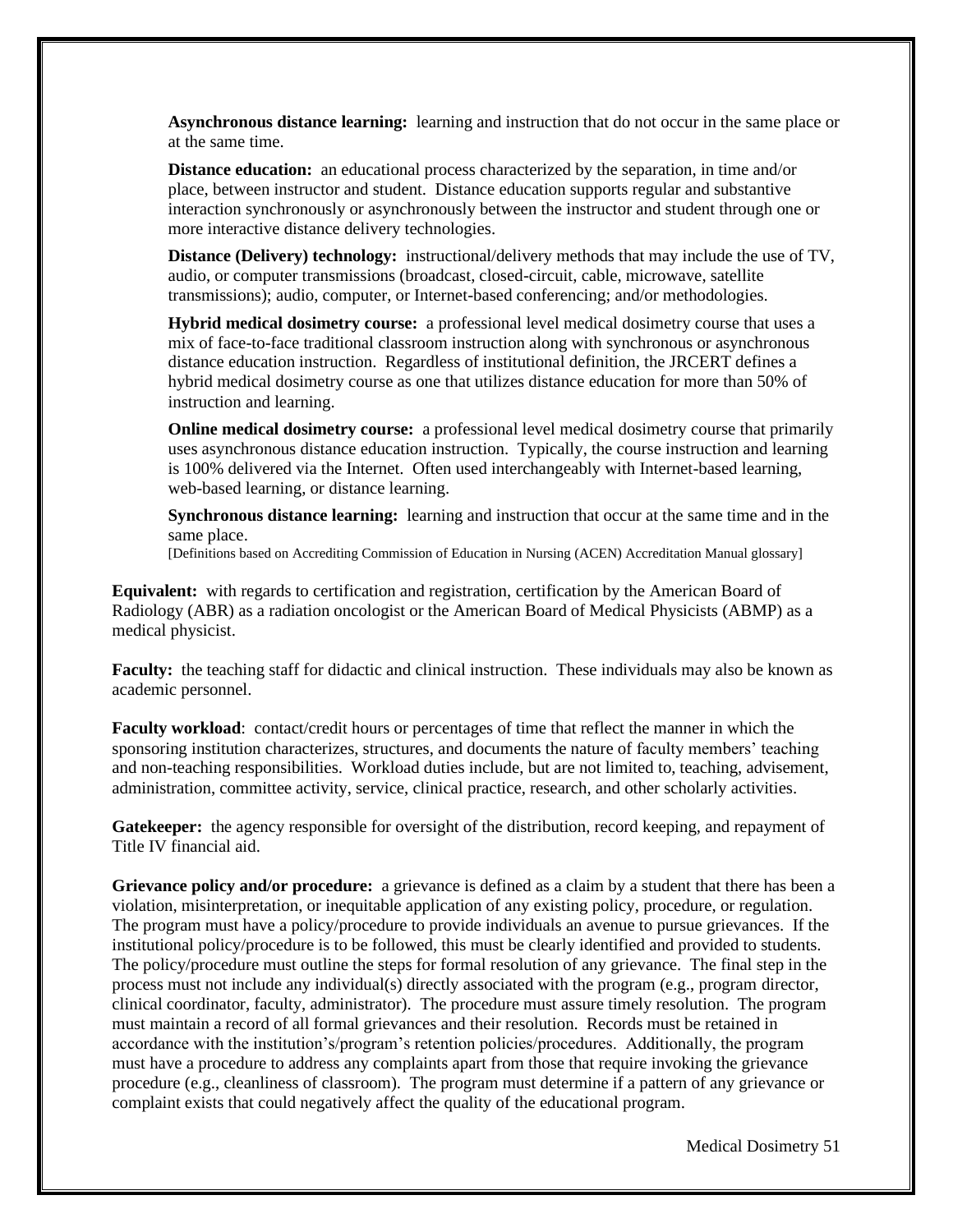**Master plan of education:** an overview of the program and documentation of all aspects of the program. In the event of new faculty and/or leadership to the program, a master plan of education provides the information needed to understand the program and its operations. At a minimum, a master plan of education must include course syllabi (didactic and clinical courses), program policies and procedures, and the curricular sequence calendar. If the program utilizes an electronic format, the components must be accessible by all program faculty.

**Meeting minutes:** a tangible record of a meeting of individuals, groups, and/or boards that serve as a source of attestation of a meeting's outcome(s) and a reference for members who were unable to attend. The minutes should include decisions made, next steps planned, and identification and tracking of action plans.

**Program effectiveness outcomes/data:** the specific program outcomes established by the JRCERT. The JRCERT has developed the following definitions and criteria related to program effectiveness outcomes:

**Credentialing examination pass rate:** the number of graduates who pass, on first attempt, the Medical Dosimetrist Certification Board (MDCB) certification examination, or an unrestricted state licensing examination, compared with the number of graduates who take the examination within the next testing cycle after graduation.

**Job placement rate**: the number of graduates employed in the radiologic sciences compared to the number of graduates actively seeking employment in the radiologic sciences. The JRCERT has defined not actively seeking employment as: 1) graduate fails to communicate with program officials regarding employment status after multiple attempts, 2) graduate is unwilling to seek employment that requires relocation, 3) graduate is unwilling to accept employment due to salary or hours, 4) graduate is on active military duty, and/or 5) graduate is continuing education.

**Program completion rate:** the number of students who complete the program within the stated program length. The program specifies the entry point  $(e.g., required orientation date, final)$ drop/add date, final date to drop with 100% tuition refund, official class roster date, etc.) used in calculating the program's completion rate. When calculating the total number of students enrolled in the program (denominator), programs need not consider graduates who attrite due to nonacademic reasons such as: 1) financial, medical/mental health, or family reasons, 2) military deployment, 3) a change in major/course of study, and/or 4) other reasons an institution may classify as a nonacademic withdrawal.

**Program total capacity:** the maximum number of students that can be enrolled in the educational program at any given time. Program total capacity is dependent on the availability of human and physical resources of the sponsoring institution. It is also dependent on the program's clinical rotation schedule and the clinical capacities of recognized clinical settings.

**Release time (reassigned workload):** a reduction in the teaching workload to allow for the administrative functions associated with the responsibilities of the program director or clinical coordinator or other responsibilities as assigned.

**Sponsoring institution**: the facility or organization that has primary responsibility for the educational program and grants the terminal award. A recognized institutional accreditor must accredit a sponsoring institution. Educational programs may be established in: community and junior colleges; senior colleges and universities; hospitals; medical schools; postsecondary vocational/technical schools and institutions; military/governmental facilities; proprietary schools; and consortia. Consortia must be structured to recognize and perform the responsibilities and functions of a sponsoring institution.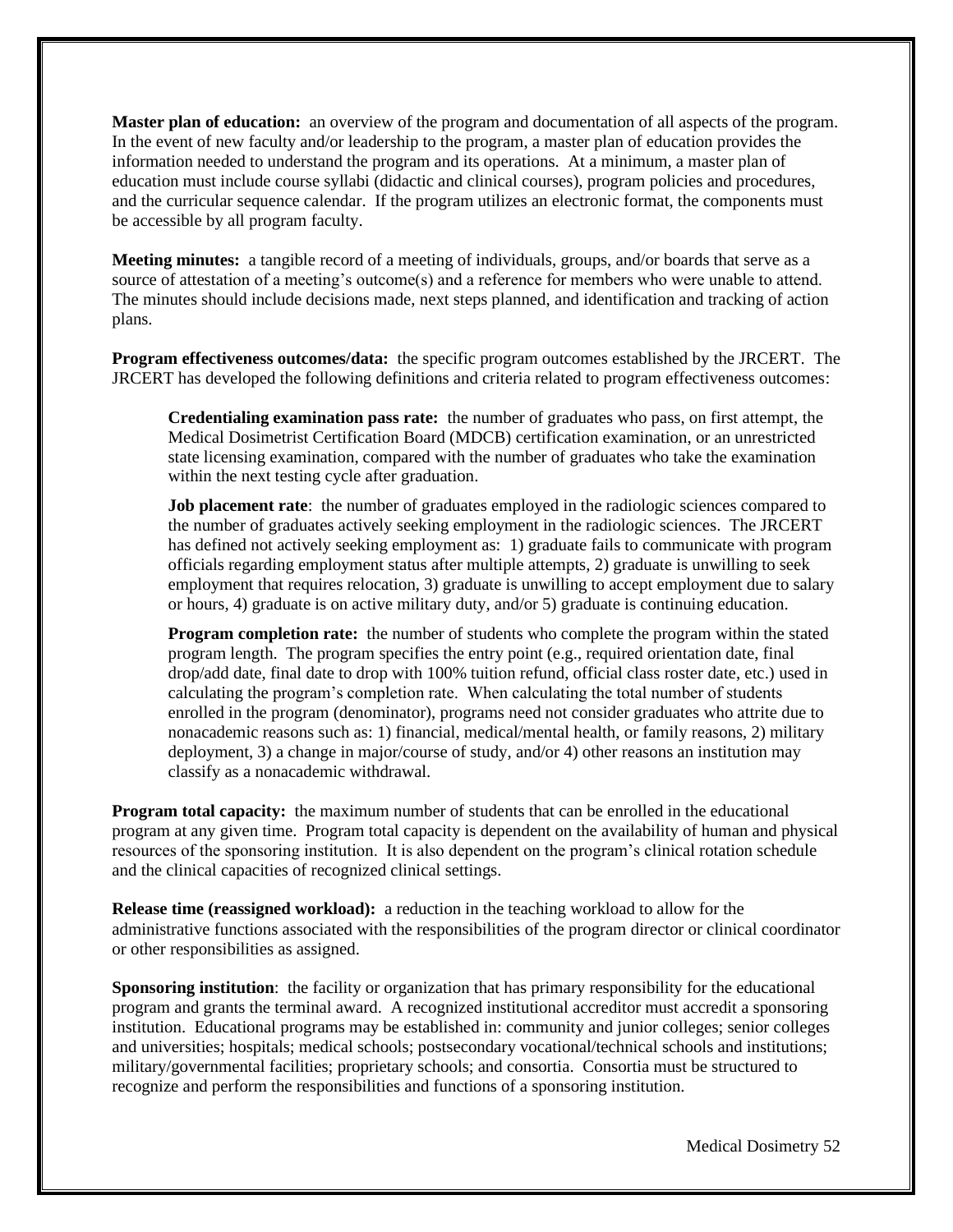# **Awarding, Maintaining, and Administering Accreditation**

#### **A. Program/Sponsoring Institution Responsibilities**

1. Applying for Accreditation

The accreditation review process conducted by the Joint Review Committee on Education in Radiologic Technology (JRCERT) is initiated by a program through the written request for accreditation sent to the JRCERT, on program/institutional letterhead. The request must include the name of the program, the type of program, and the address of the program. The request is to be submitted, with the applicable fee, to:

Joint Review Committee on Education in Radiologic Technology 20 North Wacker Drive, Suite 2850 Chicago, IL 60606-3182

Submission of such information will allow the program access to the JRCERT's Accreditation Management System (AMS). The initial application and self-study report will then be available for completion and submission through the AMS.

- 2. Administrative Requirements for Maintaining Accreditation
	- a. Submitting the self-study report or a required progress report within a reasonable period of time, as determined by the JRCERT.
	- b. Agreeing to a reasonable site visit date before the end of the period for which accreditation was awarded.
	- c. Informing the JRCERT, within a reasonable period of time, of changes in the institutional or program officials, program director, clinical coordinator, full-time didactic faculty, and clinical preceptor(s).
	- d. Paying JRCERT fees within a reasonable period of time. Returning, by the established deadline, a completed Annual Report.
	- e. Returning, by the established deadline, any other information requested by the JRCERT.

Programs are required to comply with these and other administrative requirements for maintaining accreditation. Additional information on policies and procedures is available at [www.jrcert.org.](http://www.jrcert.org/)

Program failure to meet administrative requirements for maintaining accreditation will lead to Administrative Probationary Accreditation and potentially result in Withdrawal of **Accreditation**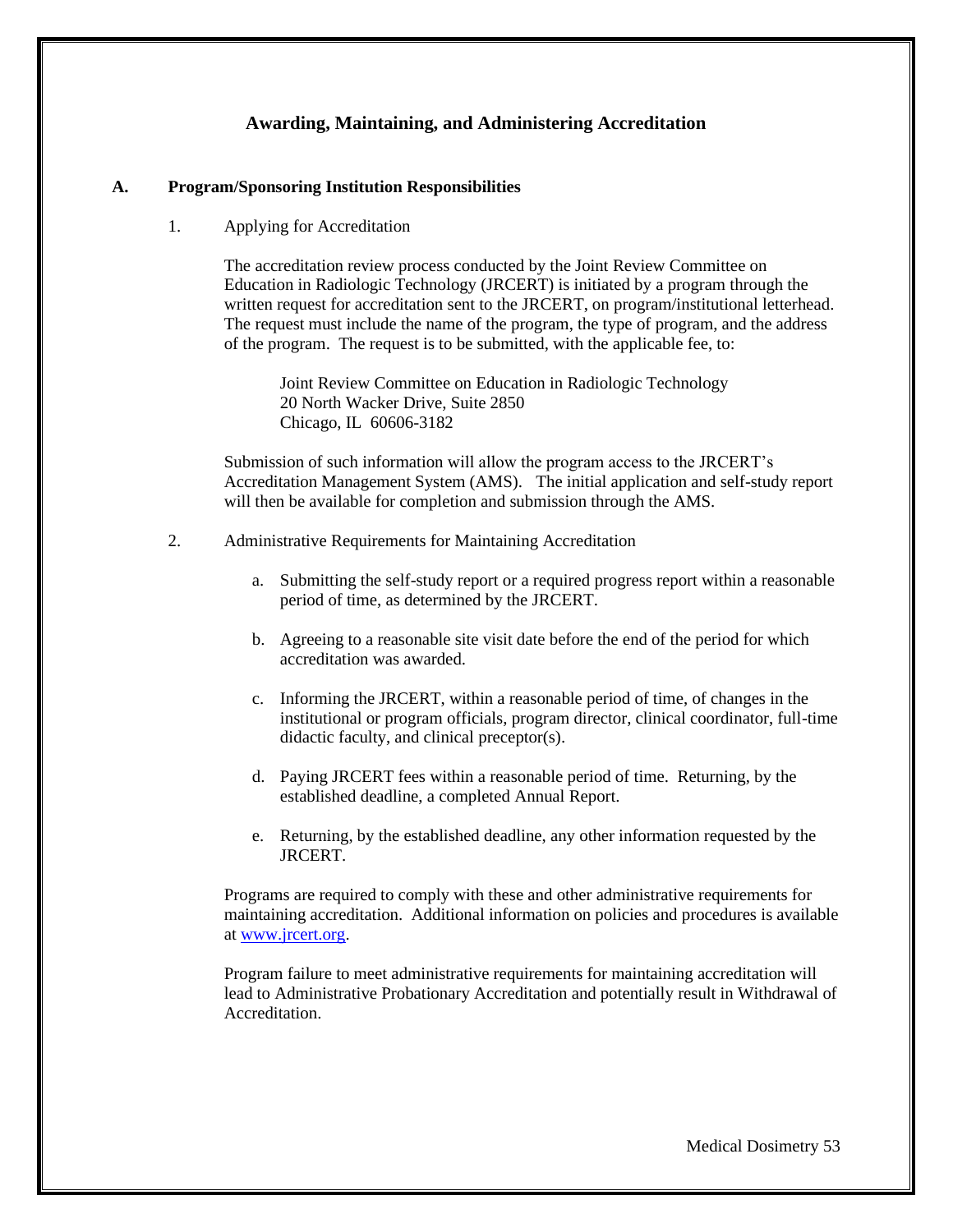# **B. JRCERT Responsibilities**

1. Administering the Accreditation Review Process

The JRCERT reviews educational programs to assess compliance with the **Standards for an Accredited Educational Program in Medical Dosimetry**.

The accreditation process includes a site visit.

Before the JRCERT takes accreditation action, the program being reviewed must respond to the report of findings.

The JRCERT is responsible for recognition of clinical settings.

2. Accreditation Actions

Consistent with JRCERT policy, the JRCERT defines the following as accreditation actions:

Accreditation, Probationary Accreditation, Administrative Probationary Accreditation, Withholding Accreditation, and Withdrawal of Accreditation (Voluntary and Involuntary).

For more information regarding these actions, refer to JRCERT [Policy 10.200.](https://www.jrcert.org/resources/governance/accreditation-policies/10-200/)

A program or sponsoring institution may, at any time prior to the final accreditation action, withdraw its request for initial or continuing accreditation.

Educators may wish to contact the following organizations for additional information and materials:

| Accreditation: | Joint Review Committee on Education in Radiologic Technology<br>20 North Wacker Drive, Suite 2850<br>Chicago, IL 60606-3182<br>$(312)$ 704-5300<br>www.jrcert.org |
|----------------|-------------------------------------------------------------------------------------------------------------------------------------------------------------------|
| Curriculum:    | American Association of Medical Dosimetrists<br>12100 Sunset Hills Road, Suite 130<br>Reston, VA 20190-3321<br>$(703)$ 234-4063<br>www.medicaldosimetry.org       |
| Certification: | Medical Dosimetrist Certification Board<br>15000 Commerce Parkway, Suite C<br>Mt. Laurel, NJ 08054-2212<br>(866) 813-MDCB (6322)                                  |

[www.mdcb.org](http://www.mdcb.org/)

Medical Dosimetry 54